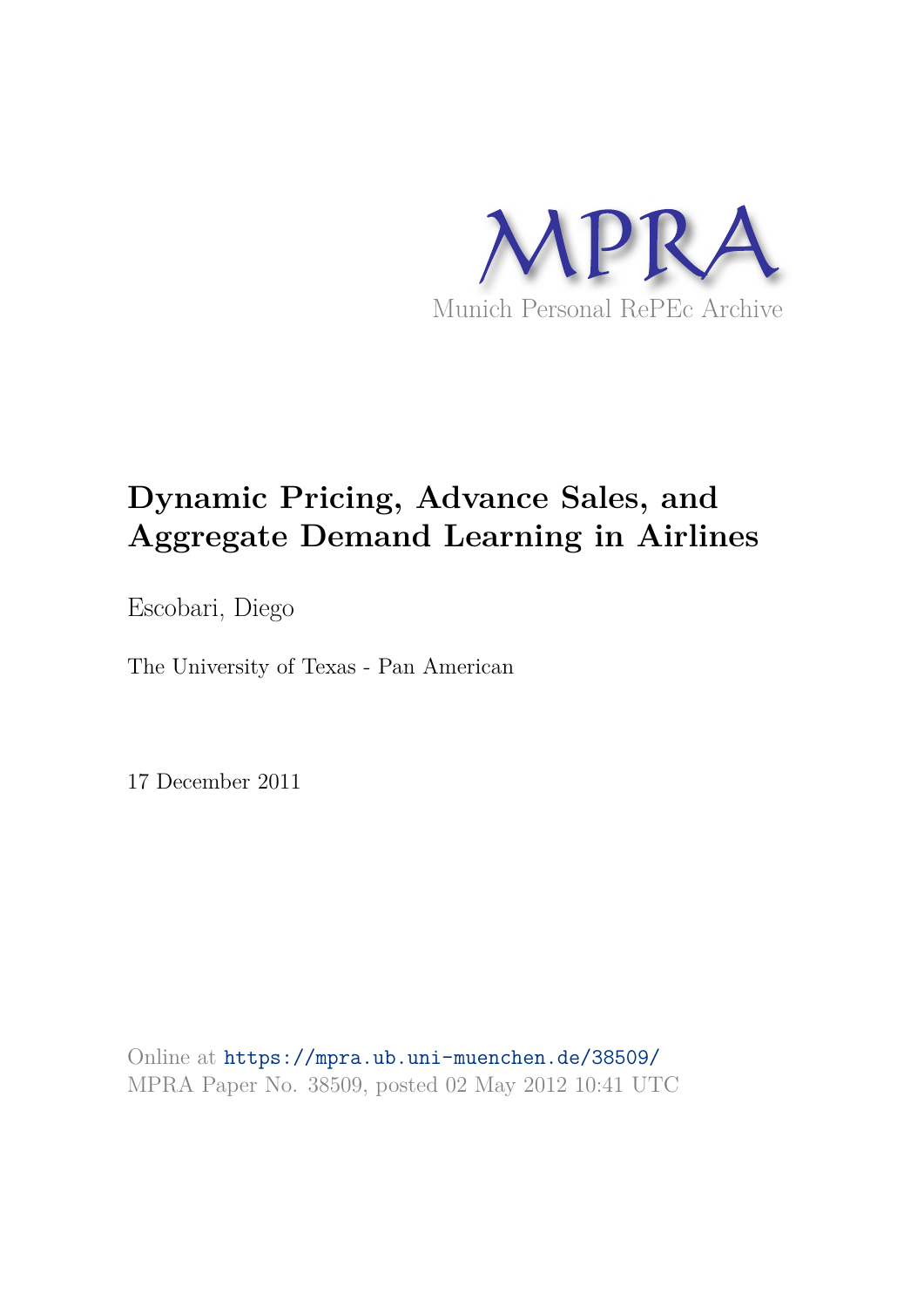## Dynamic Pricing, Advance Sales, and Aggregate Demand

Learning in Airlines<sup>∗</sup>

(Journal of Industrial Economics, Forthcoming)

Diego Escobari†

December 17, 2011

#### Abstract

This paper uses a unique U.S. airlines panel data set to empirically study the dynamic pricing of inventories with uncertain demand over a finite horizon. I estimate a dynamic pricing equation and a dynamic demand equation that jointly characterize the adjustment process between prices and sales as the flight date nears. I find that the price increases as the inventory decreases, and decreases as there is less time to sell. Consistent with aggregate demand learning and price adjustment, demand shocks have a positive and much larger effect on prices than the positive effect of anticipated sales.

Keywords: Pricing, demand uncertainty, demand learning, airlines JEL Classifications: C23, L93

<sup>∗</sup>This paper is an extension of my doctoral thesis (Escobari (2008)). I am grateful to my committee members Li Gan, Hae-shin Hwang, Steven Puller, and Ximing Wu. I appreciate useful comments from Damian Damianov, Paan Jindapon, Qi Li, Joon Park, Thomas R. Saving, John K. Wald, and Steven Wiggins. Two anonymous referees and the editor provided insightful comments that helped improve the paper. Stephanie C. Reynolds provided outstanding assistance with the data. Financial support from the Private Enterprise Research Center at Texas A&M and the Bradley Foundation is gratefully appreciated.

<sup>†</sup>Department of Economics & Finance, The University of Texas - Pan American, Edinburg, TX 78539, Phone: (956) 665-2104, Fax: (956) 665-5020, Email: escobarida@utpa.edu., URL: http://faculty.utpa.edu/escobarida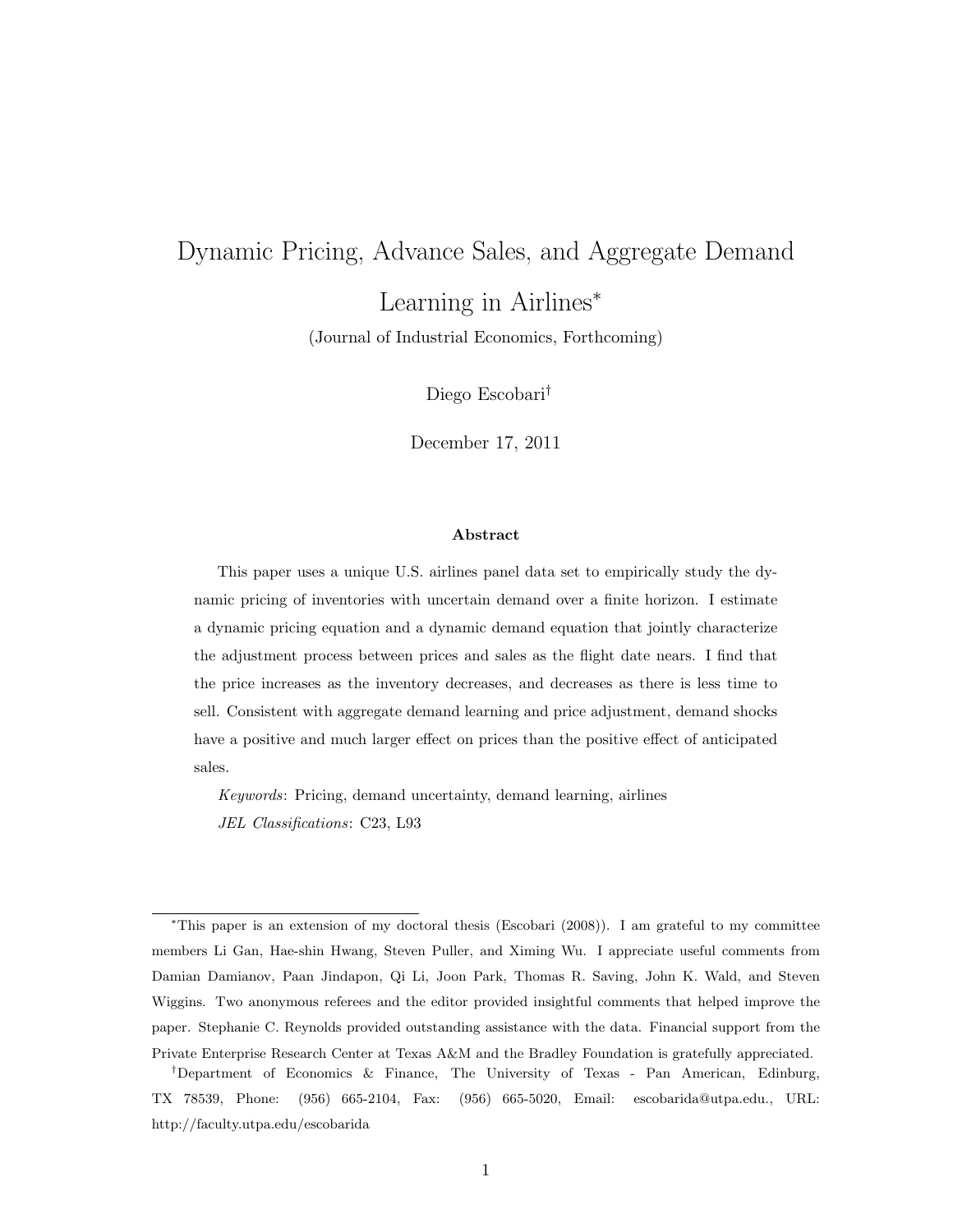## 1 Introduction

Despite the large theoretical literature on airline pricing in economics, management, marketing, and operations research, there exists little empirical understanding of the dynamics of prices as the flight date nears. The goal in this paper is to empirically investigate three closely related questions about the dynamics of prices and advance sales. First, for a given inventory of seats, do fares rise as the departure date nears? Second, at a given point prior to the departure date, do fares increase as inventory decreases? Finally, do airlines learn about the aggregate demand and adjust their prices as new information about the pattern of sales is revealed? Most neoclassical economists might argue that this learning and price adjustment is an inherent feature of all markets. However, this learning is about advance sales dynamics, not spot market dynamics. The importance of this question arises due to the large theoretical work (e.g., Prescott (1975), Eden (1990), Deneckere et al. (1996), Dana (1999b), to most recently Deneckere and Peck (2010, section 3)) that shows how prices can respond to aggregate demand uncertainty without exploiting learning. In addition, by controlling for price dispersion across flights, this paper contributes to the growing literature on price dispersion in the airline industry (e.g., Gerardi and Shapiro (2009)) by showing the importance of aggregate demand uncertainty and advance sales as a source of price dispersion within flights.

There are three features that make the dynamics of prices and inventories as the flight date nears particularly interesting. First, airlines offer tickets in advance, and unsold tickets expire at departure. Second, capacity is also set in advance and can only be modified at a relatively large marginal cost. Finally, there is uncertainty about the aggregate demand. Hence, airline ticket sales represent an example of dynamic pricing of inventories with uncertain demand over a finite horizon. This problem arises in a variety of good and services, such as hotel rooms, cabins on cruise liners, car rentals, and entertainment and sporting events. To some extent, it is also present in goods that are not necessarily perishable, but where production decisions are made in advance and demand is uncertain and concentrated during a selling season (e.g., the Christmas shopping season).

The paper takes advantage of a unique panel data set collected from the online travel agency Expedia.com, which contains prices and seat inventories at the ticket level for 103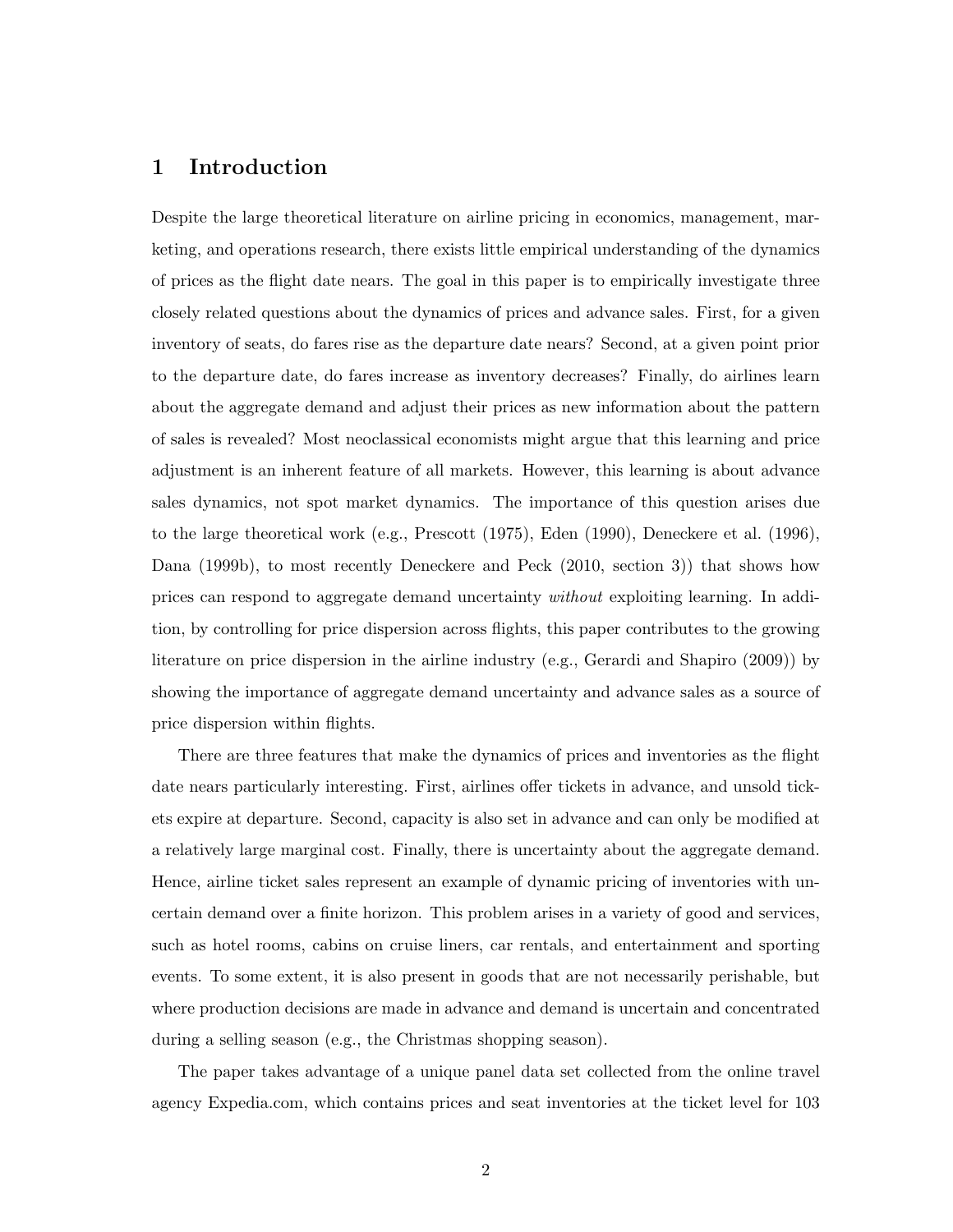days prior to the departure of 228 U.S. domestic flights. This is different from most of the empirical research on airlines that uses aggregate data from the Bureau of Transportation and Statistics (e.g., Borenstein and Rose (1994), and Gerardi and Shapiro (2009)) and research with posted prices without inventories. Stavins (2001) uses prices from the Official Airline Guide, and more recently Bilotkach (2006), McAfee and te Velde (2007), and Bilotkack and Rupp (2011) use posted prices from online travel agencies. To focus on the dynamics of prices as the flight date nears, the construction of the data set controls for product heterogeneities and "fences" that segment consumers (e.g., Saturday-night stayover, different connections/legs, refundability, and fare class).

To answer how prices depend on days to departure and inventories, I estimate a pricing equation that is consistent with the theoretical models in Gallego and van Ryzin (1994), Zhao and Zheng (2000), and Deneckere and Peck (2010). The estimation controls for time-invariant flight-, carrier-, and route-specific characteristics and takes into account the dynamic feedback between sales and prices. This means that sellers and buyers can behave dynamically: The decisions to price and to buy today can be affected by previous realizations of fares and sales. Moreover, sellers and buyers can adopt a forward-looking perspective and form beliefs about the future evolution of prices and inventories. Supporting the theoretical prediction in Gallego and van Ryzin (1994), the results show that the price is lower if there is less time to sell: For every day that passes without sales, the price falls 57.1 cents. Furthermore, prices increase 7 and 14 days before departure, consistent with the arrival of higher valuation travelers (see Zhao and Zheng (2000) and Su (2007)). Finally, consistent with Gallego and van Ryzin (1994), Zhao and Zheng (2000), and models where price dispersion arises from the combination of costly capacity and aggregate demand uncertainty  $(e.g.,$  Prescott  $(1975))$ , the estimates indicate that one fewer available seat increases fares by 1.53 dollars.

I follow a two-step approach to answer whether carriers learn about the aggregate demand. In the first step I estimate a dynamic demand equation that formalizes the feedback from prices to cumulative bookings, and use the estimates to separate bookings into expected bookings (booking curve) and unexpected bookings (demand shocks). In the second step I estimate a dynamic pricing equation that differentiates the effects of these two booking components on pricing decisions. The results show that prices respond to new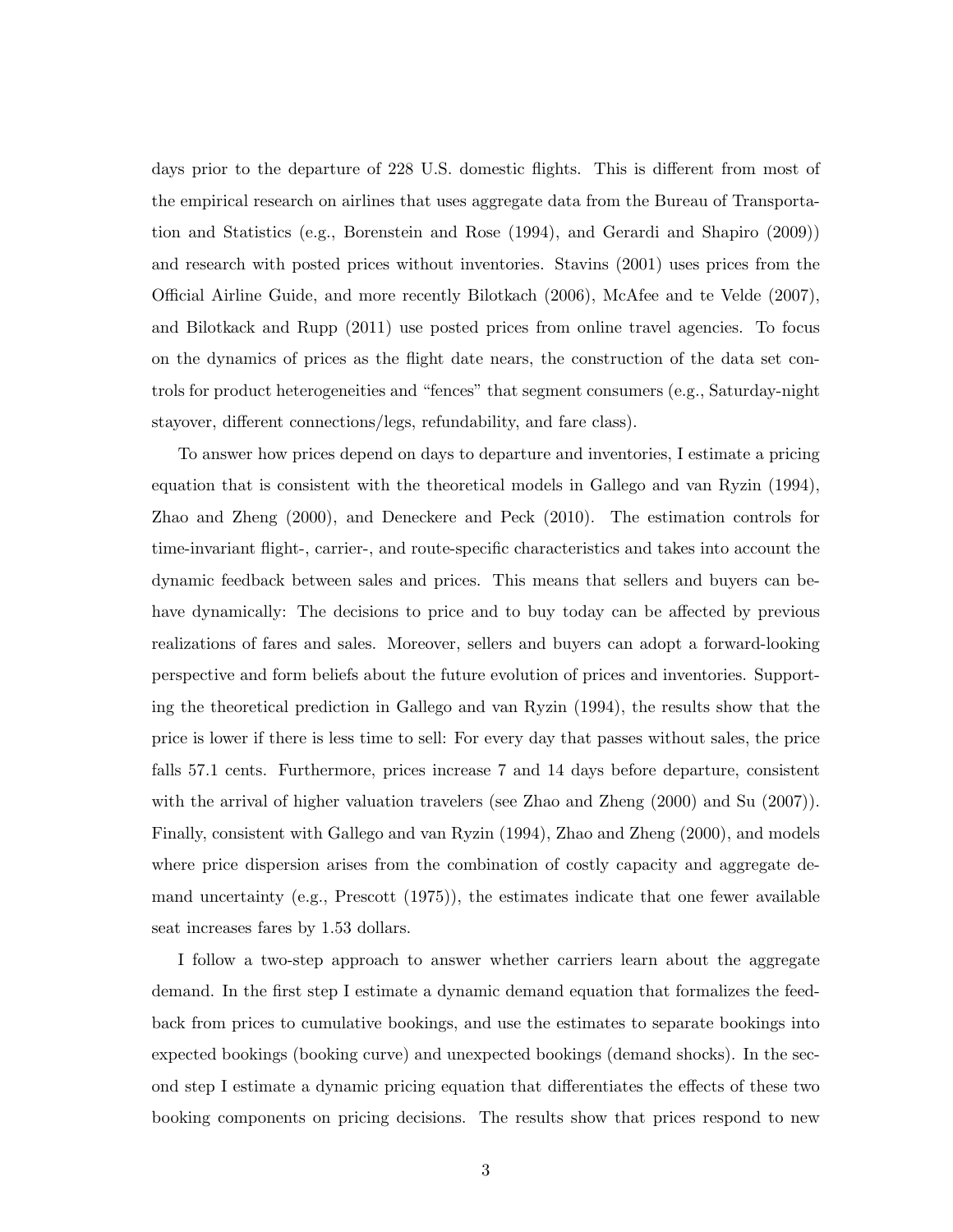information about the pattern of sales (demand shocks). Moreover, the estimates indicate that the positive response of prices to unexpected sales (demand shocks) is statistically and economically greater than the positive response of prices to anticipated sales. This pattern is consistent with aggregate demand learning and price adjustment, as opposed to the hypothesis that prices adjust mechanically to sales, whether or not they are expected. Aggregate demand learning combined with the estimated downward sloping dynamic demand means that airlines can partially control the evolution of bookings via prices.

The paper is related to the literature on peak-load pricing.<sup>1</sup> Borenstein and Rose (1994) provide a distinction between two types of peak-load pricing in airlines. The first is systematic peak-load pricing, which reflects variation in the shadow cost of capacity due to demand fluctuations known at the time the flight is scheduled. The second is stochastic peak-load pricing, which reflects demand uncertainty resolved only as sales progress.<sup>2</sup> In this paper, I control for systematic peak-load pricing and find empirical support to specific predictions from some stochastic peak-load pricing models. When prices are set before sales begin Prescott's (1975) static stochastic peak-load pricing model predicts an upward schedule of fares. Eden (1990) formalizes Prescott's model and Dana (1999b) extends it to monopoly and imperfect competition.<sup>3</sup> Eden (1990) and Lucas and Woodford (1993) point out that Prescott's static model has an interesting time-consistency property. Even if prices are allowed to change during the selling season, learning about the final state of the demand is needed to deviate from the original price schedule. Deneckere and Peck (2010) present a generalized multiple period version of Prescott's model, where demand is gradually learned over time and prices are allowed to change each period. While advancepurchase sales are important for learning, they can serve other purposes as well. Gale and Holmes (1993) show that advance-purchase discounts can be used to divide uncertain peak demand more evenly between two departures, while Dana (1998) shows that they can be used to screen consumers and price discriminate.<sup>4</sup>

<sup>1</sup>For peak-load pricing under certainty, see Boiteaux (1980) and Williamson (1966), and under uncertainty, see Visscher (1973) and Carlton (1977).

 $2^2$ Using ex-ante known demand intensities, Escobari (2009) estimates a congestion premia associated with systematic peak-load pricing.

<sup>3</sup>Escobari and Gan (2007) find empirical support for these models.

<sup>&</sup>lt;sup>4</sup>Escobari (2009) provides empirical support for the main empirical prediction in Gale and Holmes (1993)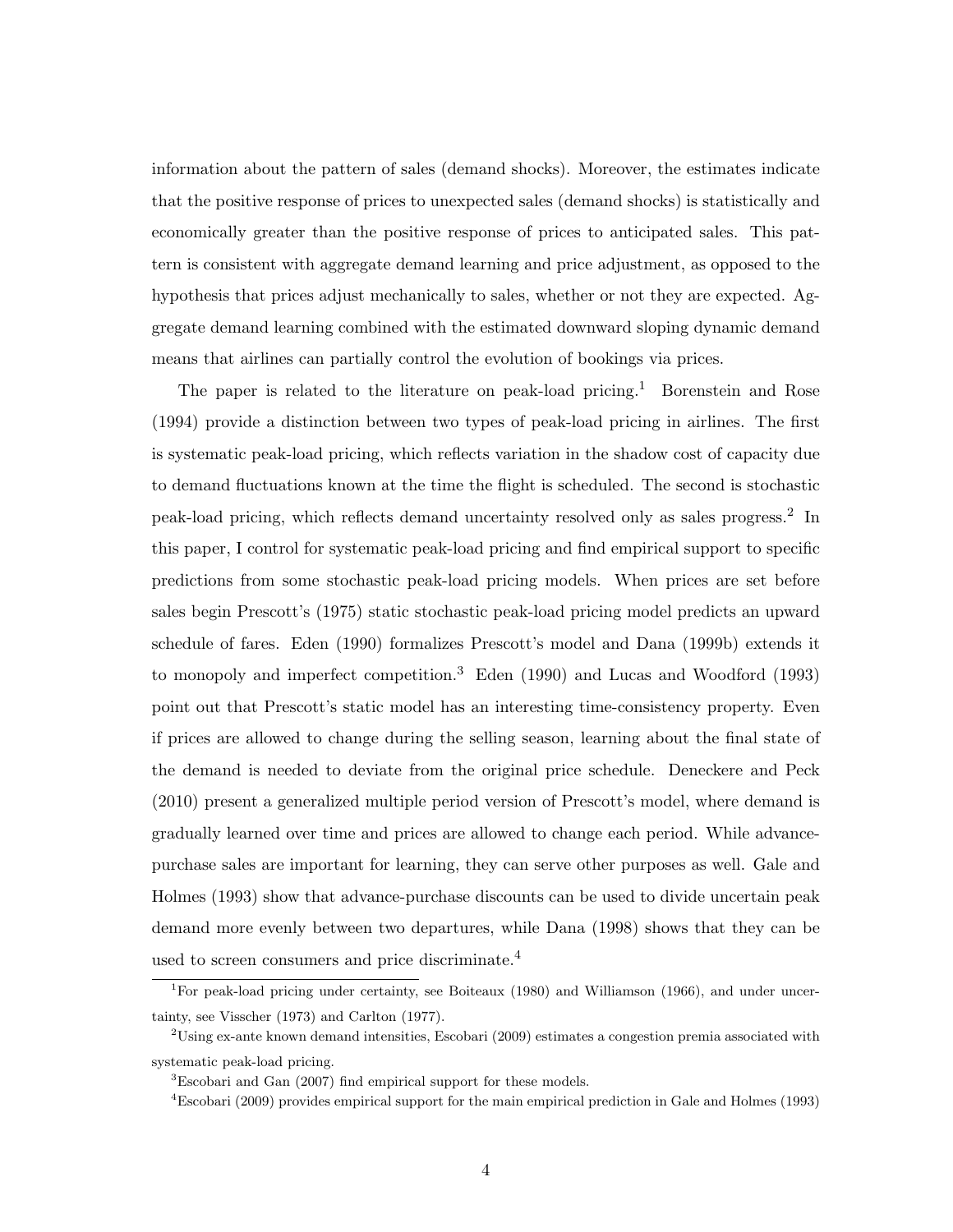The paper is also related to a strand of literature that comes from operations research. A number of papers consider the problem of dynamically pricing a stock of perishable product over a finite time horizon (e.g., Gallego and van Ryzin (1994), Zhao and Zheng  $(2000)$ , and Su  $(2007)$ .<sup>5</sup> The closest to my paper is Lin  $(2006)$ , who presents a model where the seller uses realized demand to infer about the arrival rate, update the future demand distribution, and set the price. Consistent with my results, Lin finds that higher prices should be set when demand is expected to be larger.

The organization of the paper is as follows. Section 2 explains the data, provides preliminary evidence of learning, and presents an overview of the estimation. The motivation and estimation of the dynamic pricing equation is presented in Section 3. Section 4 deals with the motivation and estimation of the dynamic demand and discusses the beliefs. Section 5 separates the evolution of bookings into booking curve and demand shocks, and presents the dynamic pricing with learning. Section 6 concludes.

## 2 Data, Preliminary Evidence, and Overview of the Estimation

#### 2.1 Data

The data for this paper were collected between March and June 2006 from the online travel agency Expedia.com. It is a panel with 228 cross-sectional observations and 35 observations over time. Each cross-sectional unit is a specific non-stop one-way flight from a carrier on a route. There are 81 routes in the sample, and each route is defined as a pair of departure and destination airports. The observations in time start 103 days prior to the departure date and were collected every three days until the day before departure. All flights depart on Thursday, June 22, 2006. The carriers considered are American, Alaska, Continental, Delta, United, and US Airways, with the proportion of flights of each carrier chosen to be close to its share in the U.S. market. This data set is similar to the one used in Stavins

<sup>—</sup> less discount seats on ex-ante known peak flights. Puller et al. (2008) find modest support for Dana (1999b) and Gale and Holmes (1993), and strong support for models of second-degree price discrimination.

<sup>&</sup>lt;sup>5</sup>See McGill and van Ryzin (1999) and Elmaghraby and Keskinocak (2003) for references to and descriptions of various theoretical models.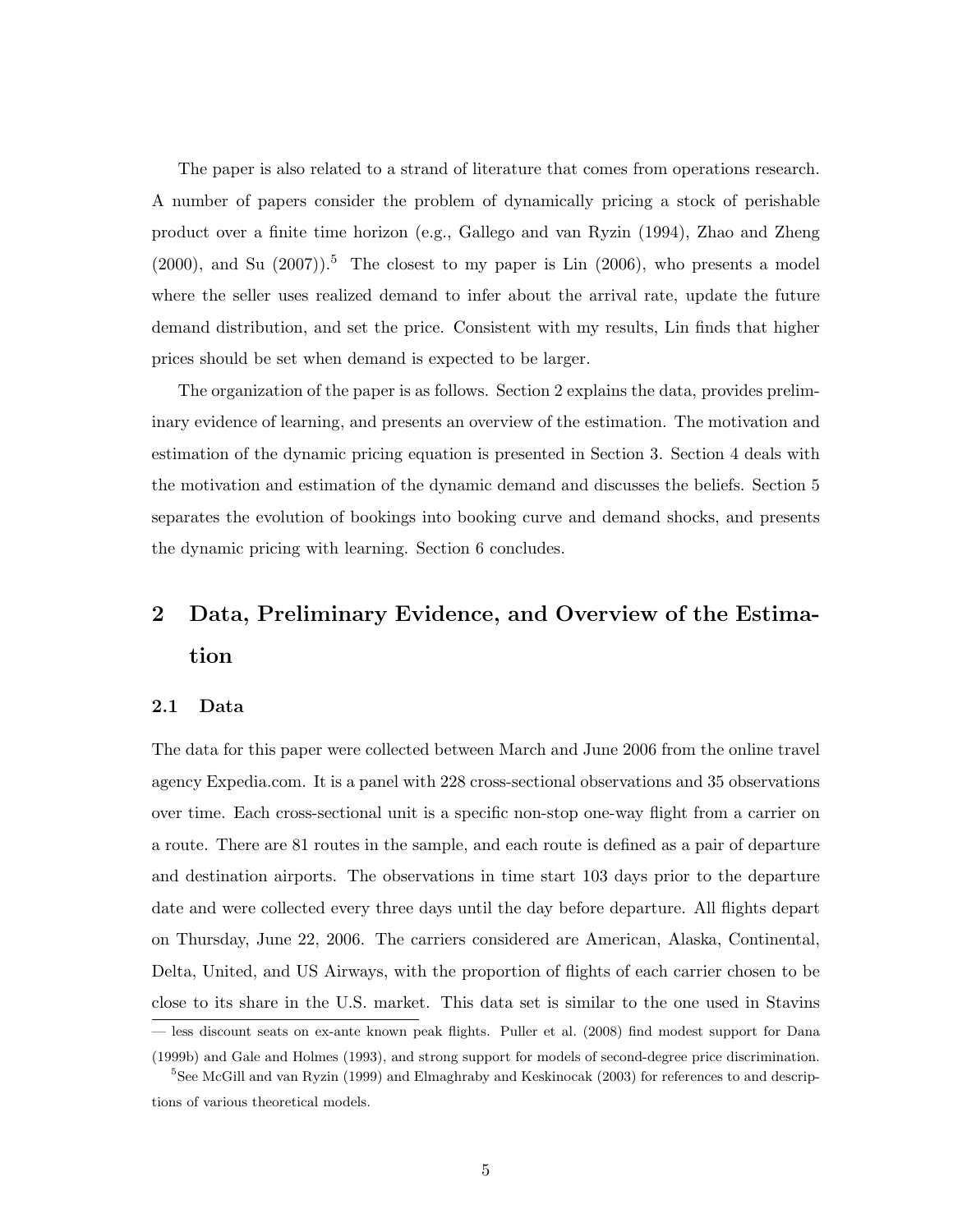(2001), but with two important improvements. First, it is a panel, which allows to control for unobserved time-invariant flight-, carrier-, and route-specific characteristics. Second, it has information about seat availability at each fare, obtained from the seat-availability map, where the available preferred or prime seats are counted as available seats.

The construction of the data set controls for important sources of price dispersion in the industry. By picking one-way flights, the paper controls for fare differences associated with round-trip tickets (e.g., Saturday-night stayover, minimum stay and maximum stay). Selecting non-stop flights controls for price variation that arises in more sophisticated itineraries (e.g., different connections/legs). Economy-class tickets control for the fare class, and by selecting the least expensive price, I control for the existence of more expensive refundable tickets. Moreover, tickets obtained through frequent-flyer programs are excluded from the sample. Additionally, having only one-way non-stop flights is helpful to define a single inventory level at each posted price. Including complex itineraries, additional fare classes, round-trip tickets, or international destinations would impose an important burden on the empirical section. For the inventory levels, it would mean having more than one inventory at each posted fare. For the fares, it would involve including ticket characteristics that the carrier can use to screen consumers and price discriminate.

#### [Table 1, here.]

Table 1 displays the summary statistics of the variables used in the analysis. Fare is the one reported by Expedia.com and corresponds to the least expensive economy-class fare for a particular flight. DAYADV is the number of days in advance, and  $LOAD \in [0,1]$ is the ratio of unavailable seats to total seats in the aircraft. I refer to this ratio as the load factor, which is a ticket-level load factor that can change at each posted fare, ranging from zero if the plane is empty to one if it is full.<sup>6</sup> Figure 1 displays the average and the standard deviation of fares across the 228 flights at different days prior to the departure date. Two things are worth noting in this figure. First, average fares appear to increase over time. Second, the dispersion of fares across flights is fairly constant, with only a slight increase close to the departure date.

 $6$ The literature on airlines defines load factor only once the plane has departed, and it is the percentage of seats filled with paying passengers.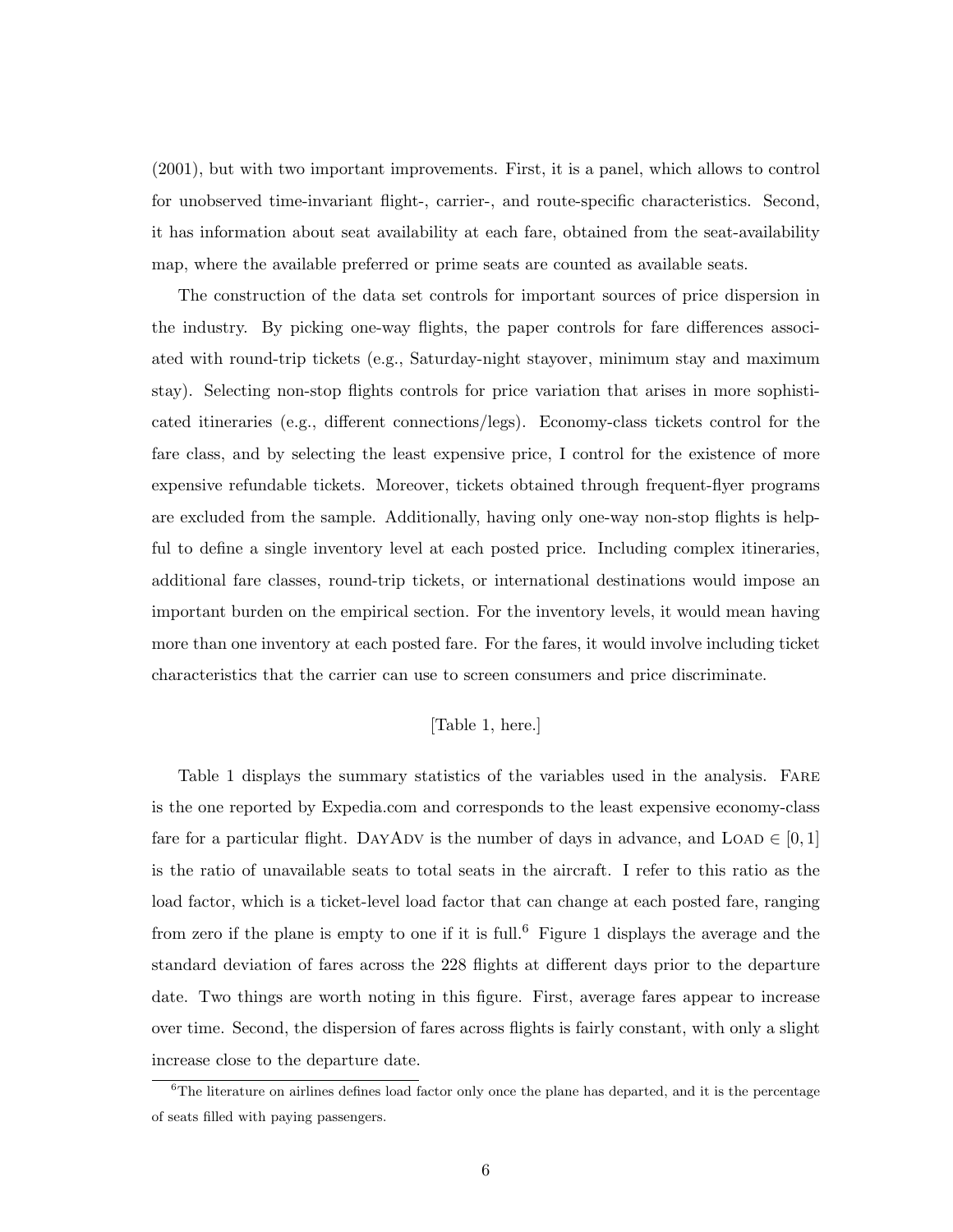#### [Figure 1, here.]

#### 2.2 Preliminary Evidence of Demand Learning

Preliminary evidence and the intuition behind aggregate demand learning and price adjustment is illustrated in Figure 2 for Delta flight 1588, which goes from from Atlanta, GA (ATL) to San Jose, CA (SJC). The figure plots the dynamics of fares, load factors (actual bookings), and demand shocks, defined as the deviations of actual bookings from the expected evolution of bookings. The key point in this figure is that it illustrates the different responses of fares to expected and unexpected changes in load factors. Between 85 and 82 days in advance, the load factor increased by 0.14 (14% of the aircraft's capacity). It is reasonable to believe that this jump in sales came as a surprise to Delta, meaning actual bookings 82 days in advance were above expected bookings. Demand learning and price adjustment means that Delta is able to find out about this new information regarding the pattern of bookings (demand shock) and respond by increasing fares. That appears to have happened 82 days in advance, when the price increased from \$469 to \$664.<sup>7</sup> Fares are nearly unresponsive to the 0.22 increase in load factor between 58 and 19 days before departure, because this increase appears to be within the expected evolution of cumulative bookings.

#### [Figure 2, here.]

#### 2.3 Overview of the Estimation

To answer how fares respond to days to departure and inventories, I estimate a dynamic pricing equation. I follow a two-step procedure to answer whether airlines learn about the aggregate demand and adjust their fares in response to new information. In the first step I estimate a dynamic demand to characterize the evolution of bookings and to separate bookings into the booking curve and demand shocks. The second step consists of estimating a dynamic pricing equation with learning, where anticipated and unanticipated bookings are allowed to have a different effect on fares.

<sup>7</sup>A similar (negative) demand shock appears to have occurred at 64 days in advance. The decrease in the load factor may reflect reserved tickets that were never bought, or tickets that were canceled/returned.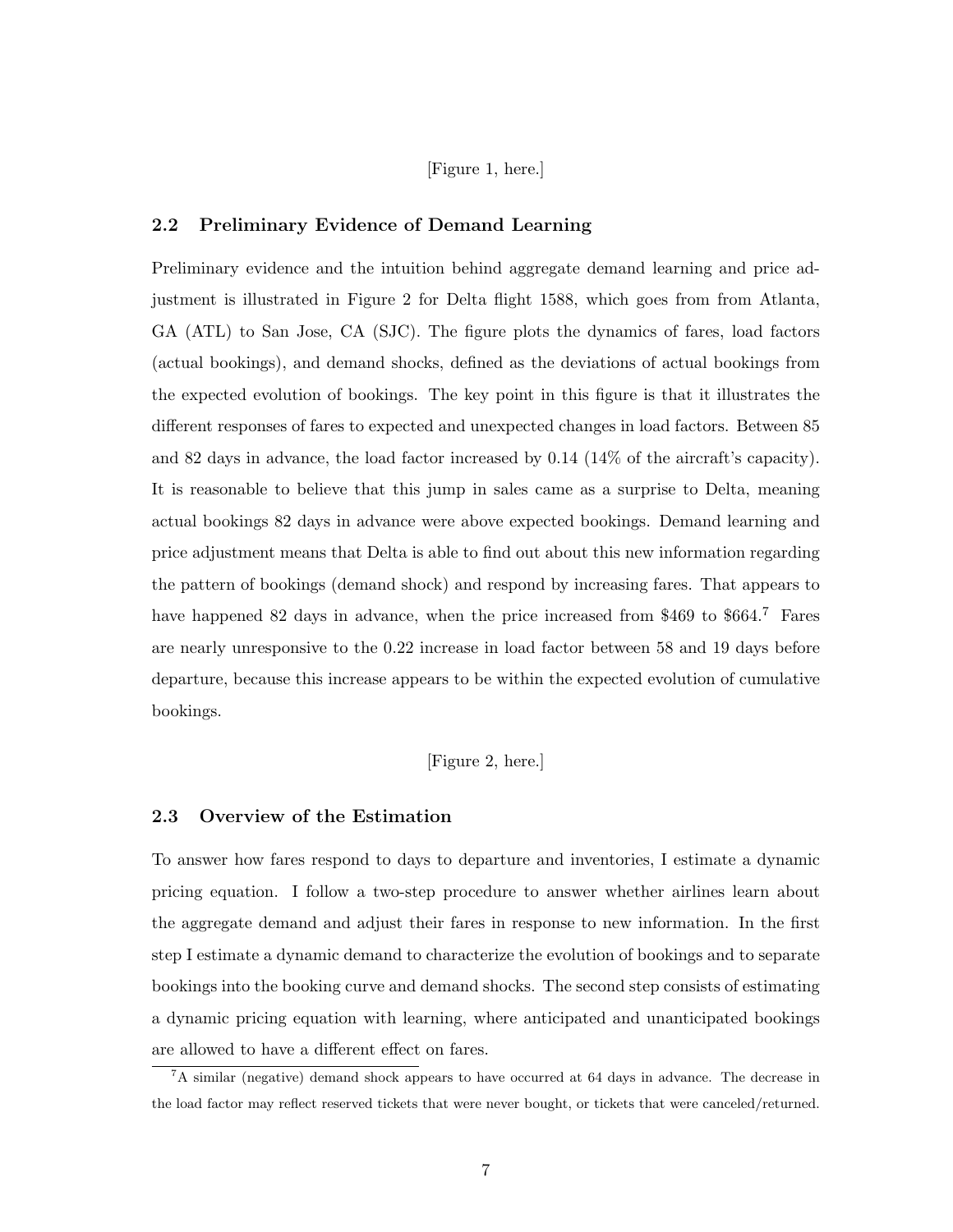## 3 Dynamic Pricing

#### 3.1 Dynamic Pricing Equation

I estimate the following dynamic specification to answer whether fares rise as the departure date nears and whether fares increase as inventory decreases:

$$
\ln(\text{FARE})_{ijt} = \alpha \ln(\text{FARE})_{ij,t-1} + \gamma \text{DAYADV}_t + \beta \text{LOAD}_{ij,t-1} + \nu_{ij} + \varepsilon_{ijt}.\tag{1}
$$

The subscript i refers to the flight, j to the route, and t to time. The variable  $\ln(\text{FARE})_{ijt}$ is the logarithm of fare and  $\text{DAYADV}_t$  is the number of days prior to the departure date, both measured at time  $t^8$ . LOAD<sub>ijt</sub> is the load factor at the end of period t; therefore, Equation 1 is consistent with the price posting theoretical model in Deneckere and Peck (2010), where carriers post prices based on the beginning-of-period cumulative bookings, LOAD<sub>ij,t−1</sub>. This specification is also consistent with Gallego and van Ryzin (1994) and Zhao and Zheng (2000), where prices depend on inventories and on time to departure.  $\nu_{ij}$  captures the time-invariant flight-, carrier-, and route-specific effects, and  $\varepsilon_{ijt}$  denotes the remaining disturbance. Notice that  $\nu_{ij}$  captures the time-invariant carrier- and routespecific characteristics in a flexible way, allowing them to vary across flights within the same carrier and across flights within the same route. Time-invariant characteristics comprise most of the controls included in Stavins (2001) (e.g., Herfindahl index, distance, and hub) and unobservables, such as managerial capacity and systematic peak-load pricing, which arises due to congestion known at the time the flight is scheduled.<sup>9</sup>

Even though the coefficient on the lagged dependent variable is not of direct interest, allowing for dynamics in the underlying process may be crucial for recovering consistent estimates of the effect of DayAdv and Load on fares. The correlation between prices and cumulative bookings may reflect a common driving force that arises from a dynamic adjustment process. Because cumulative bookings at time  $t$  come from the aggregation of previous single-period demands that depend on their contemporaneous posted prices,

<sup>&</sup>lt;sup>8</sup>DAYADV<sub>t</sub> can be calculated as  $1 + 3 \times (35 - t)$  for  $t = 1, 2, \ldots, 35$ .

<sup>&</sup>lt;sup>9</sup>Borenstein and Rose (1994) control for systematic peak-load pricing under the assumption that it is correlated with airlines' fleet utilization rates and airports' operation rates, both being time-invariant and part of  $\nu_{ij}$  in Equation 1. Flights at more congested departure times that are associated with a larger shadow cost of capacity will have a larger  $\nu_{ij}$ , all else equal.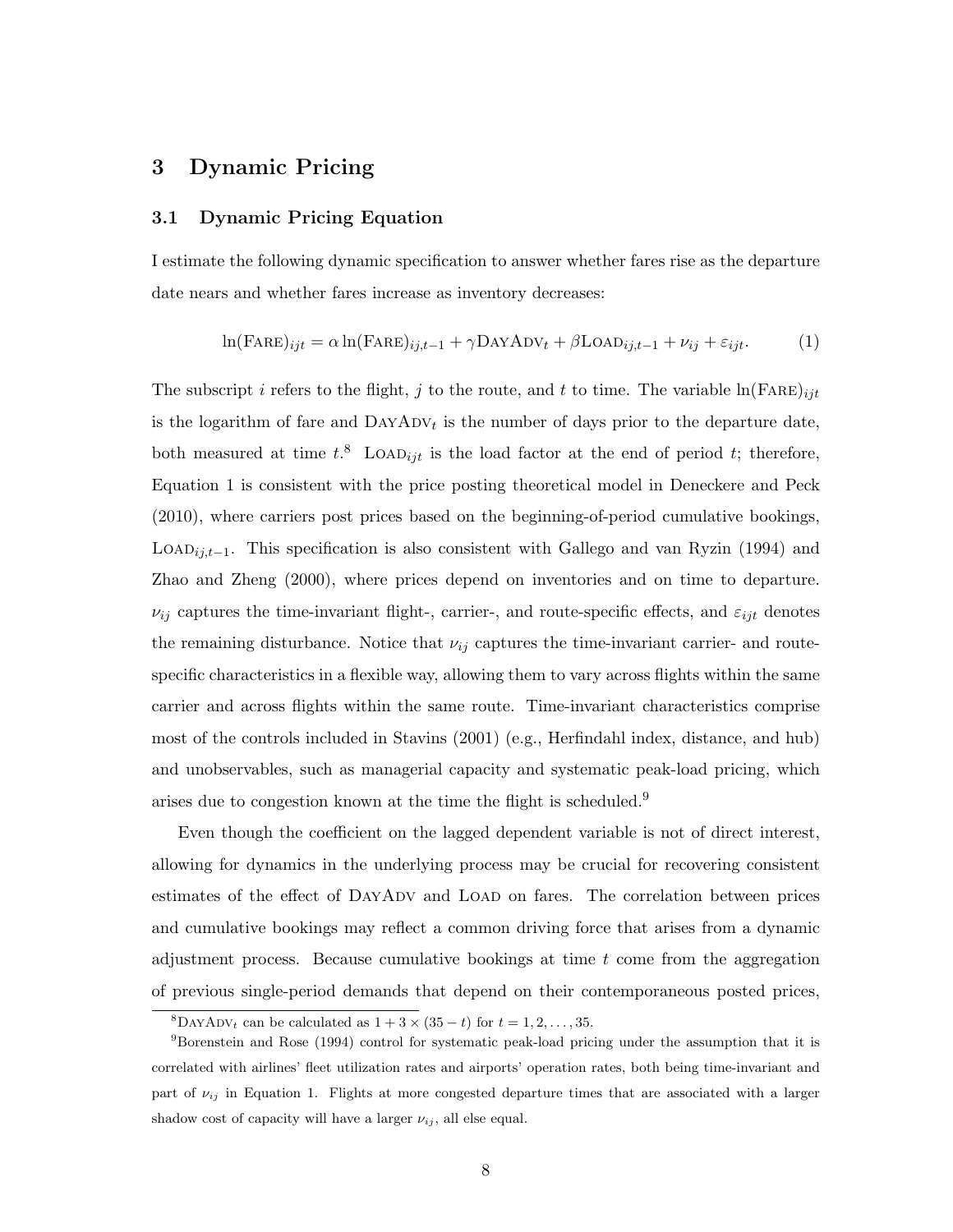LOAD<sub>ij,t−1</sub> will be treated as weakly exogenous. Maintaining that the disturbances are serially uncorrelated,  $\text{LOAD}_{ij,t-1}$  is predetermined in the sense that it is uncorrelated with  $\varepsilon_{ijt}$ , but LOAD<sub>ij,t−1</sub> may be correlated with  $\varepsilon_{ij,t-1}$  and earlier shocks,

$$
E(\text{LOAD}_{ij,s-1}\varepsilon_{ijt}) = 0, \quad s \le t \}E(\text{LOAD}_{ij,s-1}\varepsilon_{ijt}) \ne 0, \quad s > t \}
$$
,  $\forall ij.$  (2)

Serially uncorrelated disturbances mean that  $\varepsilon_{ijt}$  corresponds to an unexpected change in prices, and that previous unexpected changes cannot be used to predict future unexpected changes.  $\varepsilon_{ijt}$  represents the random part of prices that may include a "last-minute deal" that consumers cannot predict from past variables or the state of sales. Moreover, weak exogeneity does not restrict consumers or sellers from adopting a forward-looking perspective, and it is consistent with rational expectations models.

To allow for this dynamic feedback between Load and fares and to obtain consistent estimates of the coefficients of interest  $\gamma$  and  $\beta$ , I will initially use the difference GMM estimator for dynamic panel data models proposed by Holtz-Eakin et al. (1988) and Arellano and Bond (1991). They suggest estimating Equation 1 by taking first differences to eliminate the unobserved time-invariant flight-, route-, and carrier-specific characteristics  $\nu_{ij}$  to obtain

$$
\Delta \ln(\text{FARE})_{ijt} = \alpha \Delta \ln(\text{FARE})_{ij,t-1} + \gamma \Delta \text{DAYADV}_t + \beta \Delta \text{LOAD}_{ij,t-1} + \Delta \varepsilon_{ijt}.
$$
 (3)

Then there is the need of a vector Z of instruments to construct the moments  $E(\Delta \epsilon_{ijt}Z)$ and to estimate Equation 3 via GMM. Under the assumptions that the error term  $\varepsilon_{ijt}$  is not serially correlated and that  $\text{LOAD}_{ij,t-1}$  is weakly exogenous, lagged values of  $\text{LOAD}_{ij,t-1}$  are valid instruments for  $\Delta$ LOAD<sub>ij,t−1</sub>. By construction the new error term  $\Delta \varepsilon_{ijt}$  is correlated with the lagged dependent variable; hence,  $\ln(\text{FARE})_{ij,t-2}$  and earlier lags are used as instruments for  $\Delta \ln(\text{FARE})_{ij,t-1}$ . Because DAYADV<sub>t</sub> is treated as strictly exogenous, I simply use  $\Delta$ DAYADV<sub>t</sub> as its own instrument in the difference equation.

Blundell and Bond (1998) point out a statistical shortcoming with this difference GMM estimator. If  $\ln(\text{FARE})$  and LOAD are persistent over time, lagged levels of these variables are weak instruments for the regression equation in differences. Hence, I combine Equations 1 and 3 and use the system GMM estimator that Blundell and Bond proposed. The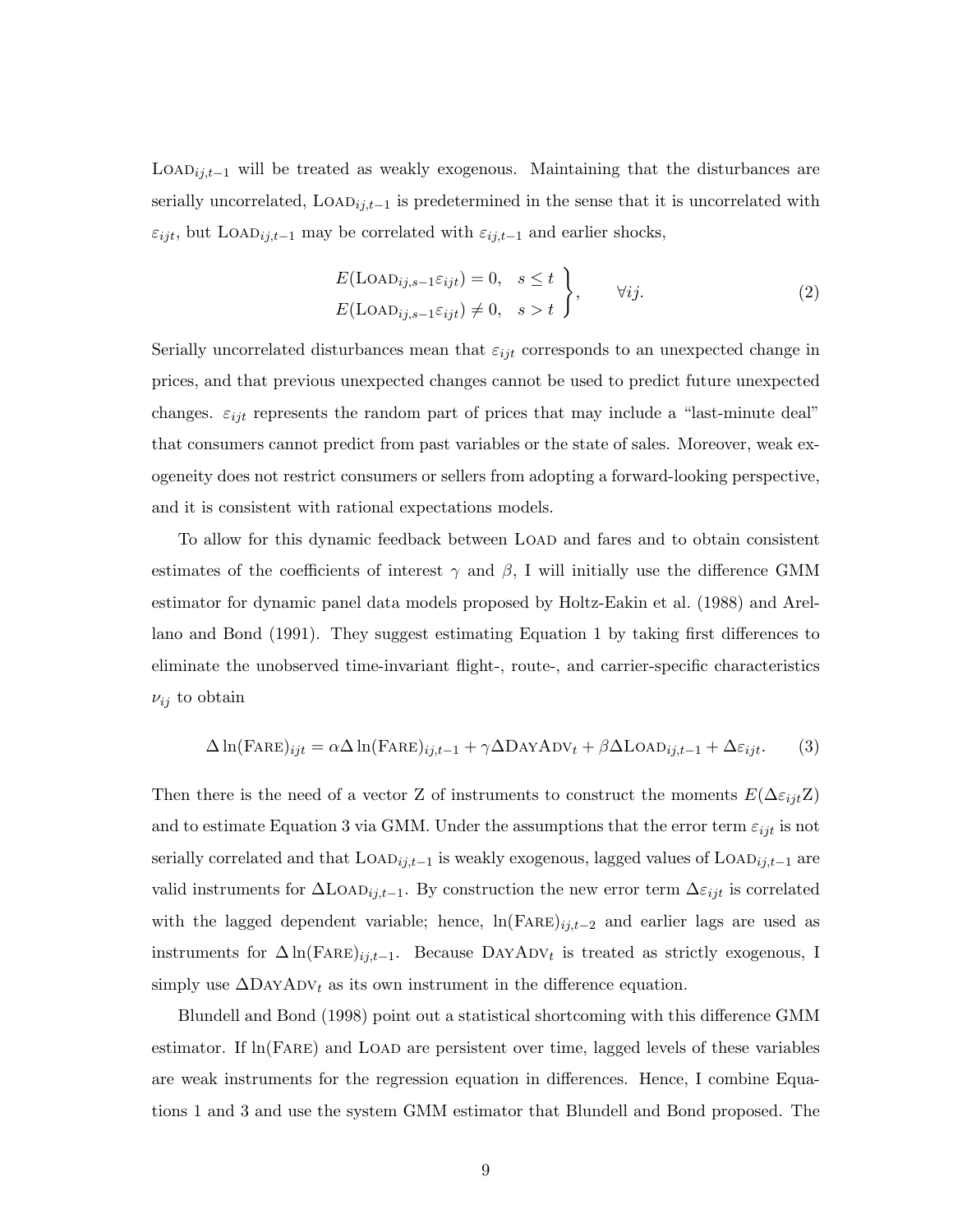additional moments for the equation in levels are  $E[(v_{ij} + \varepsilon_{ijt})W] = 0$ . Then the instruments for the regression in differences are the same as above and the instruments W for the regression in levels are the lagged differences of  $\ln(\text{FARE})_{ijt}$  and LOAD<sub>ijt</sub>. While the levels of ln(FARE)<sub>ij,t−1</sub> and LOAD<sub>ij,t−1</sub> may be correlated with  $\nu_{ij}$ , for the instruments W to be valid, W is assumed to be uncorrelated with  $\nu_{ij}$ . The assumption is realistic because LOAD measures sold inventories relative to the aircraft size. Thus, Load will not be affected by any  $\nu_{ij}$  that impact the total number of seats sold, but leave the ratio of seats sold to total seats unchanged. Moreover, because  $\nu_{ij}$  does not change during the selling season, if observed by the carrier it will be before sales begin and when the aircraft size can still be modified at a relatively low marginal cost. Even if scheduling a different-sized aircraft is not possible, the carrier will likely absorb any (observed)  $\nu_{ij}$  by setting higher/lower prices across all tickets. The idea is that the carrier will not want any (observed)  $\nu_{ij}$  to affect  $\text{LOAD}_{ijt} - \text{LOAD}_{ij,t-1}$  throughout the selling season because LOAD should evolve between zero and one on every flight, regardless of  $\nu_{ij}$ . This means that  $\nu_{ij}$  is almost certainly correlated with the levels of  $ln(FARE)_{ij,t-1}$ . Finally, there may be reasons to believe that  $\nu_{ij}$  may be correlated with  $\text{FARE}_{ijt}-\text{FARE}_{ij,t-1}$  (no logs) if the change in the dollar amount of fares is greater in more expensive flights; however, that is less likely to be the case for the first differences of ln(FARE)<sub>ijt</sub>, ln(FARE<sub>ijt</sub>/FARE<sub>ij,t−1</sub>).

#### 3.2 Dynamic Pricing Estimates

The results from the estimation of the pricing equation are reported in Table 2. For comparison purposes, the first four columns report four sets of estimates that assume strict exogeneity of  $ln(FARE)_{ij,t-1}$  and LOAD<sub>ij,t−1</sub>, while the GMM estimates that relax this assumption are reported in the last four columns. In column 1, the negative coefficient on the DayAdv variable indicates that fares are higher closer to the departure date, but this estimate appears to be downwards-biased mainly because of the omitted variable LOAD<sub>ij,t−1</sub>. A negative omitted-variable bias is consistent with the negative correlation between LOAD<sub>ij,t−1</sub> and DAYADV<sub>t</sub> (fewer available seats closer to the departure date) and the positive correlation between  $\ln(\text{FARE})_{ijt}$  and LOAD<sub>ij,t−1</sub> (higher fares with fewer available seats). The second column presents a (misspecified) static pricing equation, where the estimate on the DayAdv variable appears downwards-biased largely because of the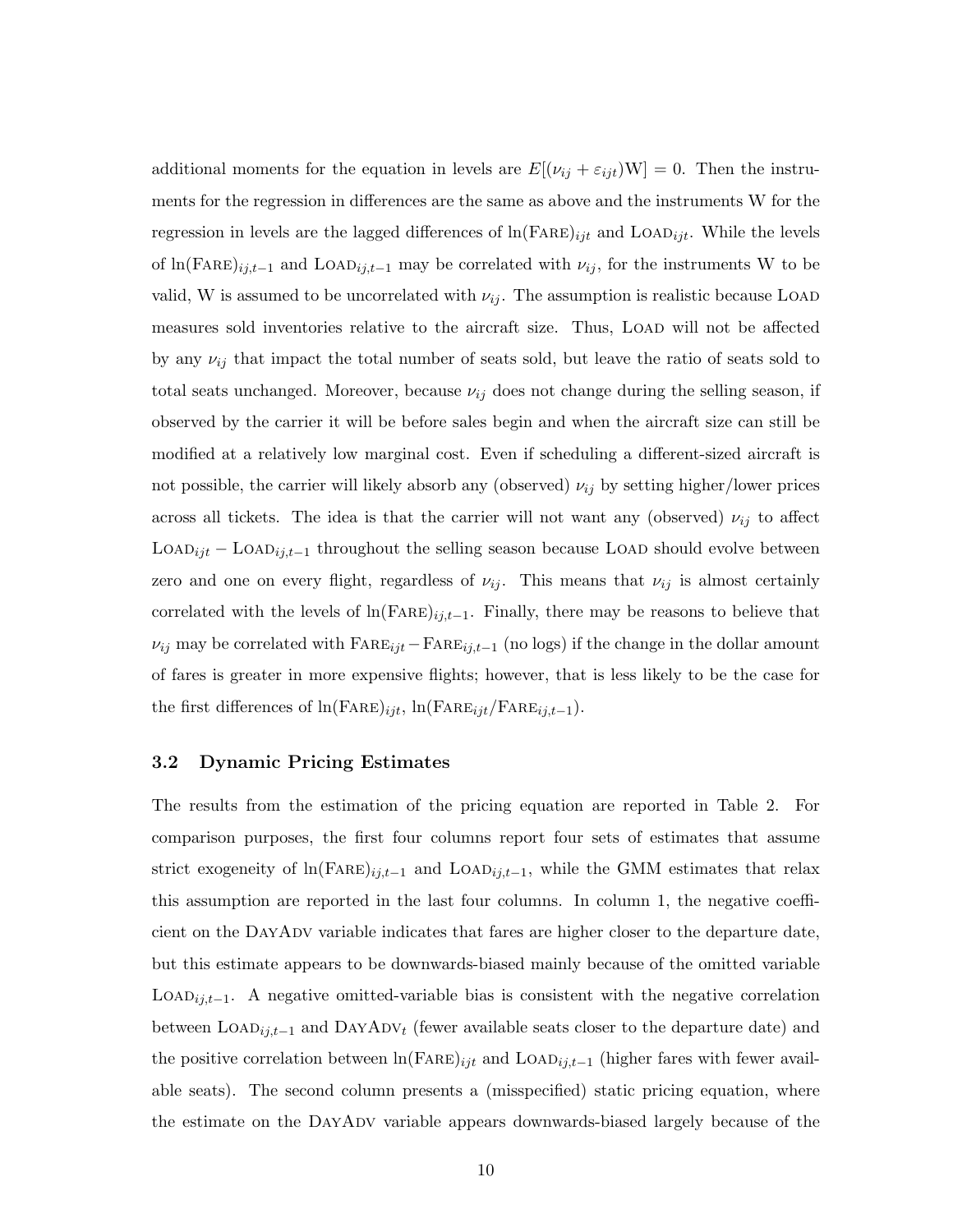omitted variable ln(FARE) $_{ij,t-1}$  (when compared to column 4) and because it ignores the dynamic feedback between current inventories and previous prices (when compared to the GMM specifications).<sup>10</sup>

The estimates in columns 3 and 4 behave as expected in the presence of flight-specific effects. Consistent with the Monte Carlo simulation results in Blundell et al. (2000), the Pooled OLS appears to give an upwards-biased estimate of the coefficient on the lagged dependent variable, while the Within appears to give a downwards-biased estimate of this coefficient. Also consistent with Blundell et al. (2000), the estimates on DayAdv and LOAD appear to have a large negative bias in the Pooled OLS and a smaller negative bias in the Within specification. Blundell et al. (2000) find that the bias is larger when the regressor is persistent, which is the case with DayAdv and to a lesser extent with Load. What is puzzling is the difference in the estimated DAYADV coefficient between the Within specification in column 4 and the GMM specifications, especially because  $DAYADV_t$  is always treated as strictly exogenous and the GMM are specifically utilized to deal with the weakly exogeneity and the endogeneity of  $\text{LOAD}_{ij,t-1}$  and ln(FARE)<sub>ij,t−1</sub> respectively. This difference is consistent with the asymptotic  $(N \to \infty)$  bias of strictly exogenous variables for the Within estimator derived in Nickell (1981, p. 1424). He finds that the Within estimator of  $\gamma$  is downwards biased if the time-demeaned exogenous variable is negatively related (in the regression sense) with the lagged time-demeaned dependent variable, which is the case here. $11$ 

### [Table 2, here.]

Columns 5 and 6 present the two-step first-differenced GMM panel estimates.<sup>12</sup> Column

 $11$ Specifically, the asymptotic bias derived in Nickell (1981) is

$$
\plim_{N \to \infty} (\hat{\theta} - \theta) = - \plim_{N \to \infty} [(\ddot{X}'\ddot{X})^{-1}\ddot{X}'\ddot{y}_{-1}] \plim_{N \to \infty} (\hat{\alpha} - \alpha),
$$

where  $\theta' = (\gamma, \beta), \hat{\theta}$  and  $\hat{\alpha}$  are from the Within estimator of Equation 1, y-1 is ln(FARE) lagged once,  $X = [DAYADV: LoAD]$ , and  $\ddot{y}$  and  $\ddot{X}$  are time-demeaned transformations. For  $\gamma$ , both of the terms on the right-hand side are negative, making its Within estimator downwards biased.

<sup>12</sup>Given the apparent persistence of fares and load, I follow Blundell and Bond (2000) by estimating simple

<sup>&</sup>lt;sup>10</sup>A negative omitted-variable bias would be consistent with the negative correlation between DAYADV<sub>t</sub> and ln(FARE)<sub>ij,t−1</sub>, and the positive correlation between ln(FARE)<sub>ijt</sub> and ln(FARE)<sub>ij,t−1</sub>. The dynamic demand estimates will show why  $\text{LOAD}_{i,i,t-1}$  needs to be treated as weakly exogenous in Equation 1.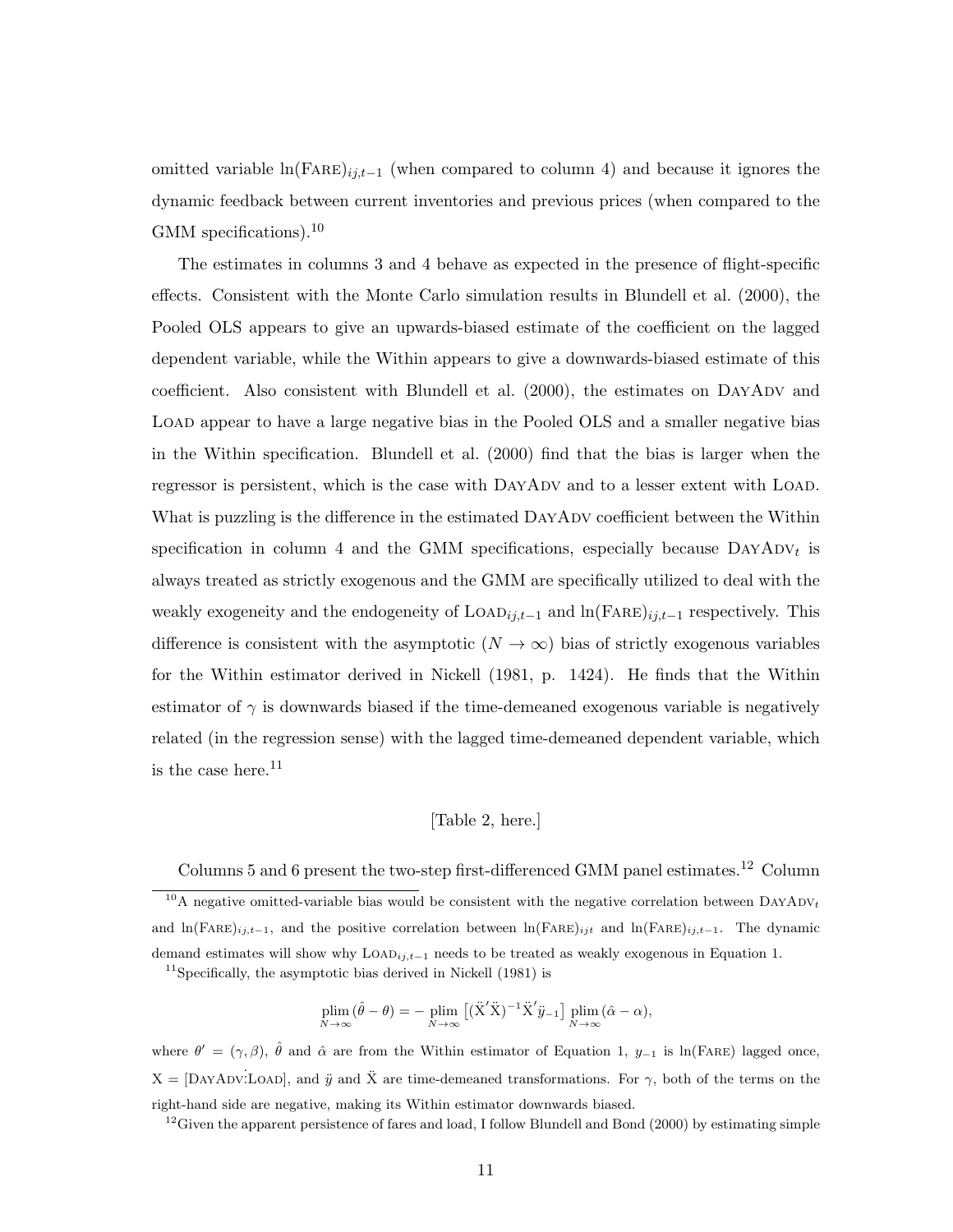5 uses ln(FARE) $_{ij,t-2}$  and the second lag of LOAD as instruments, while column 6 uses  $ln(FARE)_{ij,t-2}$  and the second and third lags of LOAD as instruments. The validity of these specifications is addressed with two tests. To assess the assumption that the error term  $\varepsilon_{ijt}$ is not serially correlated, I test whether the differenced error term is second-order serially correlated. The large p-values provide strong support for a valid specification. The Sargan test of over-identifying restrictions to test the overall validity of the instruments shows that the null hypothesis — that the lagged levels dated  $t-2$  (column 5) as instruments are not correlated with the residuals — is rejected. However, at a  $5\%$  significance level, the null in the Sargan test for the lagged levels dated  $t-3$  (and earlier) as instruments in column 6 is not rejected. The two-step GMM system estimates are reported in columns 7 and 8. The additional instruments for the levels equations are  $\Delta \ln(\text{FARE})_{ij,t-1}$  and  $\Delta \text{LOAD}_{ij,t-1}$ . The second-order serial correlation test strongly supports the assumption of no serial correlation. Furthermore, the Sargan test of over-identifying restrictions, which analyzes the sample analogs of the moment conditions used in the GMM estimation, validates the instrument list. The Difference Sargan test validates the additional instruments used in the levels equations.

The positive and highly significant effect of cumulative bookings on fares across all specifications of Table 2 indicate that, all else equal, fares increase as the aircraft's remaining capacity becomes scarcer. This positive sign is consistent with the theoretical models in Gallego and van Ryzin (1994) and Zhao and Zheng (2000). This is also consistent with models where price dispersion arises from the combination of costly capacity and aggregate demand uncertainty (e.g., Prescott (1975), Eden (1990), Dana (1999a), and Dana (1999b)). The estimated coefficient in column 8 indicates that in a 100-seat aircraft, fares increase by  $$1.53$  ( $$291.1\times0.527/100$ ) for each fewer available seat. A standard deviation increase in utilized capacity increases fares by \$38.65, which corresponds to a 49.09% within flight standard deviations of fares.

The positive and significant coefficients on DayAdv indicate that, holding inventories constant, fares decrease as there is less time to sell. The point estimate in column 8 reads that on average when a day passes without sales, the price falls 57.1 cents AR(1) specifications for ln(FARE) and LOAD. The results confirm LOAD to be persistent, but the estimates of the autoregressive terms were smaller and more precise than those in Blundell and Bond (2000).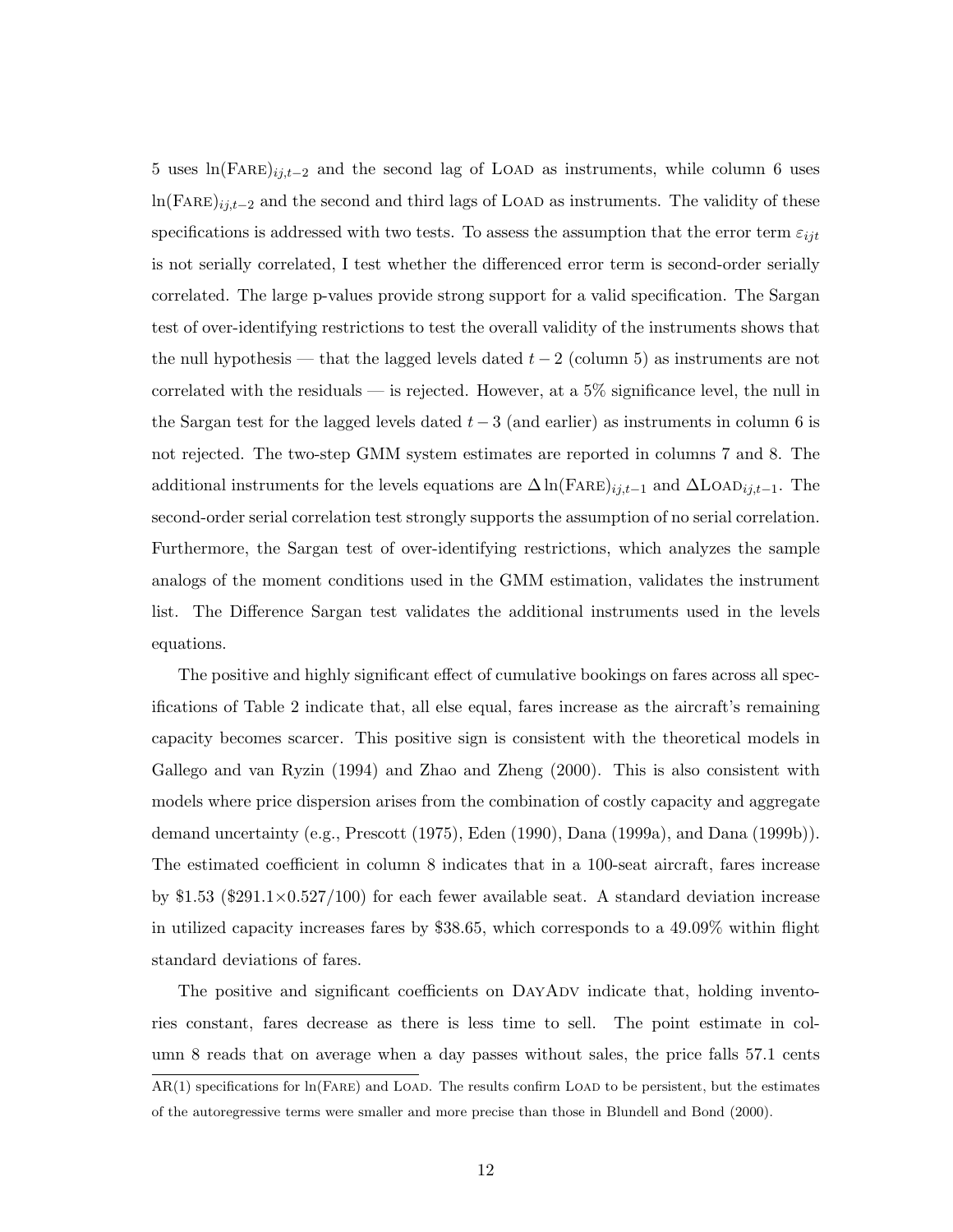$(\$291.1\times1.961/10^{3})$ . In their review of airline pricing, McAfee and te Velde (2007) explain that falling prices as takeoff approaches is a remarkably robust prediction of theories. This includes the theoretical predictions in Kincaid and Darling (1963) and Gallego and van Ryzin (1994), where the intuitive explanation of falling prices follows from the perishable nature of airline seats. A given inventory of seats will be more difficult to sell if there is less time; hence, there is the incentive to lower the price.<sup>13</sup>

## [Table 3, here.]

The key assumption behind decreasing prices over time in Gallego and van Ryzin (1994) is that the reservation price distribution is the same across all consumers. This assumption is unlikely to hold in airlines because consumers who purchase closer to the departure date tend to have higher valuations. Zhao and Zheng (2000) find that prices can increase as time to expire decreases if the reservation price distribution shifts to the right. Moreover, Su (2007, p. 735) shows that higher prices closer to departure can exist because business travelers who have lower waiting costs do not mind committing to travel schedules later. The predictions in these two papers are in line with the common observation of higher prices closer to the departure date, as Figure 1 suggests. While lower inventories and the positive LOAD coefficient can explain higher prices closer to takeoff, Figure 1 shows that prices increase much faster in the last two weeks. To capture potential non-linearities, Table 3 offers additional results that include the indicator variables  $1_{\text{[DAYADV < k]}}$  for  $k = 7, 14$ , which equal one if DAYADV is less than  $k$ , zero otherwise. The main findings from Table 2 hold; moreover, the indicator variables capture jumps in prices. The point estimates in column 6 indicate that there are jumps of \$21.25 and \$10.19 at 7 and 14 days to departure, respectively. The results from this table indicate that for a given inventory, prices decrease as time to departure decreases, but increase 7 and 14 days before departure, consistent with the time where most business travelers decide to buy.

<sup>&</sup>lt;sup>13</sup>Lazear (1986) also finds decreasing prices over time in a simple two-period model. Moreover, Sweeting (2010) documents the existence of decreasing prices in online resale markets for Major League Baseball tickets.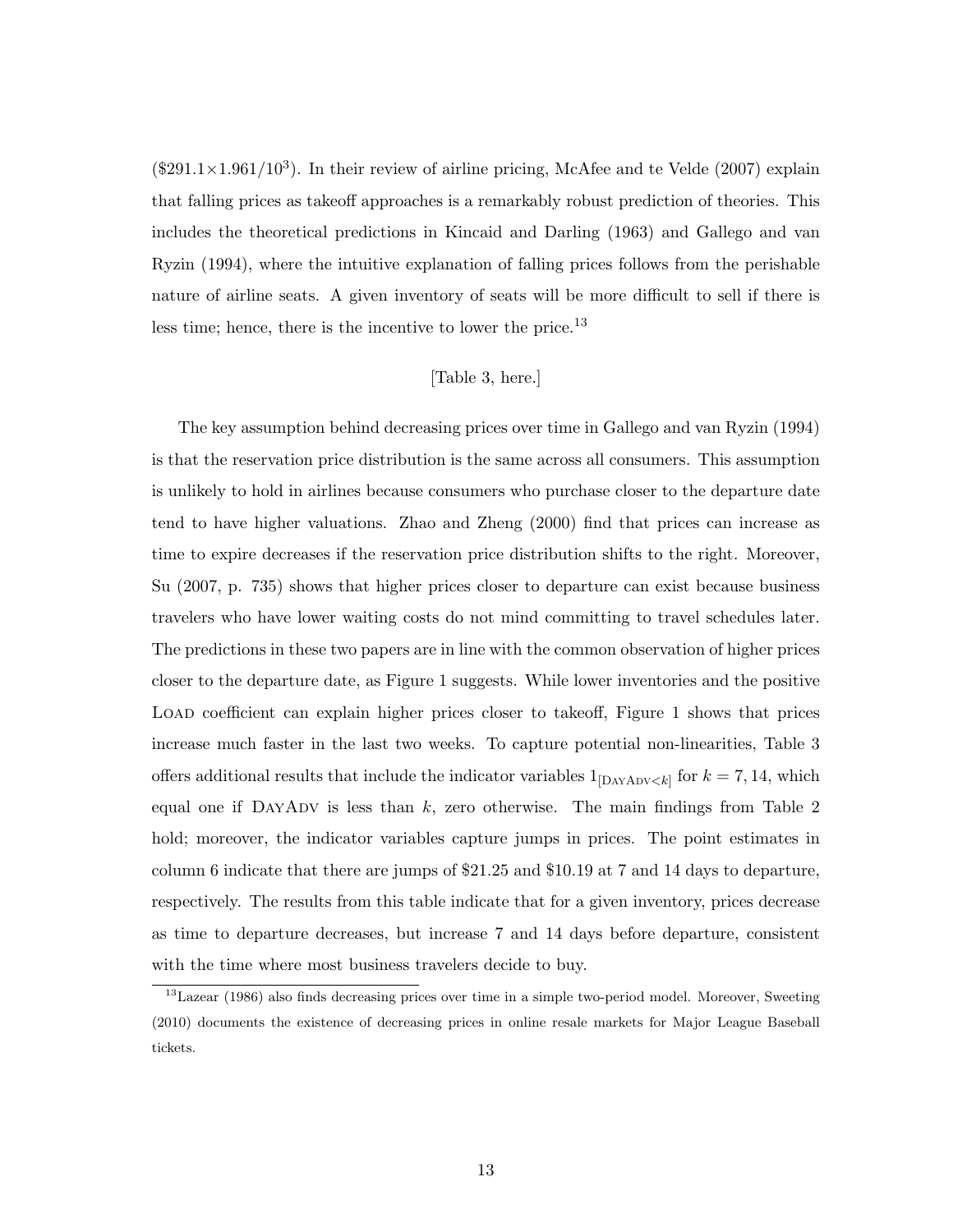## 4 Dynamic Demand and the Evolution of Sales

While the dynamic pricing equation did not require models for LOAD to be specified to estimate the parameters  $(\alpha, \gamma, \beta)$ , modeling LOAD and formalizing the feedback mechanism from prices to cumulative bookings serves two purposes. First, the feedback mechanism has a dynamic demand interpretation and shows how bookings depend on previous prices. Second, the feedback mechanism can be used to characterize the evolution of cumulative bookings and to separate bookings into expected and unexpected bookings. This section focuses on the estimation and discussion of the dynamic demand, whereas the next section discusses how to separate bookings into these two components.

The demand is dynamic because at each point prior to departure newly arrived and existing consumers form expectations about future prices and future product availability, which affect their decision to buy a ticket at the going price, wait to purchase later, or exit (see, for example, Su 2007). Moreover, the current decision affects future utility because, even though consumers buy a ticket today, the good is consumed in the future. Demand dynamics in airlines is related to demand dynamics for storable and durable products because in all these cases demand anticipation is important.<sup>14</sup>

#### 4.1 Dynamic Demand Equation

The stock variable Load comes from the aggregation of sales that occurred during previous periods. Sales during period  $t$  can be obtained as the difference between beginning-of-period and end-of-period cumulative bookings,  $\Delta$ LOAD<sub>ijt</sub> = LOAD<sub>ijt</sub> − LOAD<sub>ijt</sub>-1. I model period t demand,  $\Delta$ LOAD<sub>ijt</sub>, to depend on the demand last period (which brings on the dynamics), contemporaneous posted fares, and the number of days to departure:

$$
\Delta \text{LOAD}_{ijt} = \rho \Delta \text{LOAD}_{ij,t-1} + \phi \ln(\text{FARE})_{ijt} + \delta \text{DAYADV}_t + \eta_{ij} + u_{ijt}.\tag{4}
$$

 $\eta_{ij}$  captures the time-invariant fight-, carrier-, and route-specific effects, and  $u_{ijt}$  are random error terms independent of all random variables introduced earlier. This feedback mechanism between prices and sales is consistent with the theoretical model in Deneckere

 $14$ Pesendorfer (2002) and Hendel and Nevo (2006) show that consumers anticipate their demand for storable products. When prices are low consumers increase their purchases to store for future consumption.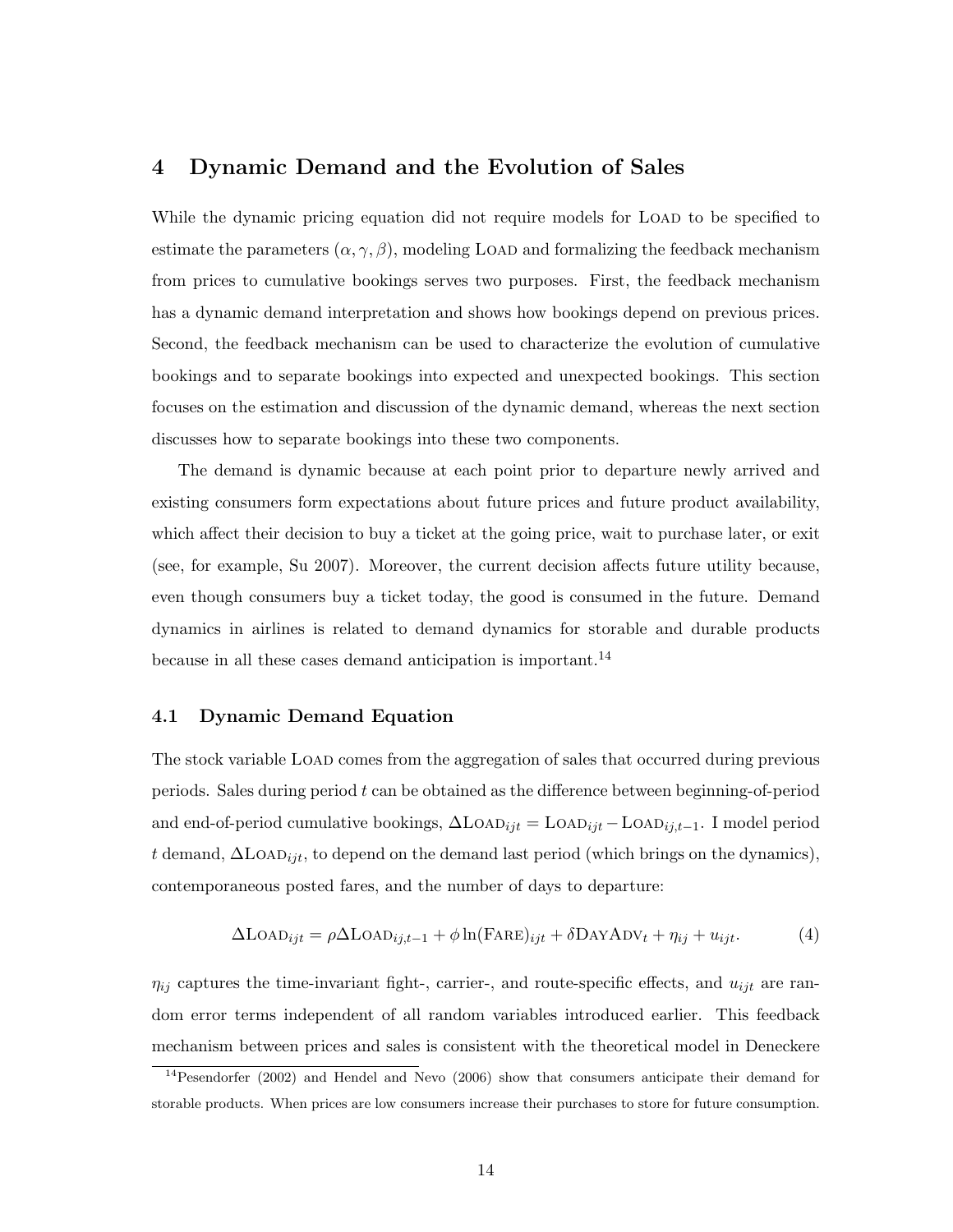and Peck (2010), where within each period firms start posting prices for that period (Equation 1), then consumers arrive in random order, observe posted prices, and decide whether to purchase (Equation 4). A downward-sloping demand curve,  $\phi < 0$ , will let sellers control the intensity of the demand via prices, as in Gallego and van Ryzin (1994).

An issue in the estimation of Equation 4 is the potential endogeneity of fare. Endogeneity arises if there is correlation between  $\ln(\text{FARE})_{ijt}$  and the unobserved  $\eta_{ij} + u_{ijt}$ . The most common cause of this correlation is if the carrier sets prices knowing more about the error term than the econometrician. Taking first differences eliminates the time-invariant effect  $\eta_{ij}$ :

$$
\Delta^2 \text{LOAD}_{ijt} = \rho \Delta^2 \text{LOAD}_{ij,t-1} + \phi \Delta \ln(\text{FARE})_{ijt} + \delta \Delta \text{DAYADV}_t + \Delta u_{ijt}.\tag{5}
$$

Then the GMM dynamic panel estimators allow for different assumptions on the contemporaneous correlation between  $\ln(\text{FARE})_{ijt}$  and  $u_{ijt}$ . Notice that under the assumption of serially uncorrelated  $u_{ijt}$ , these errors can be interpreted as the random part of sales (demand shocks) that cannot be predicted based on previous realizations of the variables or previous realizations of the error term.

A first approach will assume  $\ln(\text{FARE})_{ijt}$  is predetermined; hence,  $u_{ijt}$  represents a true demand shock for both the carrier and the econometrician. This means that the carrier sets prices after observing previous realizations of the demand shocks but does not observe the contemporaneous or future demand shocks. Arellano and Bond (1991) propose estimating the equation in differences using the moments  $E(\Delta u_{ijt}M) = 0$ , where M is the vector of instruments that contains the lags of  $\ln(\text{FARE})_{ijt}$ , and because  $\Delta u_{ijt}$  is correlated with  $\Delta^2$ LOAD<sub>ij,t−1</sub>, M also includes the lags of LOAD<sub>ij,t−1</sub>. For the system GMM estimator — which combines Equations 4 and 5 — the additional moment conditions for the equation in levels are  $E[(\eta_{ij} + u_{ijt})H] = 0$ . The vector of valid instruments H includes  $\Delta^2$ LOAD<sub>ij,t−1</sub>,  $\Delta \ln(\text{FARE})_{ijt}$ , and the lags of both. The assumption for the validity of these additional instruments is that they should be uncorrelated with  $\eta_{ij}$ ; however, there could still be correlation between  $\Delta$ LOAD<sub>ij,t−1</sub> or ln(FARE)<sub>ijt</sub> and  $\eta_{ij}$ . To see why this is a reasonable assumption, keep in mind that  $\eta_{ij}$  captures the time-invariant characteristics that affect sales relative to capacity ( $\Delta$ LOAD<sub>ijt</sub>) on every period t prior to departure. Correlation between  $\Delta^2$ LOAD<sub>ij,t−1</sub> and  $\eta_{ij}$  can be interpreted as flight-, carrier-, or route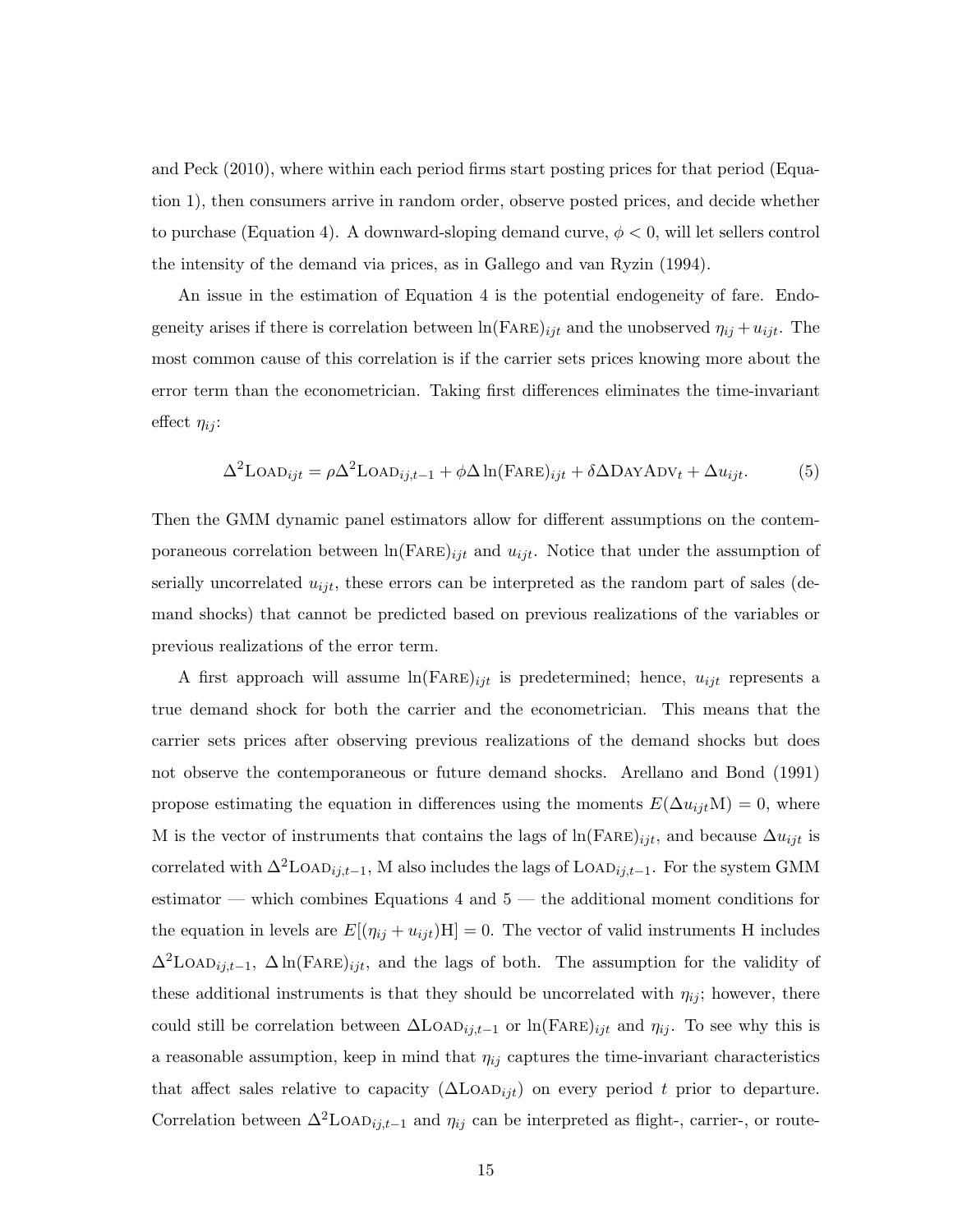specific characteristics that affect the rate at which sales increase (or decrease) throughout the selling period. This kind of correlation is very unlikely because LOAD  $\in [0,1]$  and airlines will adjust capacity before sales begin to take into account any observed  $\eta_{ij}$  that can affect the demand for a flight. For example, a flight with a particularly large demand will be assigned larger capacity, making the correlation between  $\Delta$ LOAD<sub>ij,t−1</sub> and  $\eta_{ij}$  unlikely (while still allowed) and the correlation between  $\Delta^2$ LOAD<sub>ij,t−1</sub> and  $\eta_{ij}$  even less likely. Similar to the discussion of the instruments for Equation 1, it is also unlikely to have time-invariant characteristics that affect sales to also change with  $\Delta \ln(\text{FARE})_{ijt}$ . Treating  $ln(FARE)_{ijt}$  as predetermined when it is endogenous will yield a biased estimate of  $\phi$ . In particular, if  $u_{ijt}$  is positively correlated with price, the estimate of  $\phi$  will be upwardsbiased.

A second approach treats  $\ln(\text{FARE})_{ijt}$  as endogenous by allowing for contemporaneous correlation between  $u_{ijt}$  and  $\ln(\text{FARE})_{ijt}$ . Treating  $\ln(\text{FARE})_{ijt}$  as potentially endogenous invalidates ln(FARE)<sub>ij,t−1</sub> and  $\Delta$  ln(FARE)<sub>ijt</sub> as instruments. Hence, the vector M of instruments for the difference equation can only include  $ln(FARE)_{ij,t-2}$  and its lags, while the vector H of instruments for the levels equation can only include  $\Delta \ln(\text{FARE})_{ij,t-1}$  and its lags. Modeling  $ln(FARE)_{ijt}$  as endogenous when it is predetermined still yields consistent estimates; however, it does not use all the available instruments. Treating  $\ln(\text{FARE})_{ijt}$  as endogenous affects the interpretation of  $u_{ijt}$ ; while it is still a shock for the econometrician, it may not be an unobserved demand shock for the carrier.

The dynamic adjustment process between prices and sales, as characterized by Equations 1 and 4, imply that consumers and sellers can behave dynamically. Equation 1 suggests that previous sales affect the current posted price, while Equation 4 suggests the decision to buy a ticket today at the current posted price can be affected by previous realizations of fares. Equations 2 only imply that the consumer's decision to buy a ticket today must be uncorrelated with future price shocks  $\varepsilon_{ijt}$ . Moreover, weak exogeneity or endogeneity of  $\ln(\text{FARE})_{ijt}$  means that the price today is uncorrelated with future demand shocks  $u_{ijt}$ . This do not restrict consumers or sellers from adopting forward-looking perspectives. Weak exogeneity and endogeneity are consistent with rational expectations models, in which sellers' and buyers' beliefs would be equal to the true data-generating process. However, sellers and consumers can have their own subjective beliefs about the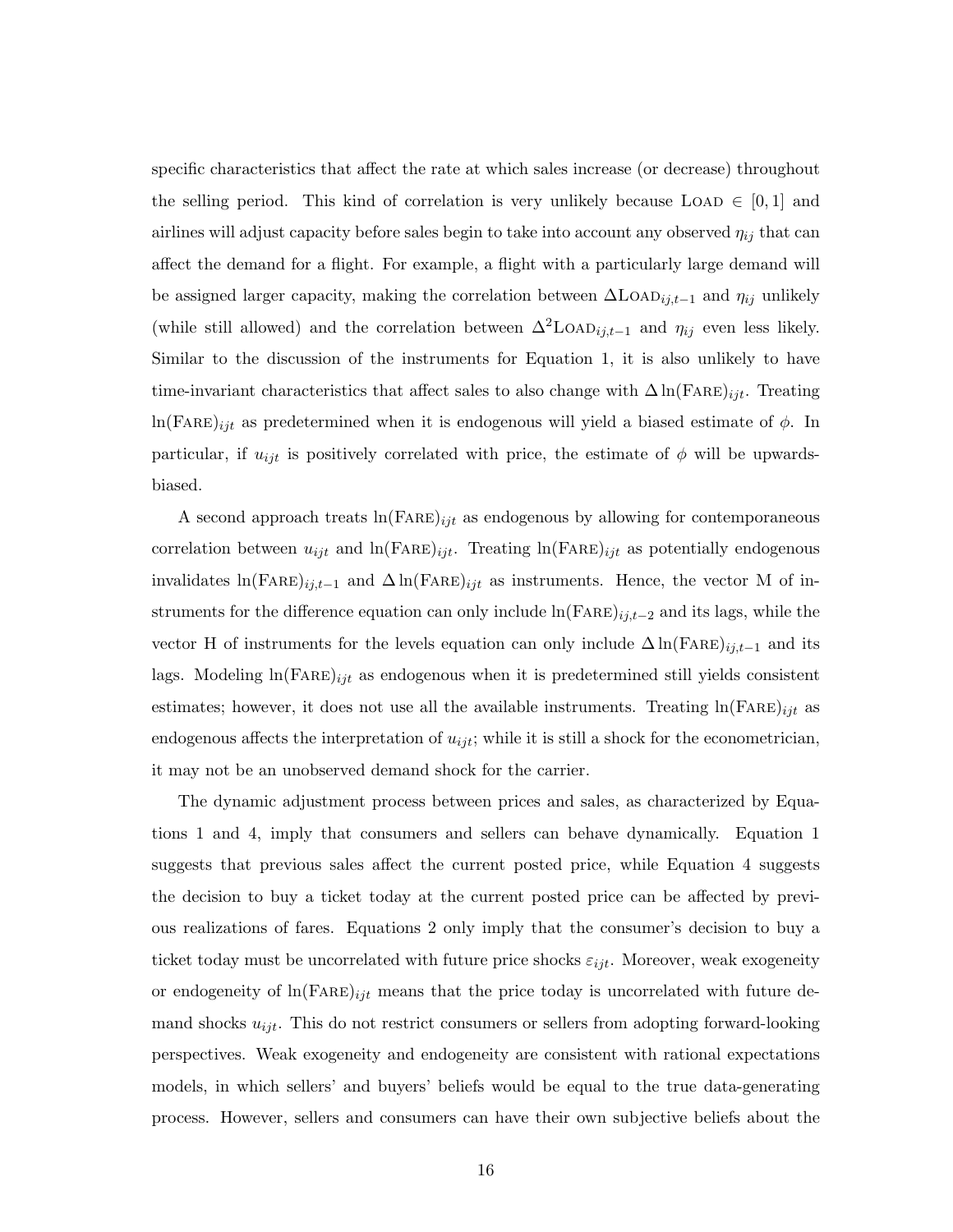evolution of prices and sales, not necessarily following Equations 1 and 4. As explained in Arellano and Bond (1991), short-run dynamics will compound influences from expectations formations and decision processes. Even if all travelers have rational expectations about the evolution of fares and sales, the presence of private information and arrival rates implies variance in who actually buys in any period. Private information arises because consumers are heterogeneous and they privately know their own individual demand and valuation, in addition to potential heterogeneity in the formation of beliefs.

In airlines, agents' beliefs about the evolution of sales and prices are formed not only based on current and past realizations of sales and prices for one particular flight. Airlines use historical data, and buyers are likely to be familiar with price patterns based on previous trips. Beliefs are important because consumers can purchase at the ongoing price or delay their purchase decisions. If a consumer is optimistic about future prices, he might expect the possibility of a "last-minute deal" and prefer to postpone his purchase. Forward-looking behavior combined with the existence of higher expected fares closer to the departure which does not rule out occasional last-minute deals — can lead consumers to buy tickets as soon as they solve their individual demand uncertainty. For concern about its reputation, it is not optimal for the carrier to have frequent last-minute deals because this can result in a large fraction of buyers delaying their purchases. At some point, it may be more valuable for the airline to fly with idle capacity than to set lower fares close to departure.

#### 4.2 Dynamic Demand Estimates

Table 4 reports the results from the estimation of the dynamic demand in Equation 4. DAYADV<sub>t</sub> is treated as strictly exogenous in all the specifications.  $\ln(\text{FARE})_{ijt}$  is treated as strictly exogenous in columns 1 and 2, as weakly exogenous in columns 3 through 6, and as endogenous in columns 7 and 8.<sup>15</sup> The four system GMM estimates pass all the specification tests. There is strong evidence that  $u_{ijt}$  is not serially correlated, and the

<sup>&</sup>lt;sup>15</sup>Instruments for the first-differenced equations are lags 1 and 2 of  $\Delta$ LOAD<sub>ij,t−1</sub> and ln(FARE)<sub>ijt</sub> in columns 3 and 5, and additionally lags 3 in columns 4 and 6. The instruments used in the levels equations of columns 5 and 6 are  $\Delta^2$ LOAD<sub>ij,t−1</sub> and  $\Delta \ln(\text{FARE})_{ijt}$ . Treating ln(FARE)<sub>ijt</sub> as potentially endogenous invalidates ln(FARE)<sub>ij,t−1</sub> and  $\Delta$  ln(FARE)<sub>ijt</sub> as instruments. Hence, the first-differenced equations in column 7 use lags 1 and 2 of  $\Delta$ LOAD<sub>ij,t−1</sub> and ln(FARE)<sub>ij,t−1</sub>, and in column 8 additionally use lag 3. The levels equations in columns 7 and 8 use  $\Delta^2$ LOAD<sub>ij,t−1</sub> and  $\Delta$  ln(FARE)<sub>ij,t−1</sub>.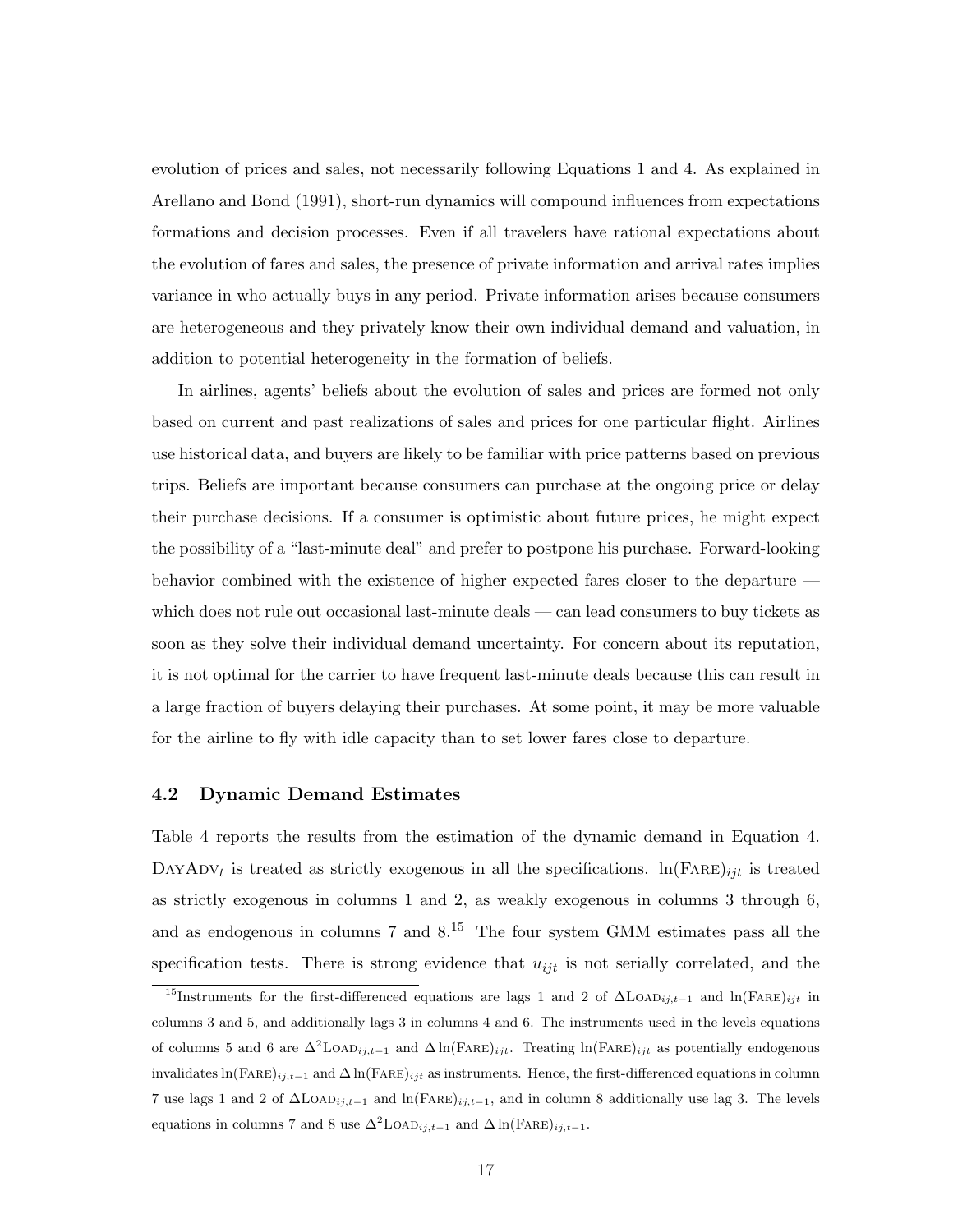instruments and the additional instruments are validated by the Sargan and the Difference Sargan respectively.

#### [Table 4, here.]

All GMM specifications find a statistically significant negative coefficient for ln(Fare)  $-$  a downward sloping period t demand. Moreover, there is almost no difference between the estimates that treat prices as weakly exogenous and those that treat prices as endogenous. This is evidence that  $u_{ijt}$  represents a shock not only for the econometrician but also for the carrier. The coefficient on ln(Fare) in column 6 indicates that when the price of a ticket in period t increases by  $10\%$ , contemporaneous sales decrease by 0.28 seats in a 100-seat aircraft.<sup>16</sup> This estimate is reasonable because if a carrier expects to sell 2 seats on a given period, with a 10% higher price expected sales drop to 1.72 seats. All four system GMM specifications also agree on the sign and provide a similar magnitude for the effect of days in advance. The estimates suggest that sales increase as departure nears: the estimate in column 6 reads that, for each day closer to the departure date, sales increase by 0.0476 seats for a 100-seat aircraft. Additional results presented in the Appendix show very similar estimates for specifications that include a second-order autoregressive term and use different sets of instruments.

## 5 Dynamic Pricing with Learning

#### 5.1 Separating the Booking Curve and the Demand Shocks

An alternative way to write Equation 4 to illustrate the feedback mechanism from previous prices to cumulative bookings is

$$
LOADijt = (1 + \rho)LOADij,t-1 - \rho LOADij,t-2 + \phi \ln(FARE)ijt + \delta DAYADVt + \eta_{ij} + u_{ijt}.
$$
 (6)

When  $\phi = 0$ , LOAD<sub>ij,t−1</sub> in Equation 1 is strictly exogenous. When  $\phi \neq 0$ , LOAD<sub>ij,t−1</sub> is weakly exogenous and depends via  $ln(FARE)_{ij,t-1}$  on all past disturbances, not just on  $\varepsilon_{ij,t-1}$ . Without LOAD<sub>ij,t−2</sub> and DAYADV<sub>t</sub>, Equation 6 is one of the characterizations of

<sup>&</sup>lt;sup>16</sup>This is obtained using  $\Delta\Delta$ LOAD ≈ (−0.028/100)(% $\Delta$ FARE). A 10% increase in price (% $\Delta$ FARE = 10) decreases sales ( $\Delta$ LOAD) by 0.0028, which in a 100-seat aircraft is 0.28.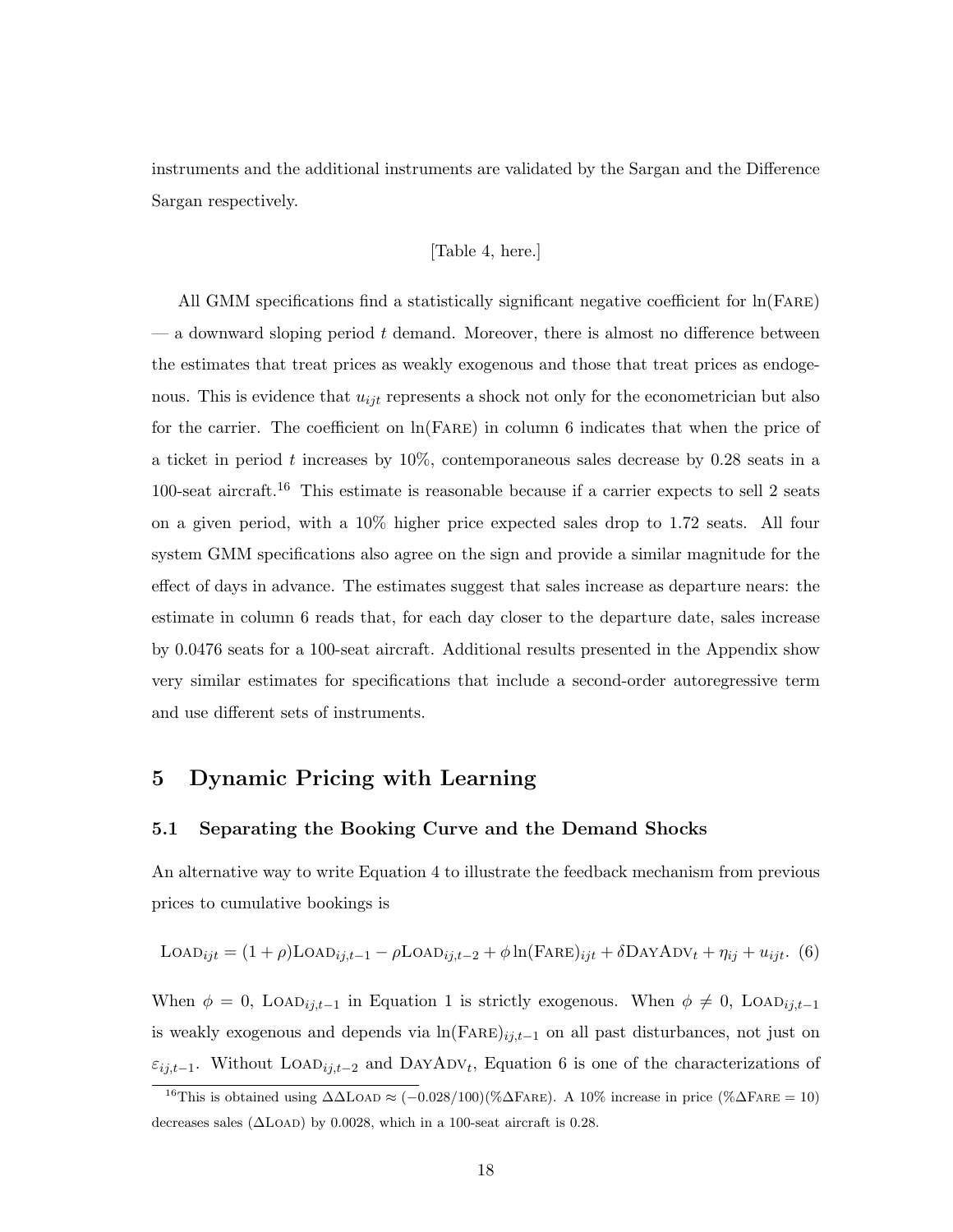the feedback mechanism presented in Bun and Kiviet  $(2006).$ <sup>17</sup> Equation 6 can be written to emphasize the existence of two different components:

$$
LOADijt = E[LOADijt|LOADij,t-1, LOADij,t-2, ln(FARE)ij,t-1, DAYADVt, \rho, \phi, \delta, \eta_{ij}] + u_{ijt}.
$$
\n(7)

The first term on the right-hand side is the "anticipated" component, which depends on all previous sales and prices, captured by the lags of  $\text{LOAD}_{ijt}$  and  $\text{ln}(\text{FARE})_{ijt}$ , and the second term is the "unanticipated" component or demand shock at period t.

The anticipated component describes the expected evolution of sales as the departure date nears under normal or average conditions. It is known in airlines and in operations research as the booking curve,  $BC_{ijt}$ . Then the difference between actual bookings and the booking curve,  $S_{ijt} \equiv$  LOAD<sub>ijt</sub> – BC<sub>ijt</sub>, contains the necessary information to know whether capacity in flight  $i$  at time  $t$  is above or below expectations. The booking curve can be obtained as the fitted values,  $BC_{ijt} = \widehat{L} \widehat{OAD}_{ijt}$ , and the unexpected component of the demand as the residuals,  $S_{ijt} =$  LOAD<sub>ijt</sub> – LOAD<sub>ijt</sub>.

#### 5.2 Dynamic Pricing with Learning Equation

After separating the evolution of cumulative booking into the booking curve and demand shocks, I replace LOAD<sub>ij,t−1</sub> in Equation 1 with BC<sub>ij,t−1</sub> and S<sub>ij,t−1</sub> to estimate the effect of each of these components on price,

$$
\ln(\text{FARE})_{ijt} = \alpha \ln(\text{FARE})_{ij,t-1} + \gamma \text{DAYADV}_t + \beta_{\text{BC}} \text{BC}_{ij,t-1} + \beta_{\text{S}} \text{S}_{ij,t-1} + \nu_{ij} + \varepsilon_{ijt}, \quad (8)
$$

with both BC<sub>ij,t−1</sub> and S<sub>ij,t−1</sub> treated as weakly exogenous. S<sub>ij,t−1</sub> is the new piece of information about the pattern of sales that was not available when the carrier set the price last period. A positive  $\beta_S$  coefficient means that if there is a positive demand shock signaling that actual bookings are above expectations — the carrier sets a higher price, evidence that the airline responds to new information about the pattern of sales. Moreover, aggregate demand learning and price adjustment occurs if the response to a demand shock

 $17$ Bun and Kiviet (2006) formalize the feedback mechanism to analyze the finite sample behavior of particular least-squares and method-of-moments estimators. A similar characterization is used in Blundell et al. (2000) in Monte Carlo simulations.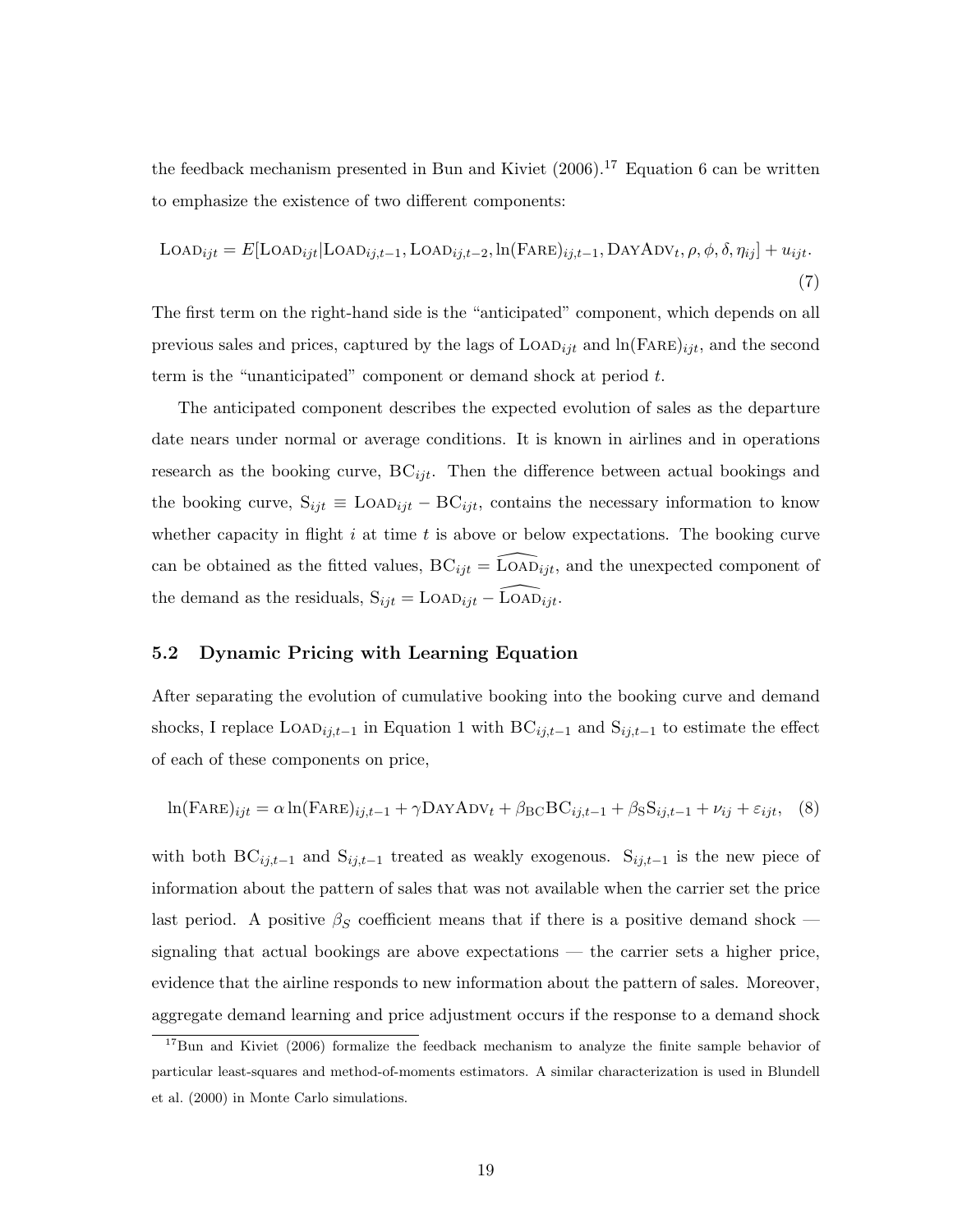is greater than the response to an anticipated sale. There is learning in the sense that the carrier can distinguish between expected sales and demand shocks.

Following the estimation of Equation 1, after first differencing Equation 8 I use the moments  $E(\Delta \varepsilon_{ijt} Z) = 0$ . The vector of instruments Z will have lags of ln(FARE)<sub>ij,t-1</sub>,  $BC_{ij,t-1}$ , and  $S_{ij,t-1}$  to instrument for  $\Delta \ln(\text{FARE})_{ij,t-1}$ ,  $\Delta BC_{ij,t-1}$ , and  $\Delta S_{ij,t-1}$ , respectively. Moreover,  $\Delta$ DAYADV<sub>t</sub> serves as its own instrument. For the system estimator, the additional moments  $E[(v_{ij} + \varepsilon_{ijt})W] = 0$  for the levels equation use lags of  $\Delta \ln(\text{FARE})_{ijt}$ ,  $\Delta BC_{ijt}$ , and  $\Delta S_{ijt}$  for the vector of instruments W. Notice that the booking curve and the demand shock that appear in the pricing equation are estimated regressors derived from a first-stage estimation of the dynamic demand. Including BC alone in the estimation of Equation 8 would yield incorrect standard errors because of the additional variation that arises from the estimation error in BC. Equation 8 follows one of the models of Pagan (1984) and accounts for the estimation error associated with the first-step estimation,  $S_{ijt} =$  LOAD<sub>ijt</sub> – LOAD<sub>ijt</sub>, explicitly by including it in the estimated equation.<sup>18</sup>

#### 5.3 Identification

The identification of the pricing and demand equations comes from variation over time in prices and sales. As previously discussed, the identification in the first-difference estimator requires limited serial correlation in the error term and instruments that are exogenous. These assumptions are tested using a serial-correlation test and the Sargan over-identifying restrictions test, respectively. When the variables are persistent the first-difference estimator may suffer from weak instruments, hence the use of the system estimator. The validity of the additional moment conditions in the system estimator is tested with the Difference Sargan test.

Notice that the identification of the demand shocks comes from the specific flight's demand pattern relative to other contemporaneous flights. This is because the estimation of the booking curve uses the same data as the estimation of the pricing equation, with all the flights sharing the same departure date. Airlines have more information than what is used in this paper, and it is reasonable to believe that they use historical data within flights to estimate the booking curve and not necessarily data across flights.

<sup>&</sup>lt;sup>18</sup>Abowd et al. (1999) have a more recent implementation of this model.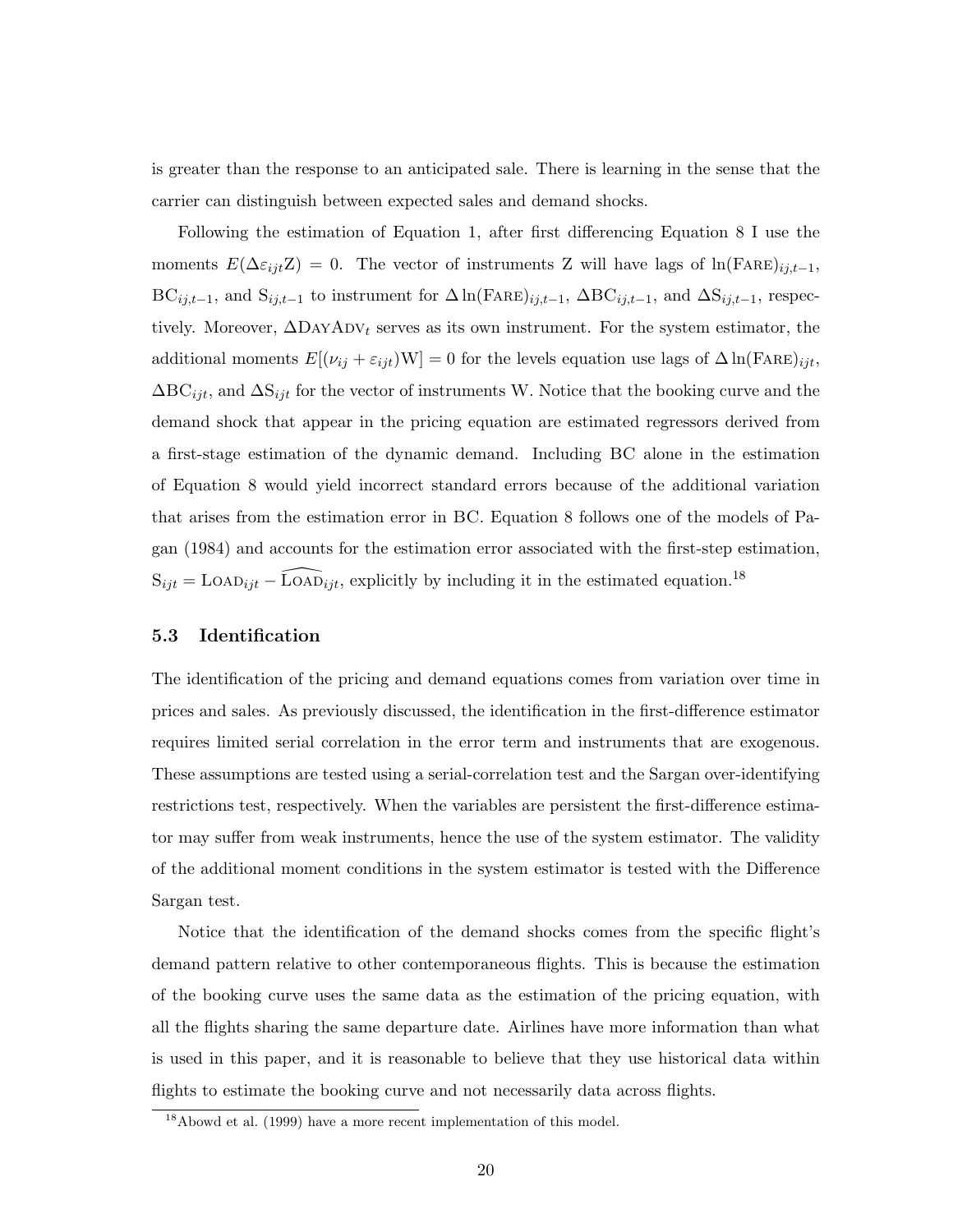One limitation in this strategy to identify demand shocks is that even though the estimation controls time-invariant characteristics, there may be some time-variant characteristics not captured by the BC that would be captured if I were using historical data. For example, airlines know whether some flights should fill earlier than others (e.g., flights with more tourists fill earlier). In this case, a higher LOAD that is not captured by the BC will appear to be a demand shock. Hence, there is some additional variation in S that corresponds to the BC, and this should bias the estimates against finding learning and price adjustment. One benefit of using data across flights is that all flights in the sample share the same departure date and the same dates prior to departure. This is helpful in controlling for time-variant characteristics common to all flights. If sales are particularly different during specific dates prior to departure (e.g., higher closer to departure), this is known ex-ante by the carrier and will also be part of the estimated BC. Hence, it should not mislead the carrier into thinking that it is a flight-specific demand shock.

#### 5.4 Dynamic Pricing with Learning Estimates

Table 5 reports the parameter estimates of the dynamic pricing with learning equation. To separate cumulative bookings into BC and S, columns 1 and 2 use the estimates from the dynamic demand in column 8 of Table 4, which treats price as endogenous. Columns 3 through 10 use the estimates from column 6 of Table 4, which treats price as predetermined.<sup>19</sup> To illustrate some of the dynamics of S, Figure 2 plots the demand shocks obtained using the estimates in column 6 of Table 4. The fast increase in the load factor at 82 days to departure is captured as a positive demand shock.

#### [Table 5, here.]

All the columns in Table 5 pass the three specification tests. The two main coefficients of interest — the marginal effects of BC and  $S$  — are both positive and highly significant across the first four specifications. Evaluated at the sample mean of fares, the coefficient on BC in column 4 indicates that in an aircraft with 100 seats, every additional expected sale increases fares by \$0.79 (\$291.1 $\times$ 0.273/100). The positive and highly significant coefficient

<sup>&</sup>lt;sup>19</sup>Estimates of  $\nu_{ij}$  are not needed because the estimation of Equation 8 controls for time-invariant characteristics.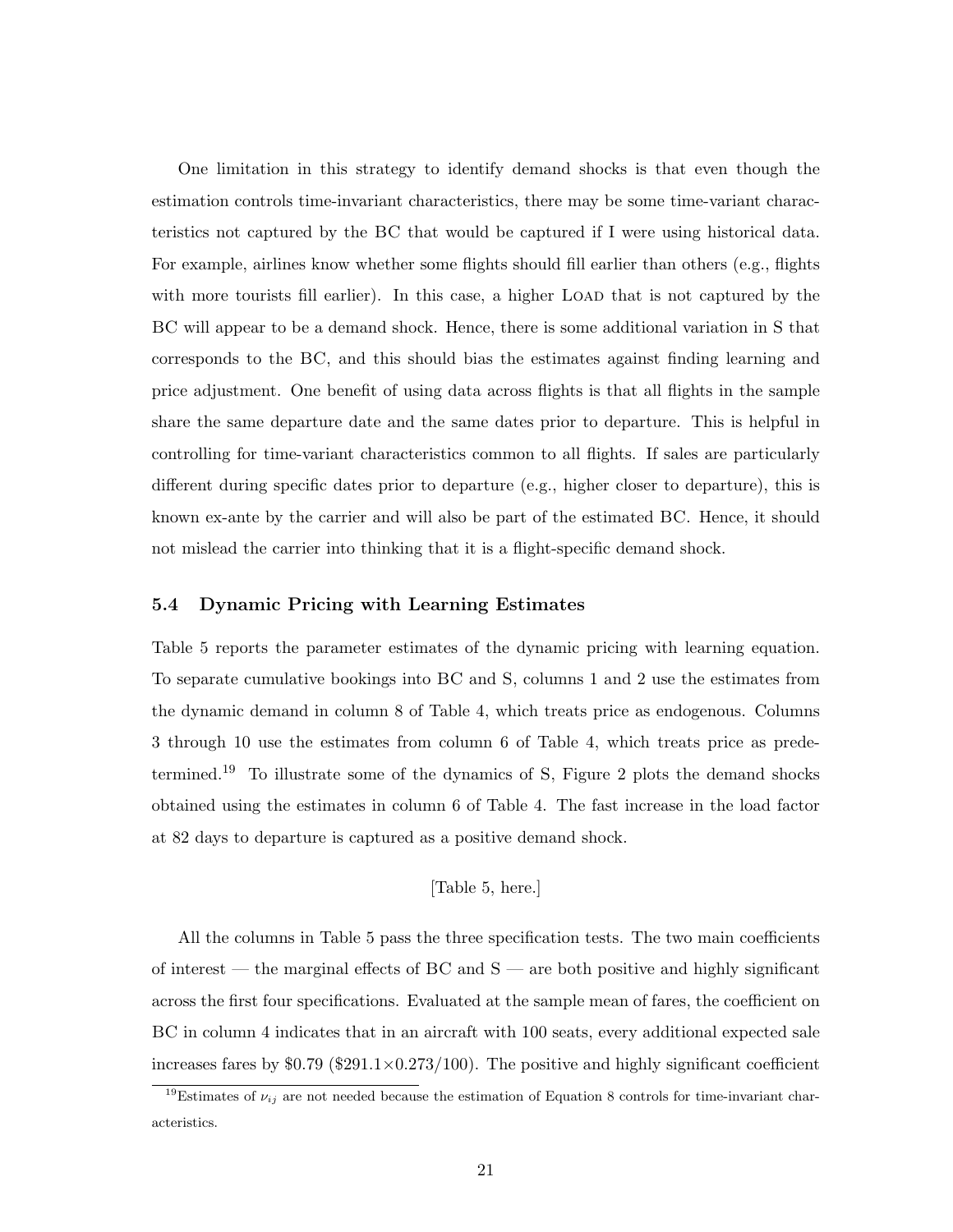on S shows strong evidence that prices respond to new information about the pattern of sales. The coefficient on S from column 4 indicates that if there is a positive demand shock in period t, every additional unanticipated sale will increase fares by \$1.92. Across these first four specifications, at at least  $1\%$  significance level, the response of prices to an unanticipated sale is greater than the response to an anticipated sale. This is evidence of aggregate demand learning and price adjustment as opposed to prices mechanically adjusting to sales, whether or not they are expected. Columns 5 and 6 show that when allowing for breaks at 7 and 14 days prior to departure the coefficient on BC is no longer significant, but the main result holds: an unanticipated sale has a larger effect on prices than an anticipated sale.

The combination of the estimated coefficients on BC and S can predict price drops for a sufficiently large negative demand shock. For example, using the estimates in column 4 and for a 100-seat aircraft, if the carrier expects to sell two seats but only sells one, then the overall effect is a drop in fares by \$ 0.34 (\$291.1× $(2 \times 0.273-1 \times 0.664)/100$ ). The combined effect of BC and S on fares is consistent with the positive DayAdv coefficient found in the estimation of Equation 1. DayAdv considers the particular case in which time to departure changes and a negative demand shock exactly offsets expected sales; hence, no actual sales occur. This can explain why DayAdv is not significant in these specifications.

An obvious implication from aggregate demand learning, price adjustment, and the downward-sloping dynamic demand estimated in Equation 4 is that airlines can use prices to partially control the path of cumulative bookings and affect the final state of the aggregate demand. This explains the nature of the dynamic interaction between prices and sales. Previous prices affect cumulative bookings — LOAD is weakly exogenous in Equation 1 and realized demand affects pricing decisions  $-$  ln(FARE) has to be treated as endogenous or weakly exogenous in Equation 4.

Columns 7 through 10 provide two additional results. Columns 7 and 8 illustrate how the effect of new information changes with the identity of the carrier. AA is a dummy variable equal to one if the carrier is American Airlines, zero otherwise. The positive and significant coefficient on the interaction term  $S \times AA$  is slightly bigger that the coefficient on S. This indicates that the effect of a demand shock has a little more than twice the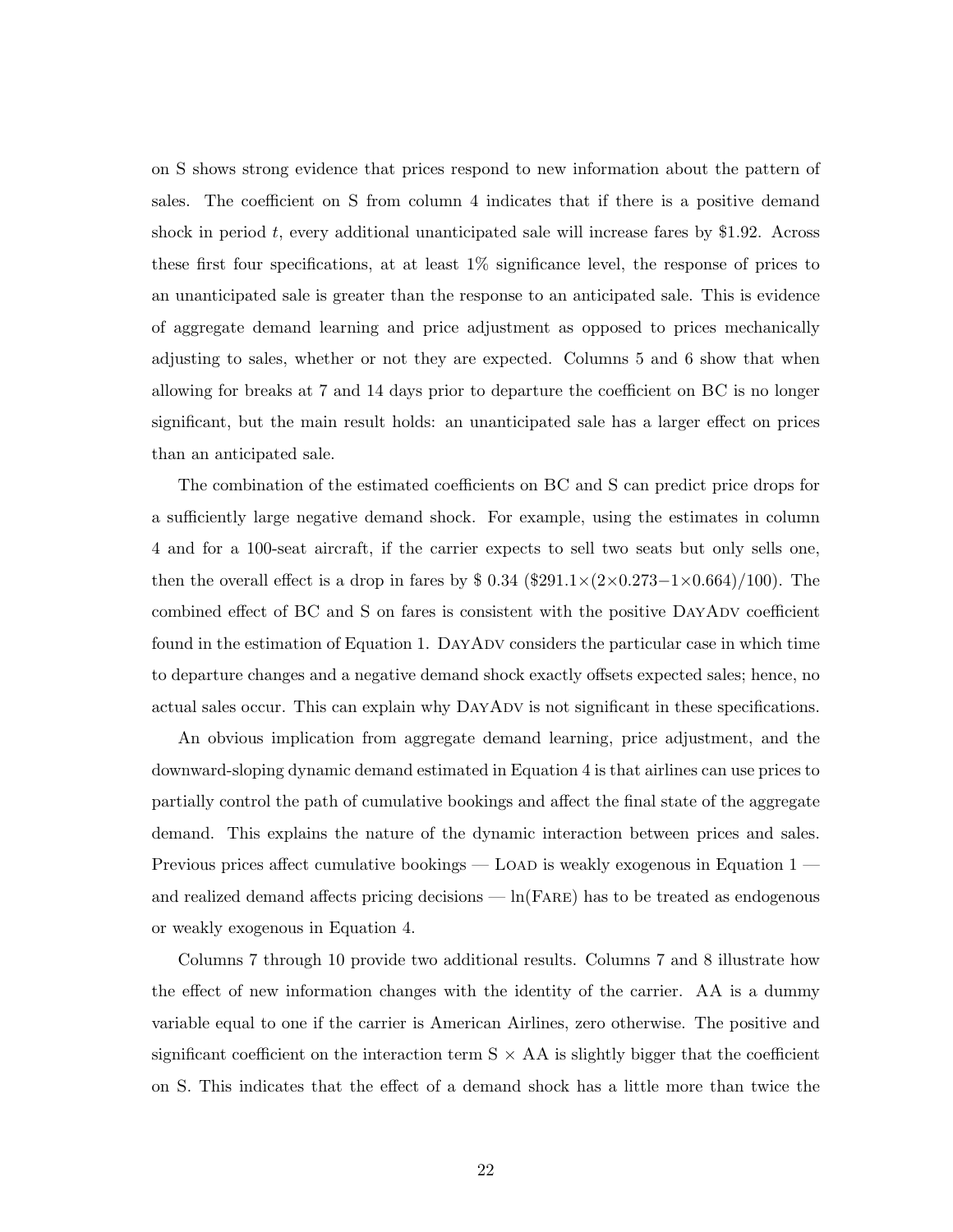impact on prices in an American Airlines flight than in a flight of a different carrier.<sup>20</sup> Columns 9 and 10 show how learning and price adjustment changes as the departure date nears. Intuitively, being one seat above expectations long before departure should have a smaller impact on fares than being one seat above expectations when there is less time to sell. The coefficients in column 10 evaluated at the sample average of fares illustrate that in a 100-seat aircraft, a demand shock of one additional unexpected sale increases fares by \$2.52 at four weeks before departure, but increases fares by \$3.12 at one week before departure.<sup>21</sup> I present various robustness results in the Appendix.

These aggregate demand learning and price adjustment results are consistent with serial nesting of booking classes. In an expected peak flight, when a higher booking class sells more quickly than expected, serial nesting of booking classes allows sales from a lower booking class to be available. Therefore, for booking classes within the same cabin, inventories for a lower class are always counted as available for higher booking classes. This occurs in such a way that higher booking classes can never be sold out before a lower booking class. On the other hand, seats from a higher booking class might be released into a lower booking class in an expected off-peak flight. This serial nesting changes the lowest available fare in the same way it is observed in the data.

Finally, while focusing on one-way non-stop tickets helps to control for various sources of price dispersion and helps to define the Load variable, the inventory of seats is also sold as part of round-trips and longer itineraries. Even if one-way tickets are a small fraction of overall tickets sold, this should not affect the estimation of the pricing equation as long as the carrier adjusts the observed one-way price based on the current inventory. In the dynamic demand equation,  $\phi$  measures the response of  $\Delta$ LOAD to a change in the logarithm of the one-way (ow) price,  $\ln(\text{FARE})^{\text{ow}}$ . It is worth noting that this marginal effect may be channeled through the prices of other tickets for the same flight, for example, a round-trip (rt) ticket,  $\frac{\partial \Delta \text{LOAD}}{\partial \ln(\text{FARE})^{\text{rt}}} \cdot \frac{\partial \ln(\text{FARE})^{\text{rt}}}{\partial \ln(\text{FARE})^{\text{ow}}}$  $\frac{\partial \ln(F_{ARE})^{r_k}}{\partial \ln(F_{ARE})^{r_k}} = \phi$ . The estimation is also capturing  $\frac{\partial \Delta \text{LOAD}}{\partial \ln(F_{ARE})^{r_k}} = \phi$ if  $\frac{\partial \ln(\mathrm{FARE})^{\mathrm{rt}}}{\partial \ln(\mathrm{FARE})^{\mathrm{ow}}}$  $\frac{\partial \ln(\text{FARE})}{\partial \ln(\text{FARE})^{\text{ow}}} = 1$ , which is the case when the round-trip price is always two times the

 $^{20}$ Similar specifications with interactions of S with dummies of other carriers found that the interactions were not statistically significant.

 $21$ Notice that these specifications no longer follow Pagan (1984); hence, I bootstrap the two-stage procedure to obtain bootstrap standard errors, clustered by flight.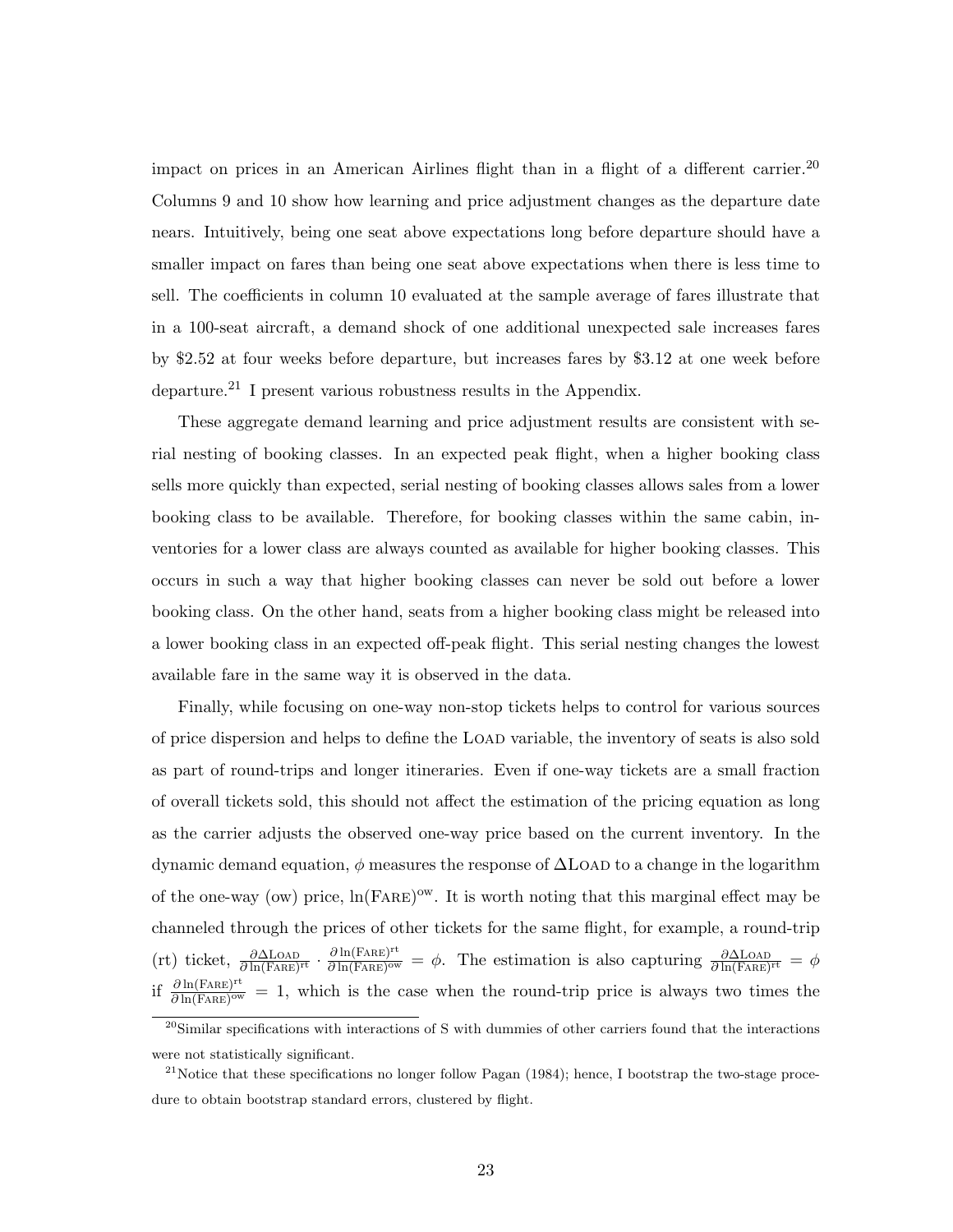one-way price.<sup>22</sup>

## 6 Conclusion

This paper uses a unique panel data set of U.S. domestic flights to empirically study the dynamics of prices and inventories as the departure date nears. The construction of the data set controls for important sources of price dispersion in the industry (e.g., Saturday-night stayover, fare class, refundability, different connections/legs, minimum- and maximumstay), while the panel structure is key to control for unobserved time-invariant flight-, route-, and carrier-specific characteristics. The results showed that, for a given inventory, fares decrease as there is less time to sell, with breaks at 7 and 14 days to departure when price increases. Moreover, at a fixed point prior to the departure date, fares rise as the inventory decreases. These findings are consistent with various theoretical models of optimal pricing under uncertain demand and perishable inventories (e.g., Gallego and van Ryzin (1994), Zhao and Zheng (2000), Su (2007) and various references therein). In addition, the higher fares with lower inventories is also consistent with models that predict dispersed prices when capacity is costly, demand is uncertain, and when prices are set ex-ante (e.g., Prescott (1975)).

To assess whether carriers learn about the aggregate demand during the sales season, I estimate a dynamic demand equation and a dynamic pricing equation that jointly characterize the adjustment process between prices and sales as the flight date nears. These two equations are consistent with rational expectations models and allow sellers and buyers to behave dynamically: Current decisions to price and buy can be affected by prior realizations of fares and sales. In addition, agents can form their own beliefs and adopt forward-looking perspectives. The results show that demand shocks have a positive and much larger effect on prices than the positive effect of anticipated sales. This is evidence that carriers differentiate between expected and unexpected sales, and adjust their prices as new information about the pattern of sales is revealed. Aggregate demand learning and price adjustment, combined with a downward-sloping dynamic demand, mean that carriers

<sup>&</sup>lt;sup>22</sup>This is a standard assumption to obtain the one-way price based on the round-trip price, see for example Borenstein and Rose (1994, p. 677), and Gerardi and Shapiro (2009, p. 5).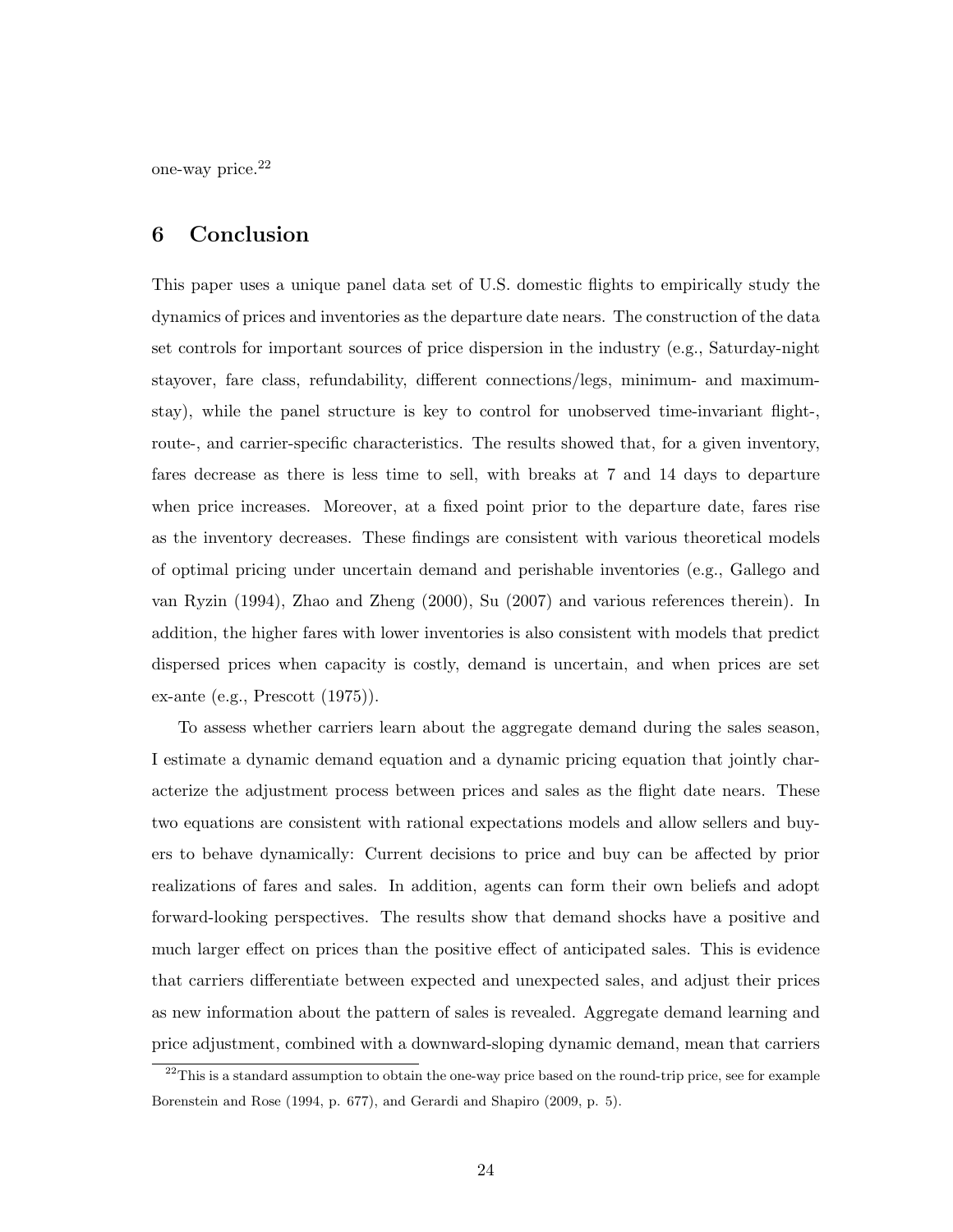can partially control the evolution of cumulative bookings using prices.

## Appendix

Table 6 provides robustness results for the estimation of the dynamic demand equation. The first three columns treat ln(Fare) as weakly exogenous, while columns 4 through 6 treat it as endogenous. Instruments for the first-differenced equations in the first three columns are lags of  $\Delta$ LOAD<sub>ij,t−1</sub> and ln(FARE)<sub>ijt</sub>, with column 1 using the first two lags, column 2 the first three lags, and column 4 the first four lags. The instruments used in the levels equations in the first three columns are all the same:  $\Delta^2$ LOAD<sub>ij,t−1</sub> and  $\Delta \ln(\text{FARE})_{ijt}$ . When  $\ln(\text{FARE})_{ijt}$  is treated as potentially endogenous, the instruments in the first-differenced equations are lags of  $\Delta$ LOAD<sub>ij,t−1</sub> and ln(FARE)<sub>ij,t−1</sub>. Columns 4, 5, and 6 use the first 2, 3, and 4 lags respectively. For all the levels equations the instruments are  $\Delta^2$ LOAD<sub>ij,t−1</sub> and  $\Delta \ln(\text{FARE})_{ij,t-1}$ .  $\Delta \text{DAYADV}_t$  acts as its own instrument in the difference equation across all specifications.

#### [Table 6, here.]

The results show that the coefficients on  $\ln(\text{FARE})$  and DAYADV from Table 4 are robust to the selection of the instrument list and the addition of the second-order autoregressive term. I use the results in columns 3 and 6 — which pass all three specification tests — to obtain alternative estimates of the booking curve and the demand shocks. Table 7 provides robustness results for the dynamic pricing with learning equation using these alternative BC and S. The instruments across different columns follow the same criteria as previous pricing equations. All the specifications show that the response of prices to demand shocks is greater than the response to anticipated sales, which is evidence of aggregate demand learning and price adjustment. Note that in Table 7 the estimates of the autoregressive term suggest that ln(Fare) could be a random walk. Following Blundell and Bond (2000) and Bond et al.  $(2005)$ , I estimated a simple OLS  $AR(1)$  specification for  $\ln(\text{FARE})$ , which rejected the unit-root null. This is important because if ln(Fare) followed a random walk, lagged values of ln(Fare) would be uncorrelated with its first differences and the difference GMM estimator would not identify  $\alpha$ . In that case Bond et al. (2005) and Binder et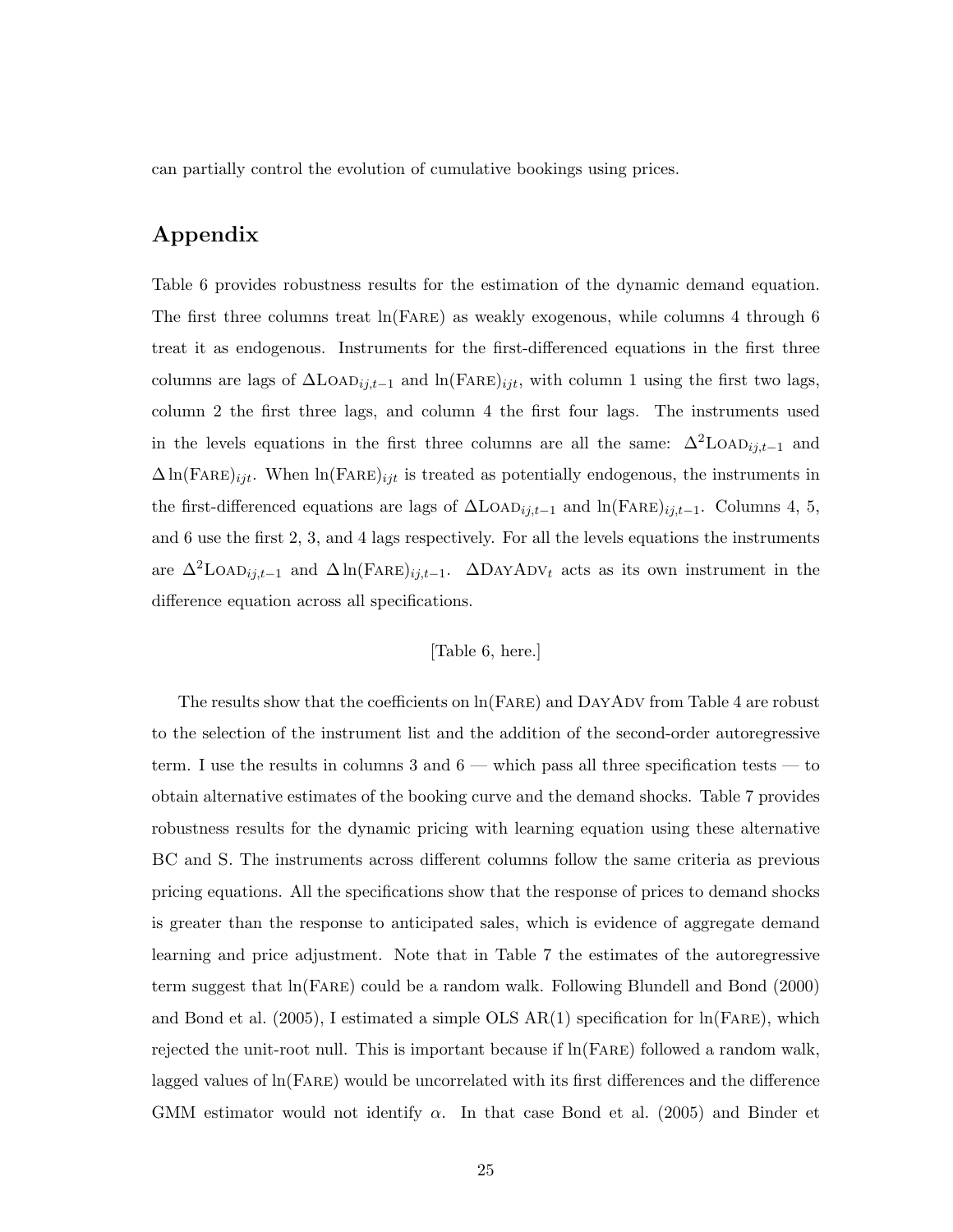al. (2005) explain that identification comes from the levels equation under the additional assumption that  $var(ln(FARE)_{ij1}) < \infty$ . That is, the variance of the initial logarithm of prices is finite.

## [Table 7, here.]

## References

- Abowd, J.M., F. Kramarz and D.N. Margolis, 1999. High wage workers and high wage firms. Econometrica, 67, pp. 251-333.
- Arellano, M. and S. Bond, 1991. Some tests of specification for panel data: Monte Carlo evidence and an application to employment equations. Review of Economic Studies, 58, pp. 277-297.
- Arellano, M. and O. Bover, 1995. Another look at the instrumental variable estimation of error-components models. Journal of Econometrics, 68, pp. 29-51.
- Bilotkach, V., 2006. Understanding price dispersion in the airline industry: Capacity constraints and consumer heterogeneity. In Advances in Airline Economics, Vol. 1, edited by Darin Lee. New York: Elsevier Sci.
- Bilotkack, V. and N. Rupp, 2011. A guide to booking airline tickets online. Mimeo, University of California, Irvine.
- Binder, M., C. Hsiao and M.H. Pesaran, 2005. Estimation and inference in short panel vector autoregressions with unit roots and cointegration. Econometric Theory, 21, pp. 795-837.
- Blundell, R.W. and S. Bond, 1998. Initial conditions and moment restrictions in dynamic panel data models. Journal of Econometrics, 87, pp. 115-143.
- Blundell, R.W. and S. Bond, 2000. GMM Estimation with persistent panel data: An application to production functions. Econometric Reviews, 19, pp. 321-340.
- Blundell, R.W., S. Bond and F. Windmeijer, 2000. Estimation in dynamic panel data models: Improving on the performance of the standard GMM estimator. In: Baltagi,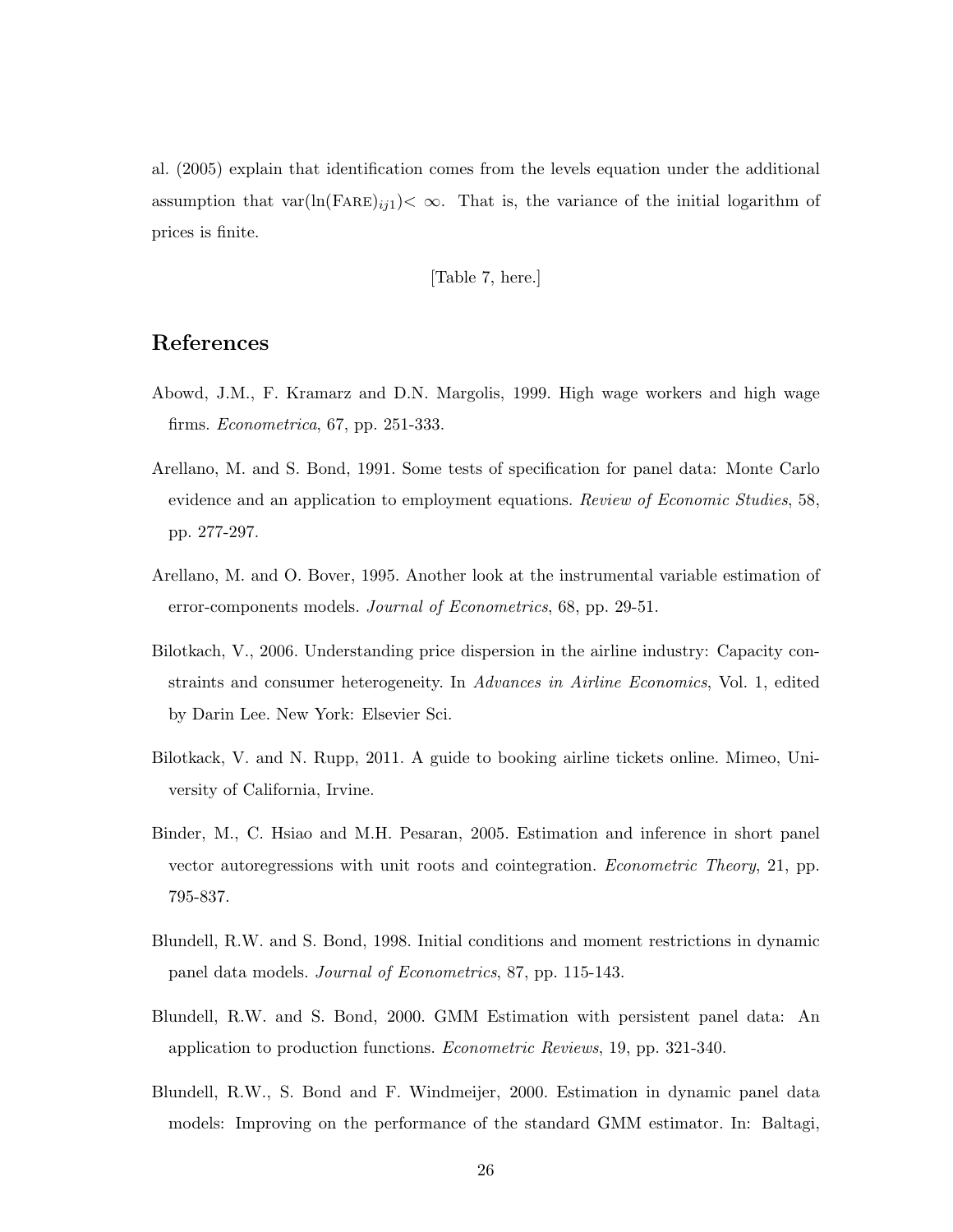B. (Ed.) Advances in Econometrics, Vol. 15. Nonstationary Panels, Panel Cointegration and Dynamic Panels. JAI Press, Elsevier Science, Amsterdam, pp. 53-91.

- Bond, S., C. Nauges and F. Windmeijer, 2005. Unit roots: Identification and testing in micro panels. Institute of Fiscal Studies working paper CWP07/05, London.
- Borenstein, S. and N.L. Rose, 1994. Competition and price dispersion in the U.S. airline industry. Journal of Political Economy, 102, pp. 653-683.
- Boiteaux, M., 1980. Peak load pricing. Journal of Business, 33, pp. 157-179.
- Bun, M.J.G. and J.F. Kiviet, 2006. The effects of dynamic feedbacks on LS and MM estimator accuracy in panel data models. Journal of Econometrics, 132, pp. 409-444.
- Carlton, D.W., 1977. Peak load pricing with stochastic demand. American Economic Review, 67, pp. 1006-1010.
- Dana, Jr. J., 1998. Advance-purchase discounts and price discrimination in competitive markets. Journal of Political Economy, 106, pp. 395-422.
- Dana, Jr. J., 1999a. Using yield management to shift demand when the peak time is unknown. Rand Journal of Economics, 30, pp. 456-474.
- Dana, Jr. J., 1999b. Equilibrium price dispersion under demand uncertainty: The roles of costly capacity and market structure. Rand Journal of Economics, 30, pp. 632-660.
- Deneckere, R., H.P. Marvel and J. Peck, 1996. Demand uncertainty, inventories, and resale price maintenance. Quarterly Journal of Economics, 111, pp. 885-913.
- Deneckere, R. and J. Peck, 2010. Dynamic competition with random demand and costless search: A theory of price posting. Mimeo, University of Wisconsin.
- Eden, B., 1990. Marginal cost pricing when spot markets are complete. Journal of Political Economy, 98, pp. 1293-1306.
- Elmaghraby, W. and P. Keskinocak, 2003. Dynamic pricing in the presence of inventory considerations: Research overview, current practices, and future directions. Management Science, 49, pp. 1287-1309.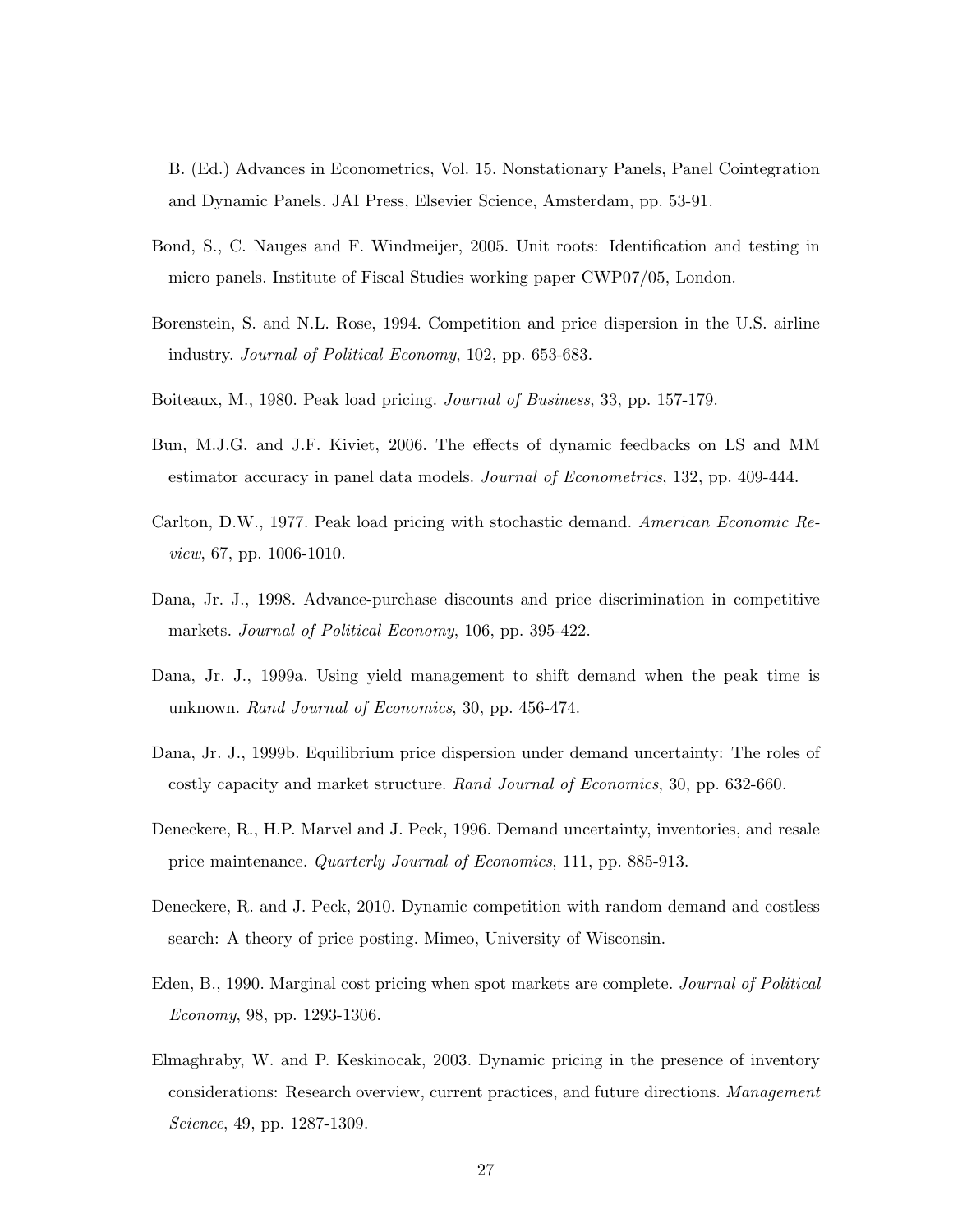- Escobari, D., 2008. Essays on pricing under uncertainty. Ph.D. Thesis, Texas A&M University.
- Escobari, D., 2009. Systematic peak-load pricing, congestion premia and demand diverting: Empirical evidence. Economics Letters, 103, pp. 59-61.
- Escobari, D. and L. Gan, 2007. Price dispersion under costly capacity and demand uncertainty. NBER working paper 13075, Cambridge, MA.
- Gale, I. and T. Holmes, 1993. Advance-purchase discounts and monopoly allocation of capacity. American Economic Review, 83, pp. 135-146.
- Gallego, G. and G.J. van Ryzin, 1994. Optimal dynamic pricing of inventories with stochastic demand over finite horizons. Management Science, 40, pp. 999-1020.
- Gerardi, K.S. and A.H. Shapiro, 2009. Does competition reduce price dispersion? New evidence from the airline industry. Journal of Political Economy, 117, pp. 1-37.
- Hendel, I. and A. Nevo, 2006. Sales and consumer inventory. Rand Journal of Economics, 37, pp. 543-561.
- Holtz-Eakin, D., W. Newey and H. Rosen, 1988. Estimating vector autoregressions with panel data. Econometrica, 56, pp. 1371-1395.
- Kincaid, W.M. and D.A. Darling, 1963. An inventory pricing problem. Journal of Mathematical Analysis and Applications, 7, pp. 183-208.
- Lazear, E.P., 1986. Retail pricing and clearance sales. American Economic Review, 76, pp. 1432.
- Lin, K.Y., 2006. Dynamic pricing with real-time demand learning. *European Journal of* Operational Research, 174, pp. 522-538.
- Lucas, R.E. and M. Woodford, 1993. Real effects of monetary shocks in an economy with sequential purchases. NBER working paper 4250, Cambridge, MA.
- McAfee, R.P. and V. te Velde, 2007. Dynamic pricing in the airline industry. In *Handbook* of Economics and Information Systems, vol. 1, edited by T.J. Hendershott. New York: Elsevier Sci.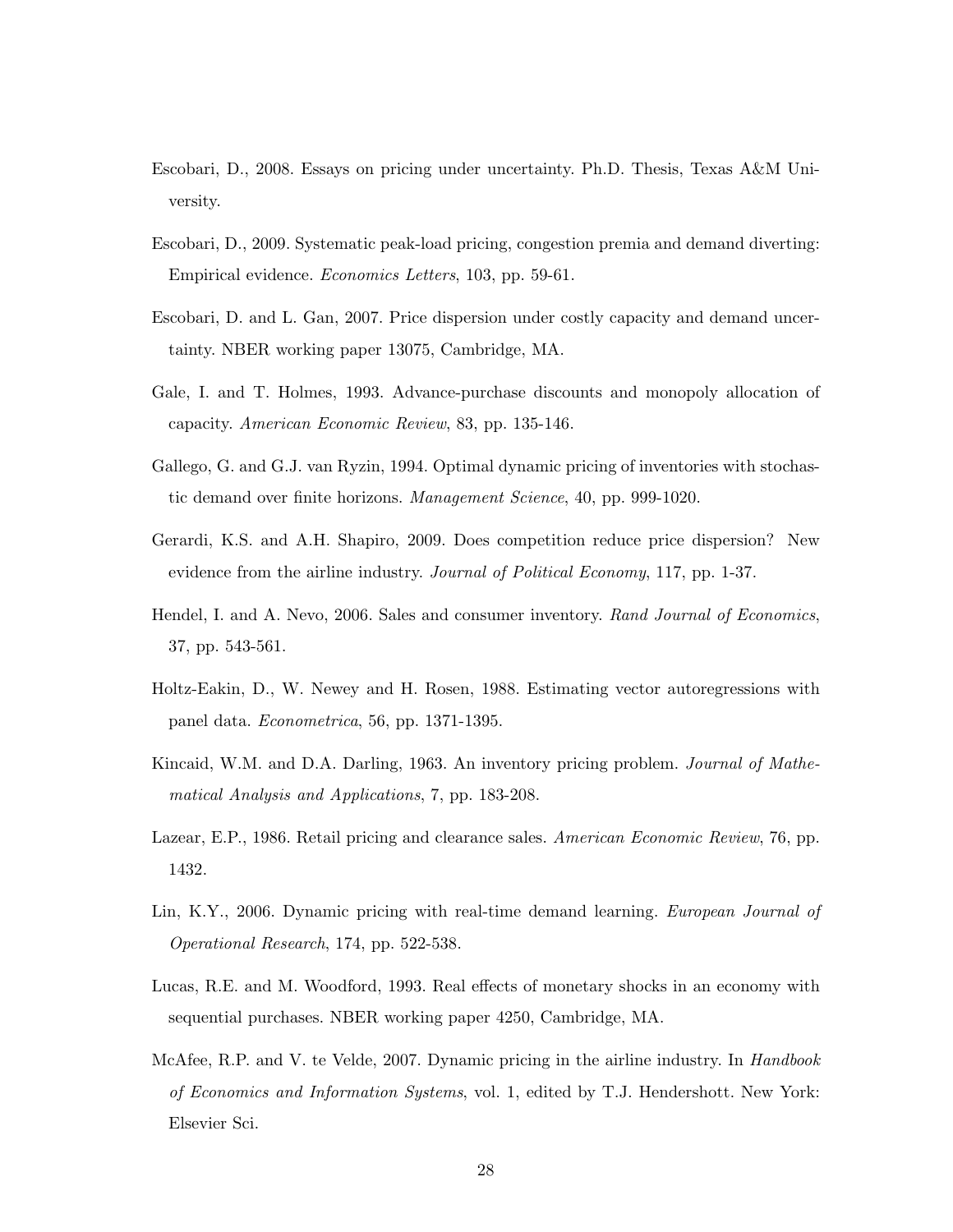- McGill, J.I. and G.J. van Ryzin, 1999. Revenue management: Research overview and prospects. Transportation Science, 33, pp. 233-256.
- Nickell, S., 1981. Biases in dynamic models with fixed effects. *Econometrica*, 49, pp. 1417-1426.
- Pagan, A., 1984. Econometric issues in the analysis of regressions with generated regressors. International Economic Review, 25, pp. 221-247.
- Pesendorfer, M., 2002. Retail sales: A study of pricing behavior in supermarkets. Journal of Business, 75, pp. 33-66.
- Prescott, E., 1975. Efficiency of the natural rate. Journal of Political Economy, 83, pp. 1229-1236.
- Puller, S.L., A. Sengupta and S.N. Wiggins, 2008. Testing theories of price dispersion and scarcity pricing in the airline industry. Mimeo, Texas A&M University.
- Stavins, J., 2001. Price discrimination in the airline market: The effect of market concentration. The Review of Economics and Statistics, 83, pp. 200-202.
- Su, X, 2007. Intertemporal pricing with strategic consumer behavior. Management Science, 53, pp. 726-741.
- Sweeting, A., 2010. Dynamic Pricing Behavior in Perishable Goods Markets: Evidence from Secondary Markets for Major League Baseball Tickets. Mimeo, Duke University.
- Visscher, M.L., 1973. Welfare-maximizing price and output with stochastic demand: Comment. American Economic Review, 63, pp. 224-229.
- Williamson, O.E., 1966. Peak load pricing and optimal capacity under constraints. American Economic Review, 56, pp. 810-827.
- Zhao, W. and Y.S. Zheng, 2000. Optimal dynamic pricing for perishable assets with nonhomogeneous demand. Management Science, 46, pp. 375-388.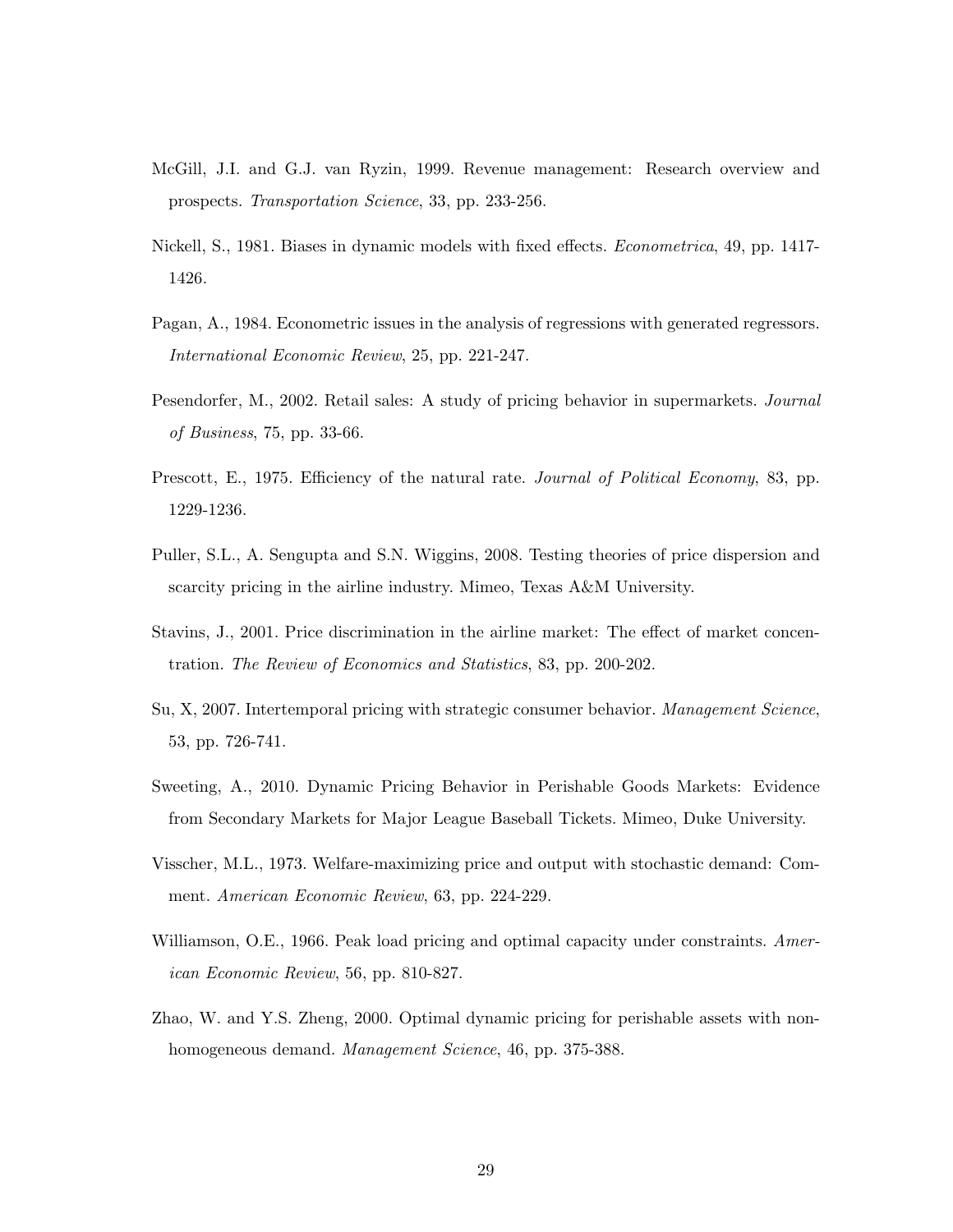

Figure 1: Average and standard deviation of fares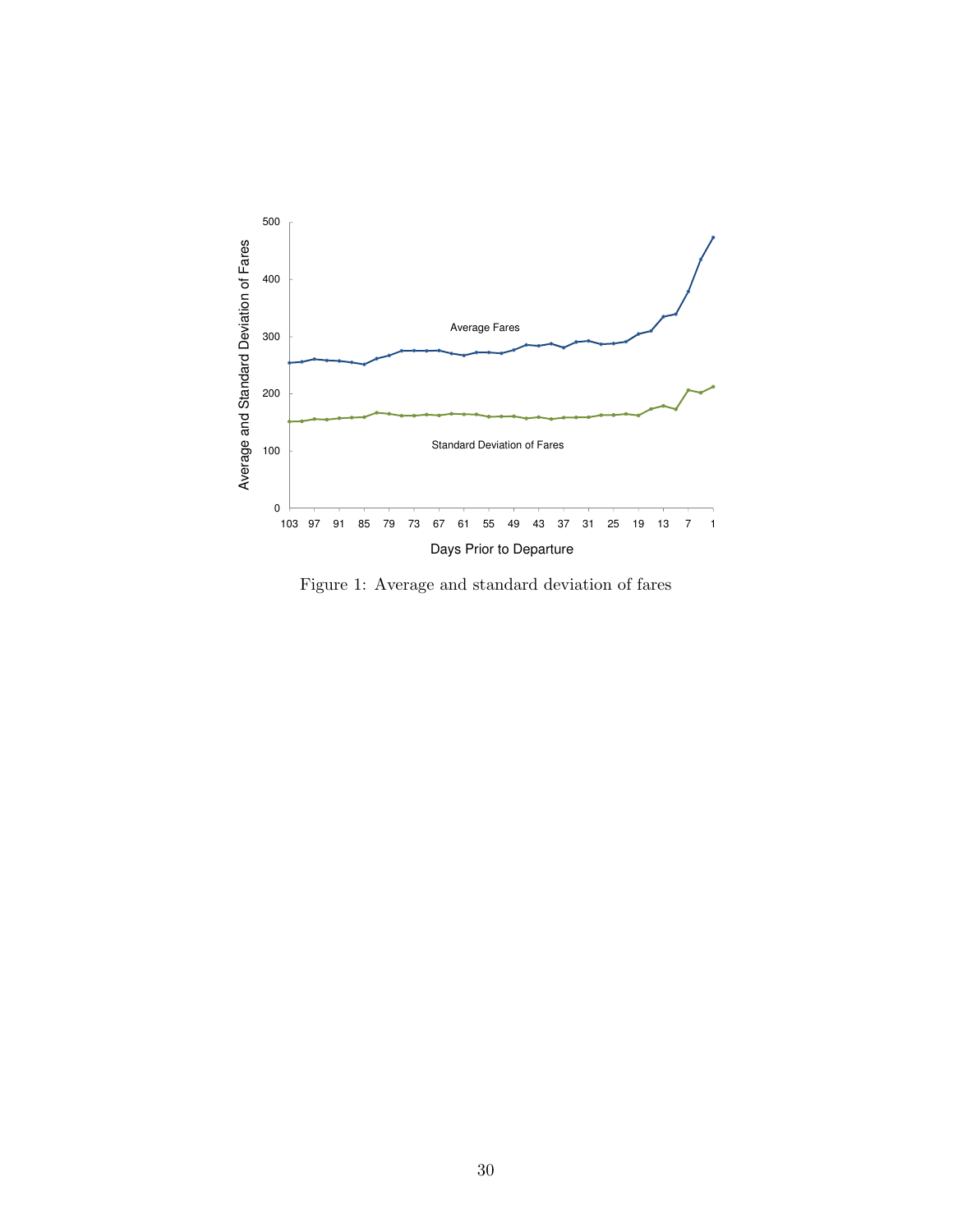

Figure 2: Fares, load factors, and demand shocks (Delta 1588 ATL-SJC)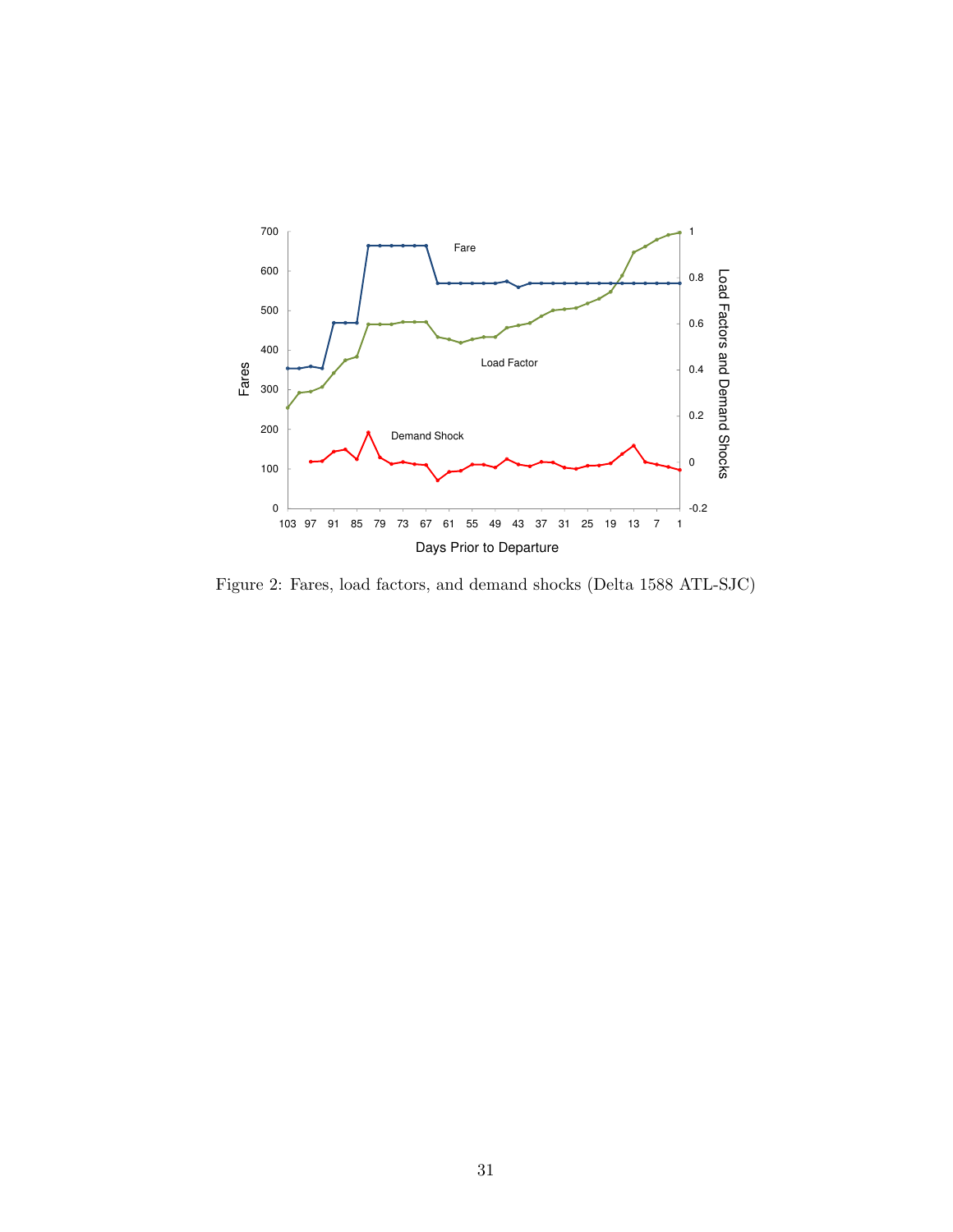|                  | Mean    | Std.Dev. | Min.     | Max.      |  |
|------------------|---------|----------|----------|-----------|--|
| <b>VARIABLES</b> | (1)     | (2)      | (3)      | (4)       |  |
| FARE $^a$        | 291.087 | 171.879  | 54.000   | 1,224.000 |  |
| DAYADV           | 52.289  | 30.154   | 1.000    | 103.000   |  |
| LOAD             | 0.509   | 0.252    | 0.012    | 1.000     |  |
| $BC^b$           | 0.518   | 0.246    | 0.017    | 1.049     |  |
| $S^b$            | 0.000   | 0.043    | $-0.436$ | 0.448     |  |
| BC <sup>c</sup>  | 0.518   | 0.247    | 0.016    | 1.051     |  |
| S <sup>c</sup>   | 0.001   | 0.043    | $-0.438$ | 0.479     |  |

Table 1: Summary Statistics

Notes: The sample size is 7,933.  $\alpha$  The standard deviation between flights is 152.933 and within is 78.751.  $^b$  Based on column 6, Table 4.  $^c$  Based on column 8, Table 4.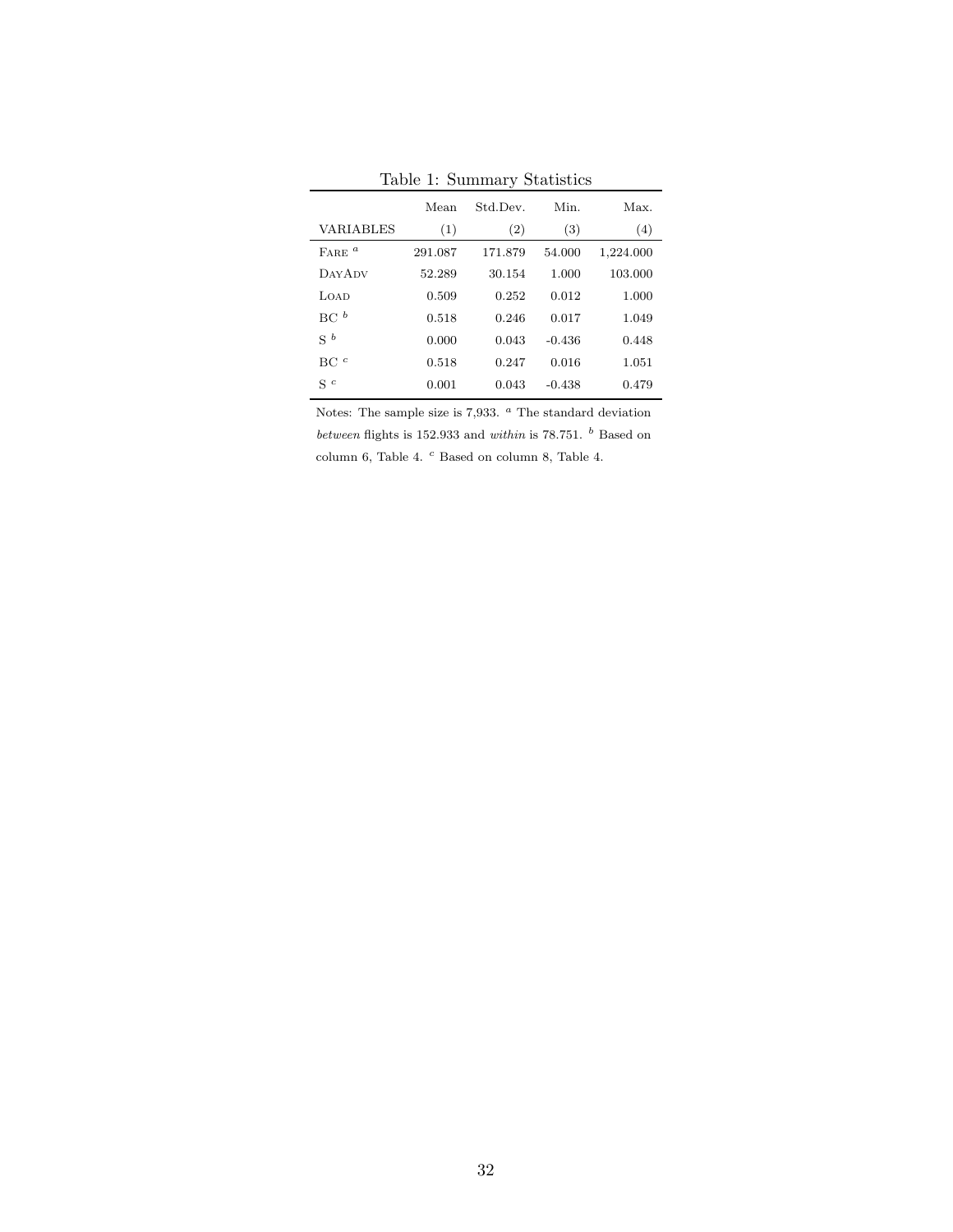| LOAD treated as:                                       | Weakly exogenous<br>Strictly exogenous |           |           |          |            |          |          |          |
|--------------------------------------------------------|----------------------------------------|-----------|-----------|----------|------------|----------|----------|----------|
| Estimator:                                             |                                        | Within    | Pooled    | Within   | Difference |          |          | System   |
| Instruments:                                           |                                        |           |           |          | $t-2$      | $t-3$    | $t-2$    | $t-3$    |
| VARIABLES                                              | (1)                                    | (2)       | (3)       | (4)      | (5)        | (6)      | (7)      | (8)      |
|                                                        |                                        |           |           |          |            |          |          |          |
| $ln(FARE)_{ij,t-1}$                                    | $0.723*$                               |           | $0.948*$  | $0.706*$ | $0.827*$   | $0.788*$ | $0.938*$ | $0.932*$ |
|                                                        | (0.030)                                |           | (0.004)   | (0.030)  | (0.045)    | (0.047)  | (0.008)  | (0.020)  |
| $\text{DayAov}_t/10^3$                                 | $-1.802*$                              | $-1.280*$ | $-0.380*$ | $-0.107$ | 1.197*     | $1.248*$ | $1.763*$ | $1.961*$ |
|                                                        | (0.115)                                | (0.349)   | (0.093)   | (0.171)  | (0.257)    | (0.242)  | (0.278)  | (0.671)  |
| $\text{LOAD}_{ij,t-1}$                                 |                                        | $0.516*$  | $0.106*$  | $0.300*$ | $0.449*$   | $0.482*$ | $0.492*$ | $0.527*$ |
|                                                        |                                        | (0.066)   | (0.013)   | (0.032)  | (0.052)    | (0.051)  | (0.052)  | (0.134)  |
|                                                        |                                        |           |           |          |            |          |          |          |
| Serial correlation <sup><math>a</math></sup> (p-value) |                                        |           |           |          | 0.874      | 0.860    | 0.900    | 0.902    |
| $Sargan^b$ (p-value)                                   |                                        |           |           |          | 0.005      | 0.086    | 0.492    | 0.919    |
| Difference $Sargan^c$ (p-value)                        |                                        |           |           |          |            |          | 1.000    | 1.000    |

Table 2: Dynamic Pricing Estimates

Notes: The dependent variable is  $\ln(\text{FARE})_{ijt}$ . Figures in parentheses for the OLS are White heteroskedasticityconsistent estimates of the asymptotic standard errors,  $N \to \infty$ . For the GMM are the Windmeijer finite-sample corrected standard errors of the GMM two-step estimates. ‡ significant at 10%; † significant at 5%; <sup>∗</sup> significant at 1%. <sup>a</sup> For the GMM, the null hypothesis is that the errors in the first-difference regression exhibit no secondorder serial correlation (valid specification).  $<sup>b</sup>$  The null hypothesis is that the instruments are not correlated</sup> with the residuals (valid specification). <sup>c</sup> The null hypothesis is that the additional instruments used in the levels equations are not correlated with the residuals (valid specification).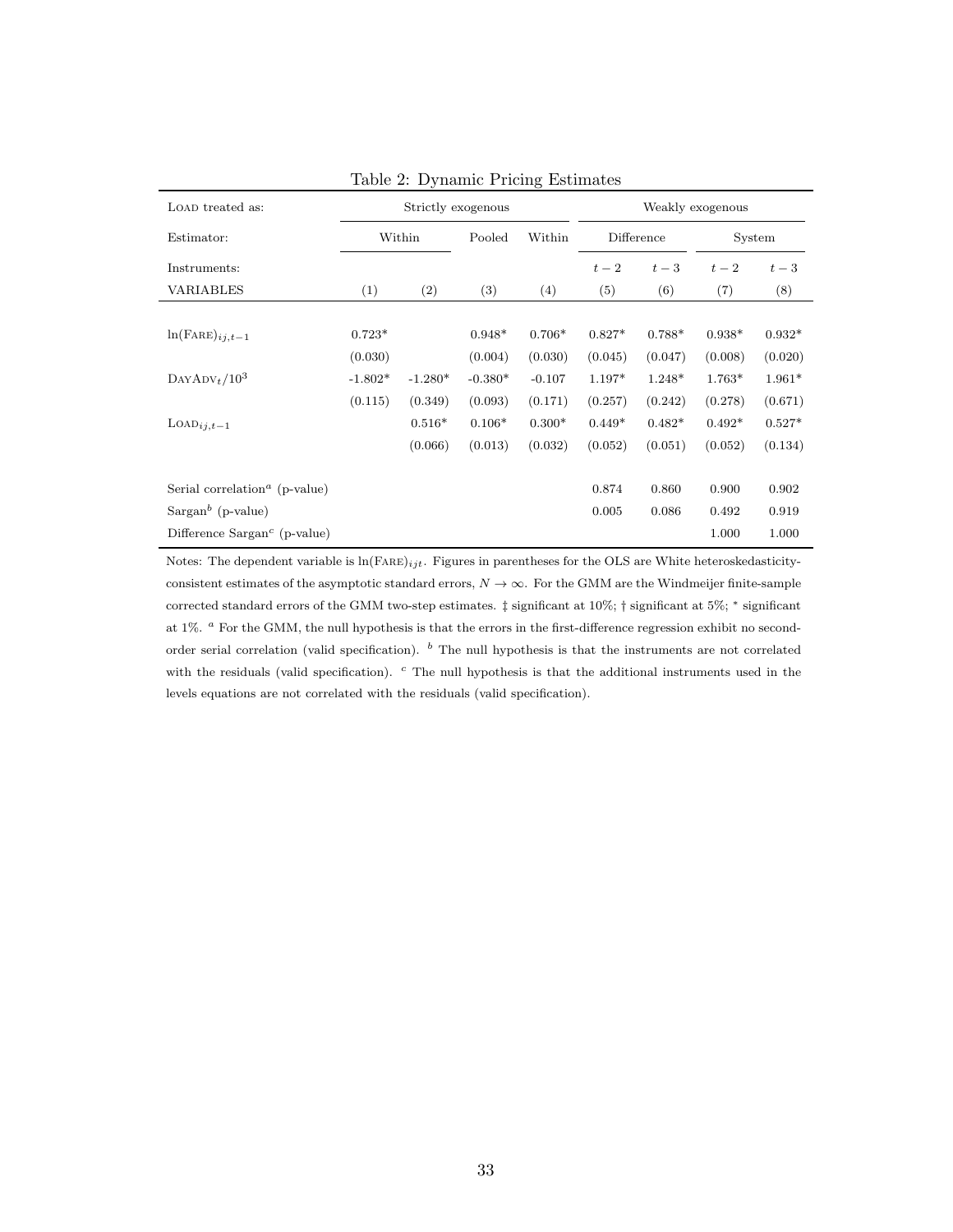| Instruments:                                     | $t-2$    | $t-3$    | $t-2$    | $t-3$    | $t-2$    | $t-3$          |
|--------------------------------------------------|----------|----------|----------|----------|----------|----------------|
| <b>VARIABLES</b>                                 | (1)      | (2)      | (3)      | (4)      | (5)      | (6)            |
|                                                  |          |          |          |          |          |                |
| $ln(FARE)_{ij,t-1}$                              | $0.943*$ | $0.938*$ | $0.953*$ | $0.947*$ | $0.951*$ | $0.946*$       |
|                                                  | (0.007)  | (0.018)  | (0.008)  | (0.019)  | (0.008)  | (0.022)        |
| $\text{DayADV}_t/10^3$                           | $1.728*$ | $1.923*$ | $1.461*$ | 1.666*   | $1.547*$ | $1.753*$       |
|                                                  | (0.274)  | (0.618)  | (0.286)  | (0.626)  | (0.294)  | (0.661)        |
| $1_{\text{[DayADV <7]}}$                         | $0.091*$ | $0.090*$ |          |          | $0.073*$ | $0.073*$       |
|                                                  | (0.019)  | (0.020)  |          |          | (0.020)  | (0.020)        |
| $1$ [DAYADV<14]                                  |          |          | $0.060*$ | $0.059*$ | $0.037*$ | $0.035\dagger$ |
|                                                  |          |          | (0.010)  | (0.014)  | (0.011)  | (0.015)        |
| $\text{LOAD}_{ij,t-1}$                           | $0.434*$ | $0.469*$ | $0.351*$ | $0.390*$ | $0.359*$ | $0.398\dagger$ |
|                                                  | (0.052)  | (0.120)  | (0.059)  | (0.138)  | (0.061)  | (0.158)        |
|                                                  |          |          |          |          |          |                |
| Serial correlation <sup><i>a</i></sup> (p-value) | 0.948    | 0.949    | 0.840    | 0.844    | 0.901    | 0.905          |
| Sargan <sup>b</sup> (p-value)                    | 0.495    | 0.920    | 0.492    | 0.920    | 0.500    | 0.924          |
| Difference $Sargan^c$ (p-value)                  | 1.000    | 1.000    | 1.000    | 1.000    | 1.000    | 1.000          |

Table 3: Dynamic Pricing GMM System Estimates

 $\overline{\phantom{0}}$ 

 $\overline{a}$ 

Notes: The dependent variable is  $\ln(\textsc{Fare})_{ijt}.$  Figures in parentheses are the Windmeijer finite-sample corrected standard errors of the GMM two-step estimates.  $\ddagger$  significant at 10%;  $\dagger$  significant at 5%;  $^*$  significant at 1%.  $^a$   $^b$   $^c$  See notes on Table 2.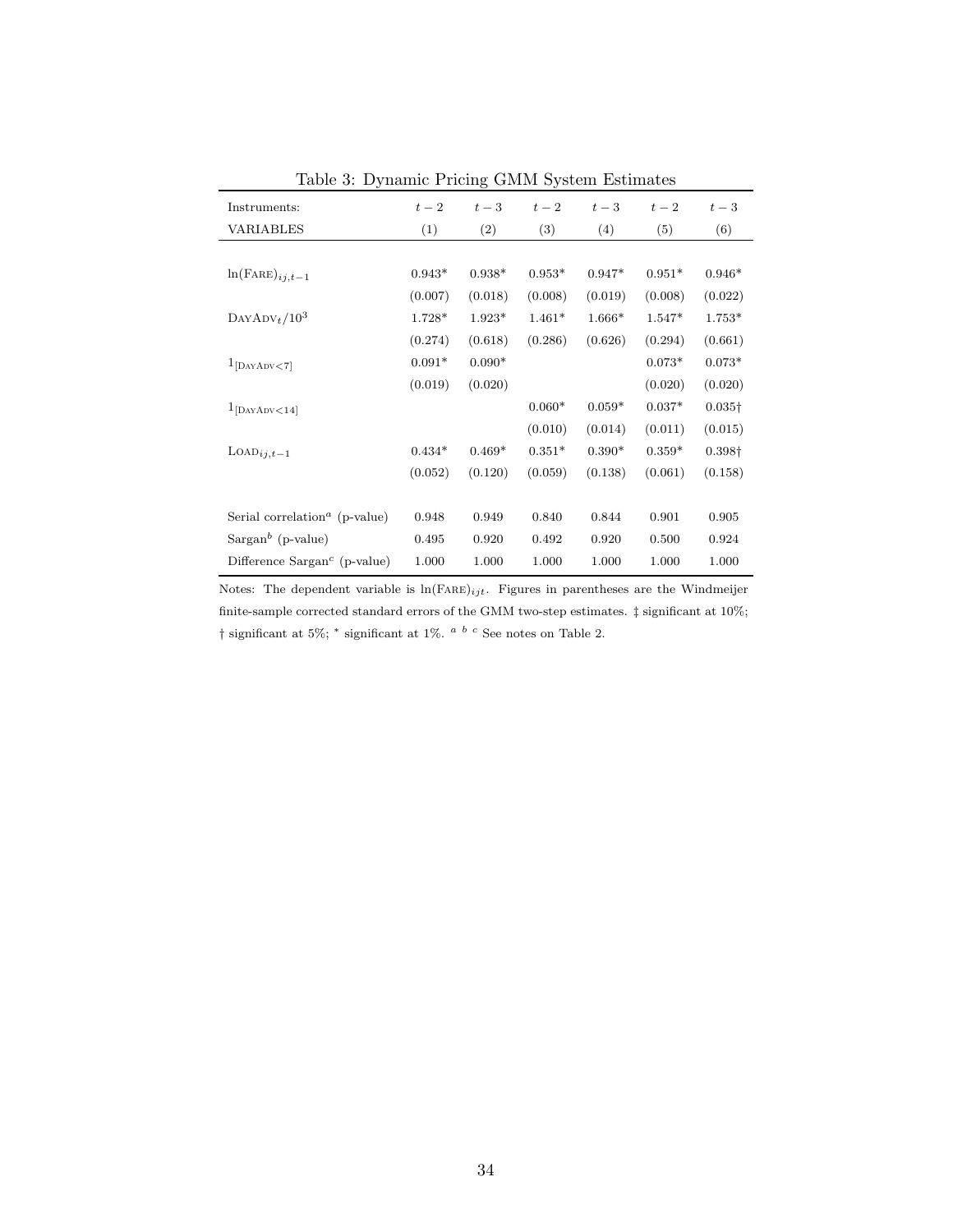| $ln(FARE)$ treated as:                                 |           | Strictly exogenous |            | Weakly exogenous |           |           |           | Endogenous |
|--------------------------------------------------------|-----------|--------------------|------------|------------------|-----------|-----------|-----------|------------|
| Estimator:                                             | Pooled    | Within             | Difference |                  |           | System    | System    |            |
| Instruments:                                           |           |                    | $t-2$      | $t-3$            |           | $t-3$     | $t-2$     | $t-3$      |
| <b>VARIABLES</b>                                       | (1)       | (2)                | (3)        | (4)              | (5)       | (6)       | (7)       | (8)        |
|                                                        |           |                    |            |                  |           |           |           |            |
| $\Delta$ LOAD <sub>ij</sub> , $t-1$                    | $-0.111*$ | $-0.140*$          | $-0.186*$  | $-0.184*$        | $-0.193*$ | $-0.192*$ | $-0.196*$ | $-0.193*$  |
|                                                        | (0.032)   | (0.027)            | (0.025)    | (0.026)          | (0.025)   | (0.025)   | (0.025)   | (0.025)    |
| $ln(FARE)_{iit}$                                       | $-0.004*$ | $-0.030*$          | $-0.025*$  | $-0.027*$        | $-0.027*$ | $-0.028*$ | $-0.029*$ | $-0.030*$  |
|                                                        | (0.001)   | (0.003)            | (0.007)    | (0.007)          | (0.005)   | (0.005)   | (0.006)   | (0.006)    |
| $\text{Day} \text{ADV}_t / 10^3$                       | $-0.340*$ | $-0.446*$          | $-0.424*$  | $-0.446*$        | $-0.461*$ | $-0.476*$ | $-0.474*$ | $-0.483*$  |
|                                                        | (0.020)   | (0.023)            | (0.033)    | (0.030)          | (0.031)   | (0.029)   | (0.032)   | (0.031)    |
|                                                        |           |                    |            |                  |           |           |           |            |
| Serial correlation <sup><math>a</math></sup> (p-value) |           |                    | 0.624      | 0.681            | 0.494     | 0.513     | 0.436     | 0.488      |
| $Sargan^b$ (p-value)                                   |           |                    | 0.000      | 0.004            | 0.091     | 0.389     | 0.084     | 0.372      |
| Difference $Sargan^c$ (p-value)                        |           |                    |            |                  | 0.999     | 1.000     | 0.999     | 1.000      |

Table 4: Dynamic Demand Estimates

Notes: The dependent variable is  $\Delta$ LOAD<sub>ijt</sub>. Figures in parentheses for the OLS are White heteroskedasticityconsistent estimates of the asymptotic standard errors,  $N \to \infty$ . For the GMM are the Windmeijer finite-sample corrected standard errors of the GMM two-step estimates. ‡ significant at 10%; † significant at 5%; <sup>∗</sup> significant at 1%. $^{\,a\ \,b\ \,c}$  See notes on Table 2.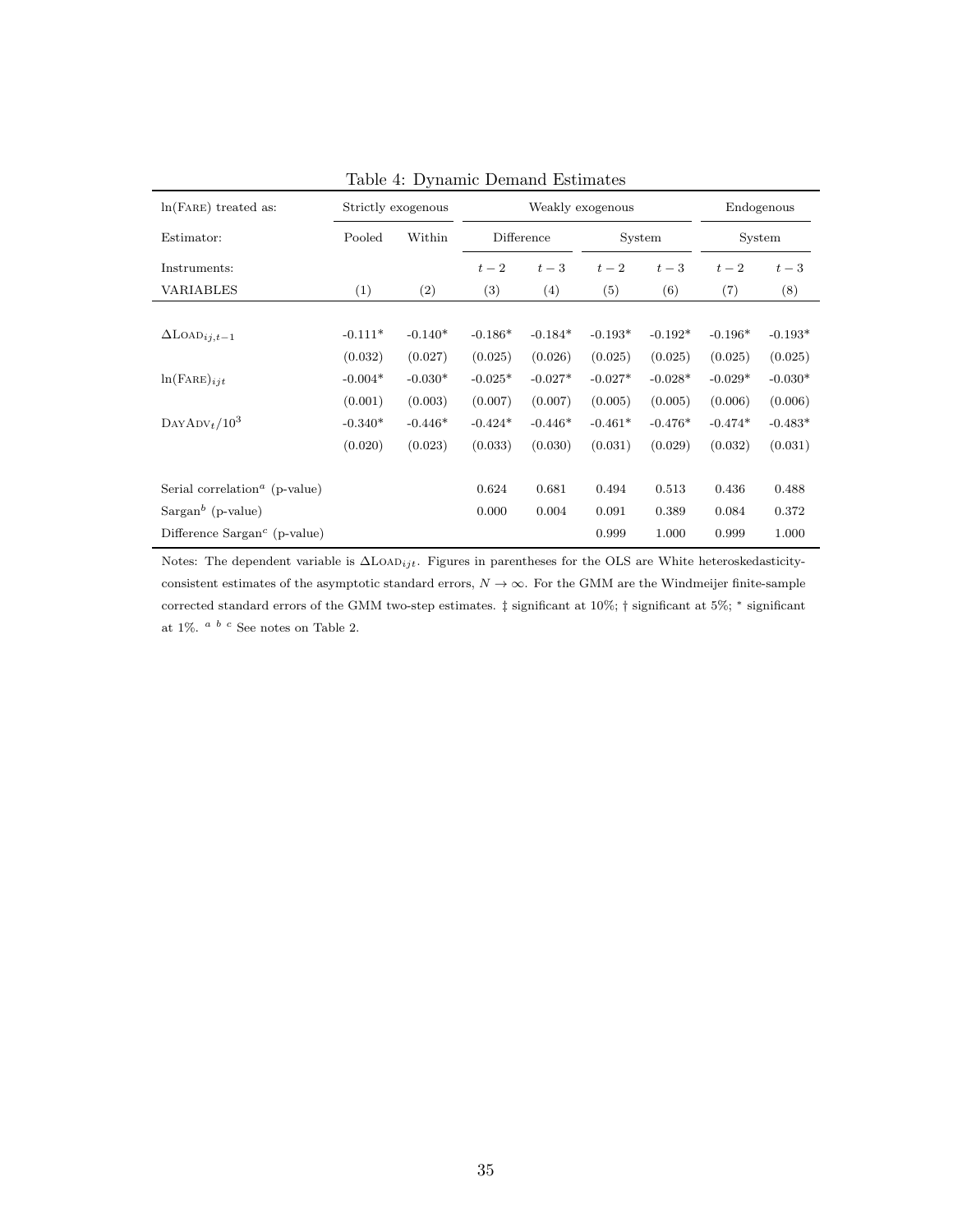| BC and S from:                                   |          | Table 4, column 8 |           |          |                |          | Table 4, column 6 |          |                       |                       |
|--------------------------------------------------|----------|-------------------|-----------|----------|----------------|----------|-------------------|----------|-----------------------|-----------------------|
| Instruments:                                     | $t-2$    | $t-3$             | $t-2$     | $t-3$    | $t-2$          | $t-3$    | $t-2$             | $t-3$    | $t-2$                 | $t-3$                 |
| VARIABLES                                        | (1)      | (2)               | (3)       | (4)      | (5)            | (6)      | (7)               | (8)      | (9)                   | (10)                  |
|                                                  |          |                   |           |          |                |          |                   |          |                       |                       |
| $\ln(\text{FARE})_{ij,t-1}$                      | $0.973*$ | $0.966*$          | $0.971*$  | $0.964*$ | $0.995^{\ast}$ | $0.987*$ | $0.992*$          | $0.985*$ | $0.987*$              | $0.979*$              |
|                                                  | (0.006)  | (0.010)           | (0.006)   | (0.011)  | (0.007)        | (0.011)  | (0.007)           | (0.010)  | (0.009)               | (0.013)               |
| $\text{DayAdv}_t/10^3$                           | 0.256    | 0.513             | $0.325\,$ | 0.583    | $-0.180$       | 0.097    | $-0.082$          | 0.159    | 0.141                 | 0.415                 |
|                                                  | (0.254)  | (0.361)           | (0.251)   | (0.423)  | (0.266)        | (0.409)  | (0.290)           | (0.369)  | (0.366)               | (0.455)               |
| $1_{\text{[DayADV <7]}}$                         |          |                   |           |          | $0.068*$       | $0.068*$ | $0.065*$          | $0.065*$ | $0.074*$              | $0.075*$              |
|                                                  |          |                   |           |          | (0.020)        | (0.018)  | (0.018)           | (0.018)  | (0.018)               | (0.019)               |
| $1_{\rm [DarADV < 14]}$                          |          |                   |           |          | $0.056*$       | $0.053*$ | $0.056*$          | $0.054*$ | $0.048*$              | $0.046*$              |
|                                                  |          |                   |           |          | (0.010)        | (0.010)  | (0.010)           | (0.010)  | (0.009)               | (0.012)               |
| $BC_{ij,t-1}$                                    | $0.214*$ | $0.260*$          | $0.227*$  | $0.273*$ | 0.012          | 0.066    | 0.032             | 0.0790   | 0.064                 | 0.116                 |
|                                                  | (0.043)  | (0.067)           | (0.043)   | (0.079)  | (0.053)        | (0.076)  | (0.047)           | (0.068)  | (0.060)               | (0.093)               |
| $S_{ij,t-1}$                                     | $0.636*$ | $0.668*$          | $0.629*$  | $0.664*$ | $0.537*$       | $0.573*$ | $0.462*$          | $0.488*$ | 1.074*                | $1.140*$              |
|                                                  | (0.102)  | (0.130)           | (0.101)   | (0.136)  | (0.106)        | (0.141)  | (0.150)           | (0.165)  | (0.219)               | (0.284)               |
| $S_{ij,t-1} \times AA$                           |          |                   |           |          |                |          | $0.562\dagger$    | 0.599†   |                       |                       |
|                                                  |          |                   |           |          |                |          | (0.275)           | (0.247)  |                       |                       |
| $S_{ij,t-1} \times \text{DayADV}_t / 10^3$       |          |                   |           |          |                |          |                   |          | $-9.202$ <sup>+</sup> | $-9.837$ <sup>+</sup> |
|                                                  |          |                   |           |          |                |          |                   |          | (3.948)               | (4.868)               |
|                                                  |          |                   |           |          |                |          |                   |          |                       |                       |
| Serial correlation <sup><i>a</i></sup> (p-value) | 0.894    | 0.896             | 0.895     | 0.897    | 0.872          | 0.877    | 0.888             | 0.894    | 0.871                 | 0.875                 |
| Sargan <sup>b</sup> (p-value)                    | 0.381    | 0.874             | 0.380     | 0.876    | 0.382          | 0.877    | 0.995             | 1.000    | 0.383                 | 0.876                 |
| Difference $Sargan^c$ (p-value)                  | 1.000    | 1.000             | 1.000     | 1.000    | 1.000          | 1.000    | 1.000             | 1.000    | 1.000                 | 1.000                 |
| $H_0: \beta_{BC} = \beta_S^d$ (p-value)          | 0.000    | 0.002             | 0.000     | 0.000    | 0.000          | 0.000    |                   |          |                       |                       |

Table 5: Dynamic Pricing with Learning GMM System Estimates

Notes: The dependent variable is  $ln(FARE)_{ijt}$ . The figures in parentheses in columns 1 through 4 are the Windmeijer finite-sample corrected standard errors of the GMM two-step estimates. For columns <sup>7</sup> through <sup>10</sup> are bootstrap standard errors based on the two-step procedure, 500 replications and clustered by flight. ‡ significant at 10%; † significant at 5%; \* significant at 1%. <sup>a b c</sup> See notes on Table 2. <sup>d</sup> The null hypothesis is that coefficients on expected and on unexpected sales (demand shocks) are the same.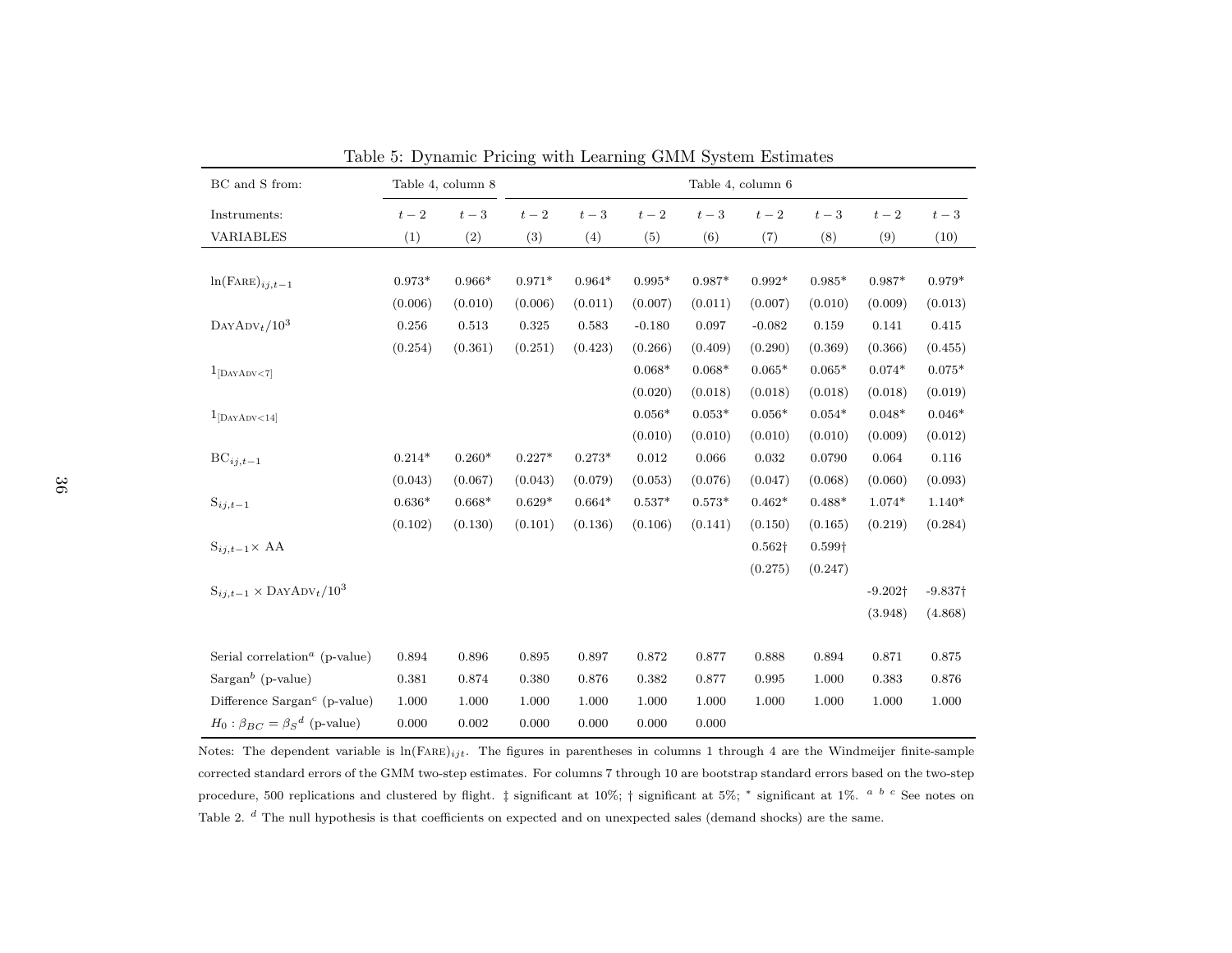| $ln(FARE)$ treated as:                                 |           | Weakly exogenous |           | Endogenous |           |           |  |  |
|--------------------------------------------------------|-----------|------------------|-----------|------------|-----------|-----------|--|--|
| Instruments:                                           | $t-2$     | $t-3$            | $t-4$     | $t-2$      | $t-3$     | $t-4$     |  |  |
| VARIABLES                                              | (1)       | (2)              | (3)       | (4)        | (5)       | (6)       |  |  |
|                                                        |           |                  |           |            |           |           |  |  |
| $\Delta$ LOAD <sub>ij,t-1</sub>                        | $-0.257*$ | $-0.236*$        | $-0.225*$ | $-0.262*$  | $-0.240*$ | $-0.227*$ |  |  |
|                                                        | (0.038)   | (0.038)          | (0.029)   | (0.038)    | (0.038)   | (0.037)   |  |  |
| $\Delta$ LOAD <sub>ij</sub> <sub>t-2</sub>             | $-0.097*$ | $-0.074*$        | $-0.061*$ | $-0.097*$  | $-0.076*$ | $-0.063*$ |  |  |
|                                                        | (0.024)   | (0.023)          | (0.020)   | (0.025)    | (0.024)   | (0.022)   |  |  |
| $ln(FARE)_{ijt}$                                       | $-0.027*$ | $-0.028*$        | $-0.029*$ | $-0.030*$  | $-0.031*$ | $-0.033*$ |  |  |
|                                                        | (0.005)   | (0.005)          | (0.009)   | (0.007)    | (0.006)   | (0.010)   |  |  |
| $\text{DayADV}_t/10^3$                                 | $-0.530*$ | $-0.530*$        | $-0.523*$ | $-0.548*$  | $-0.544*$ | $-0.540*$ |  |  |
|                                                        | (0.039)   | (0.037)          | (0.047)   | (0.041)    | (0.040)   | (0.052)   |  |  |
|                                                        |           |                  |           |            |           |           |  |  |
| Serial correlation <sup><math>a</math></sup> (p-value) | 0.033     | 0.095            | 0.172     | 0.049      | 0.099     | 0.162     |  |  |
| Sargan <sup>b</sup> (p-value)                          | 0.067     | 0.343            | 0.787     | 0.059      | 0.329     | 0.814     |  |  |
| Difference $Sargan^c$ (p-value)                        | 1.000     | 1.000            | 1.000     | 1.000      | 1.000     | 1.000     |  |  |

Table 6: Dynamic Demand GMM System Estimates

Notes: The dependent variable is  $\Delta$ LOAD<sub>ijt</sub>. Figures in parentheses for the OLS are White heteroskedasticity-consistent estimates of the asymptotic standard errors,  $N \to \infty$ . For the GMM are the Windmeijer finite-sample corrected standard errors of the GMM two-step estimates. ‡ significant at 10%; † significant at 5%; <sup>∗</sup> significant at 1%. a b c See notes on Table 2.